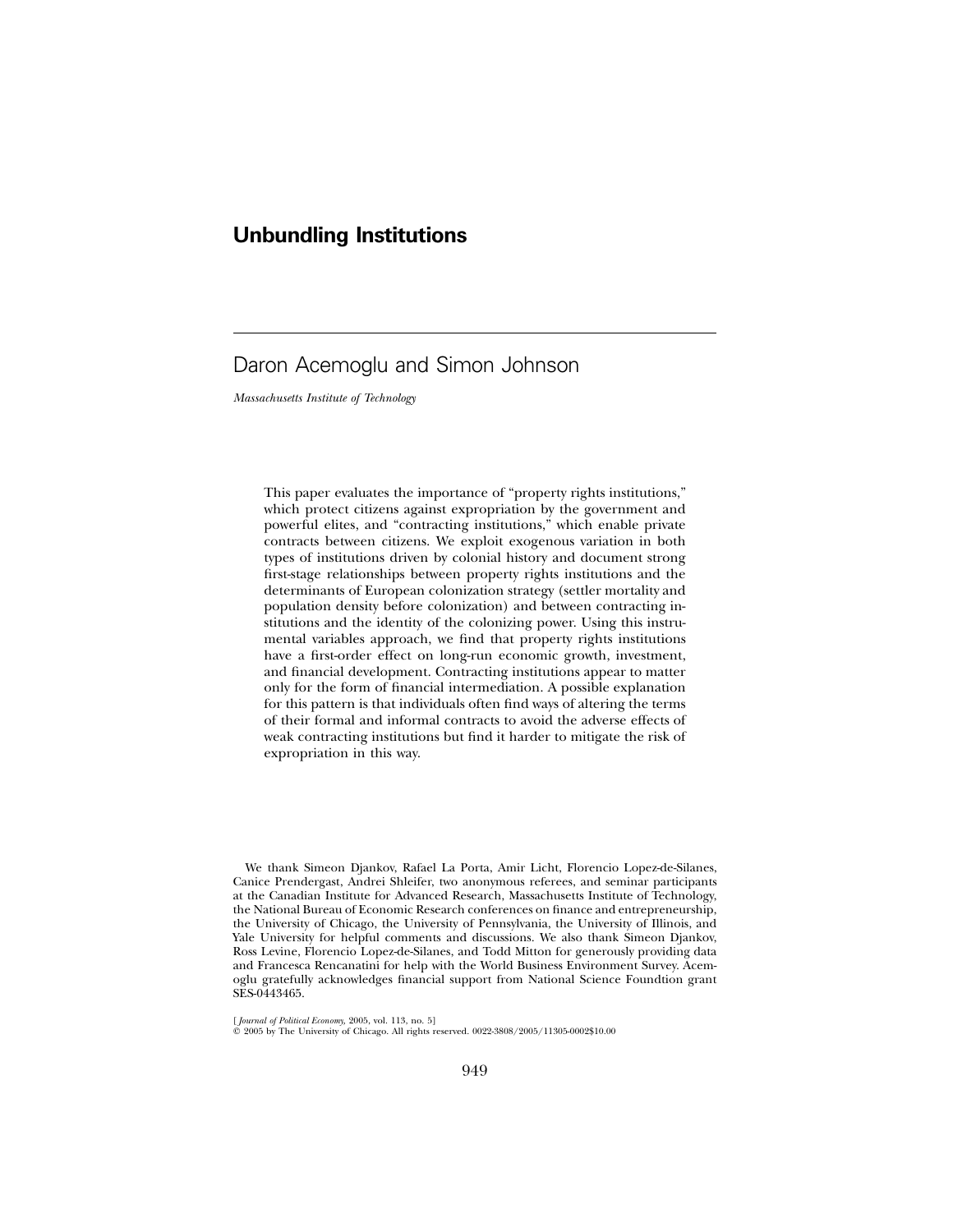#### **I. Introduction**

Douglass North opens *Structure and Change in Economic History* by distinguishing between a "contract theory" of the state and a "predatory theory" of the state (1981, 20–27). According to the first theory, the state and associated institutions provide the legal framework that enables private contracts to facilitate economic transactions (i.e., "reduce transaction costs"). According to the second, the state is an instrument for transferring resources from one group to another. Throughout his book, North develops a story combining the two theories and argues that good institutions will simultaneously support private contracts and provide checks against expropriation by the government or other politically powerful groups.

There is a growing consensus among economists and political scientists that the broad outlines of North's story are correct: the social, economic, legal, and political organization of a society, that is, its "institutions," is a primary determinant of economic performance. However, like North, the contemporary literature has not attempted to determine the relative roles of institutions supporting private contracts ("contracting institutions") and institutions constraining government and elite expropriation ("property rights institutions"). Instead, it has documented the importance of a "cluster" of institutions that include both contracting and private property protection elements, despite the existence of well-established theoretical arguments emphasizing each set of institutions. For example, the contract theory literature, starting with Coase (1937, esp. 1960) and Williamson (1975, 1985), links the efficiency of organizations and societies to what type of contracts can be written and enforced and thus underscores the importance of contracting institutions (see also Grossman and Hart 1986; Hart and Moore 1990; Hart 1995). In contrast, other authors emphasize the importance of private property rights, especially their protection against government expropriation (see, e.g., Jones 1981; De Long and Shleifer 1993; Olson 2000).

This paper is an attempt to unbundle the broad cluster of institutions and learn more about the relative importance of contracting versus property rights institutions at the macro level. There are a number of conceptual and empirical challenges that such an investigation has to overcome. First, there is potentially much overlap between contracting and property rights institutions. Nevertheless, there are also important differences. Although both sets of institutions relate to opportunistic behavior, the nature of such behavior is different. Contracting institutions regulate transactions between private parties, such as a debtor and a creditor. Both parties to such a relationship may like to deviate from the prespecified contractual terms, and they can do so only because of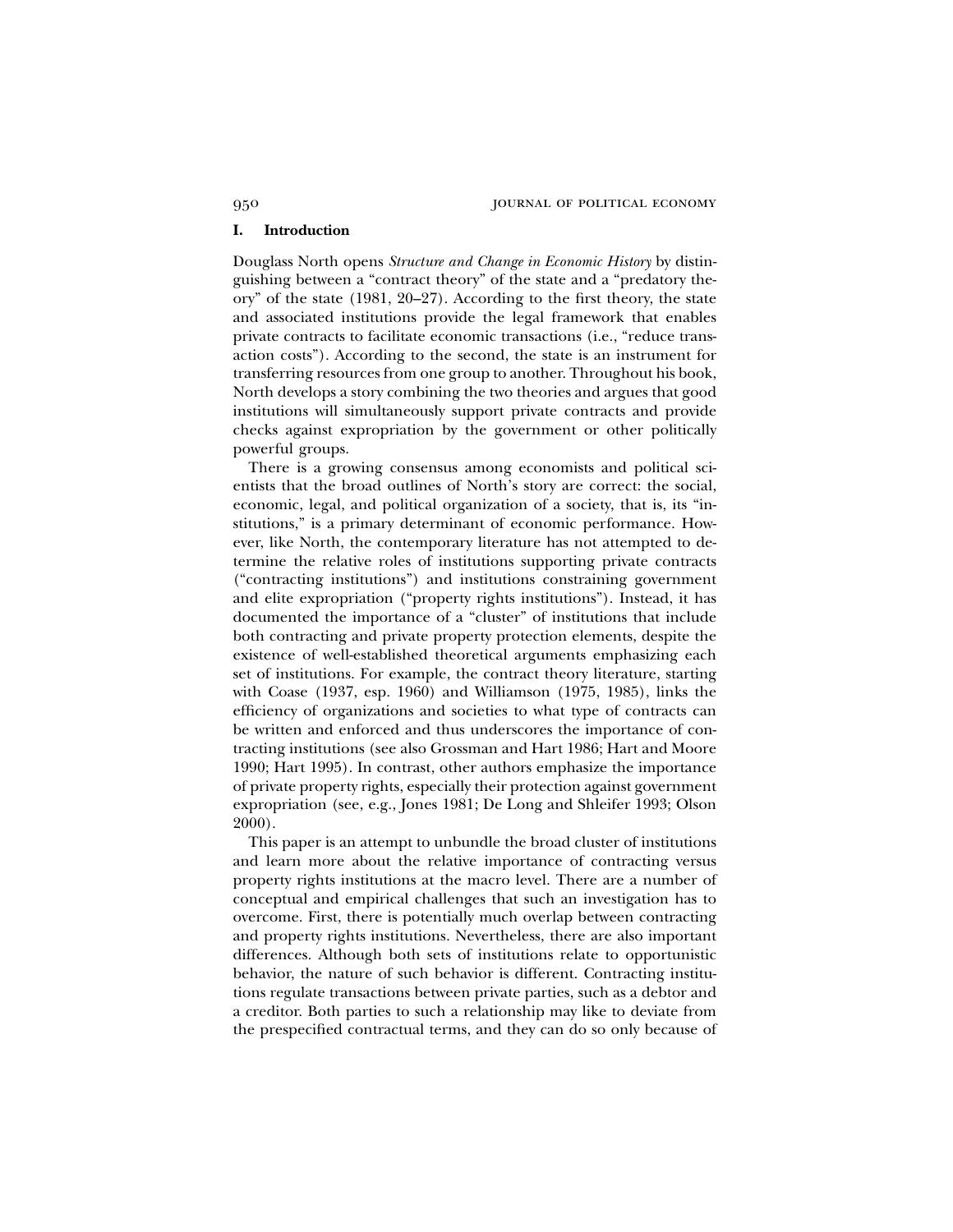"failures" in implementation and enforcement. While weak contracting institutions can be very costly, citizens also have certain recourses. Most important, they can change the terms of the contracts or the nature of their activities to protect themselves from the worst type of opportunistic behavior. In contrast, property rights institutions are intimately linked to the distribution of political power in society because they regulate the relationship between ordinary private citizens and the politicians or elites with access to political power. When property rights institutions fail to constrain those who control the state, it is not possible to circumvent the ensuing problems by writing alternative contracts to prevent future expropriation, because the state, with its monopoly of legitimate violence, is the ultimate arbiter of contracts (see Acemoglu 2003).

The second challenge is to find valid proxies for the two sets of institutions. For contracting institutions, the ideal proxy would measure the costs of enforcing private contracts (i.e., contracts in which both parties are ordinary citizens). Three different measures originating from the work by Djankov et al. (2003) and the World Bank (2004) come close to such an ideal measure. The first is an index of legal formalism, measuring the number of formal legal procedures necessary to resolve a simple case of collecting on an unpaid check. The second is an index of procedural complexity, measuring the difficulties in resolving the case of an unpaid commercial debt. The third is the number of procedures necessary to resolve a court case involving this same commercial debt. All three measures explicitly deal with a dispute between private citizens without access to special political power and correspond to the costs of enforcing a straightforward contract.

For property rights institutions, we use Polity IV's constraint on the executive measure, Political Risk Services' assessment of protection against government expropriation in a country, and the Heritage Foundation's assessment of private property protection. While the latter two measures are close to our concept of institutions that protect private property, they are also outcomes themselves, for example, determined by whether there is actual expropriation in equilibrium. For this reason, our preferred measure is constraint on executive, which has two advantages: first, it corresponds to the procedural rules constraining state action, and second, it highlights the close relationship between property rights institutions and political institutions.<sup>1</sup> A potential disadvantage of

<sup>&</sup>lt;sup>1</sup> An earlier version of the paper referred to property rights institutions as "political" institutions." We removed this terminology because some readers interpreted it as referring to the type of constitution or the ideological leanings of the politicians. An alternative terminology would be to refer to the two sets of institutions as "horizontal" and "vertical" institutions to emphasize that the first regulates transactions between ordinary citizens whereas the second regulates relations between the state (elites) and citizens.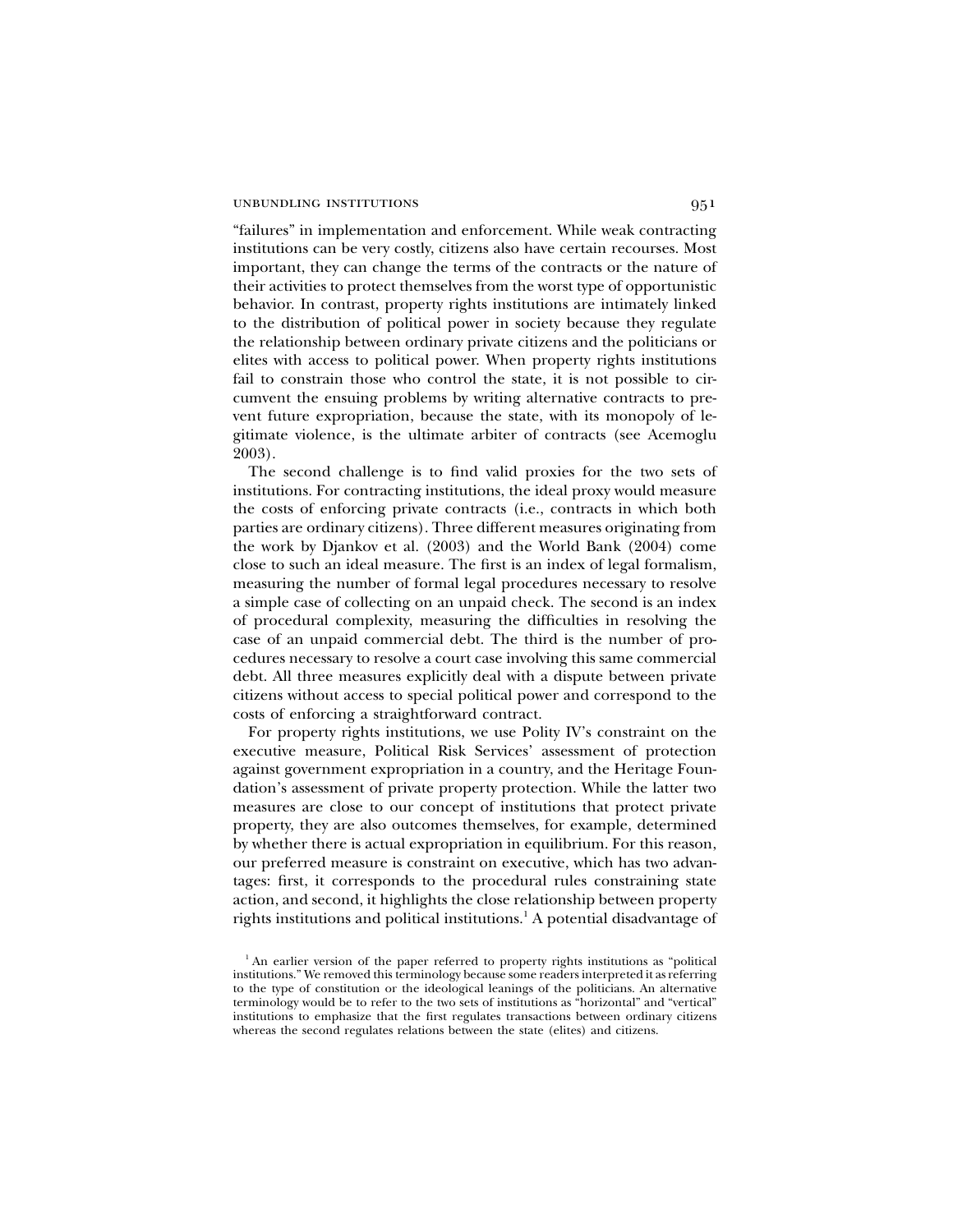this measure is that it is mainly about constraints on the executive, ignoring constraints on expropriation by other elites including the legislature.

Using these measures, ordinary least squares (OLS) regressions show that long-run economic growth, investment rates, and financial development are correlated with both contracting institutions and property rights institutions. However, OLS correlations do not establish a causal effect. To make further progress, we need to isolate potentially exogenous sources of variation in both sets of institutions, which brings us to the third challenge involved in this empirical investigation: to identify potentially exogenous and distinct sources of variation in property rights institutions and contracting institutions.

Fortunately, the literature offers potential instruments for both sets of institutions. Djankov et al. (2002, 2003), building on work by La Porta et al. (1997, 1998) and by legal scholars such as Dawson (1960) and Merryman (1985), show that the "legal origin" of a country has an important effect on the degree of legal formalism, and, most relevant for our sample, countries with a French (civil-law) legal origin have substantially higher degrees of legal formalism than English (commonlaw) legal origin countries. Moreover, as these authors argue, at least for former European colonies, the legal system can be thought of as "exogenous" because it was imposed by colonial powers.<sup>2</sup> We show that legal origin also has a large, precisely estimated, and robust effect on the other measures of contracting institutions.

Our previous work in Acemoglu, Johnson, and Robinson (2001, 2002), on the other hand, shows the importance of the mortality rate facing potential European settlers and population density before colonization on the colonization strategy of Europeans. Countries with health conditions less favorable to European settlement and in which there was a larger local population available for some form of capture have tended to develop weaker property rights institutions. Via this channel, these variables have influenced the historical development of the state-society relations and the degree of property rights enforcement in the former colonies today.

Our approach in this paper is to use a multiple instrumental variables

<sup>&</sup>lt;sup>2</sup> The La Porta et al. papers suggest a number of channels through which legal origin could affect economic outcomes. In addition, Glaeser and Shleifer (2002) argue that the origin of the legal system not only affects legal transactions but also regulates the power of politically powerful groups. Mahoney (2001) also argues that legal origin has an effect on economic growth through a variety of channels. If these views are correct, our instrumental variables estimates of the effect of contracting institutions will be biased upward and can be interpreted as upper bounds. Nevertheless, below we also provide evidence suggesting that legal origin does not have a significant (direct or indirect) effect on economic growth, investment, and overall financial development once we control for the effect of property rights institutions.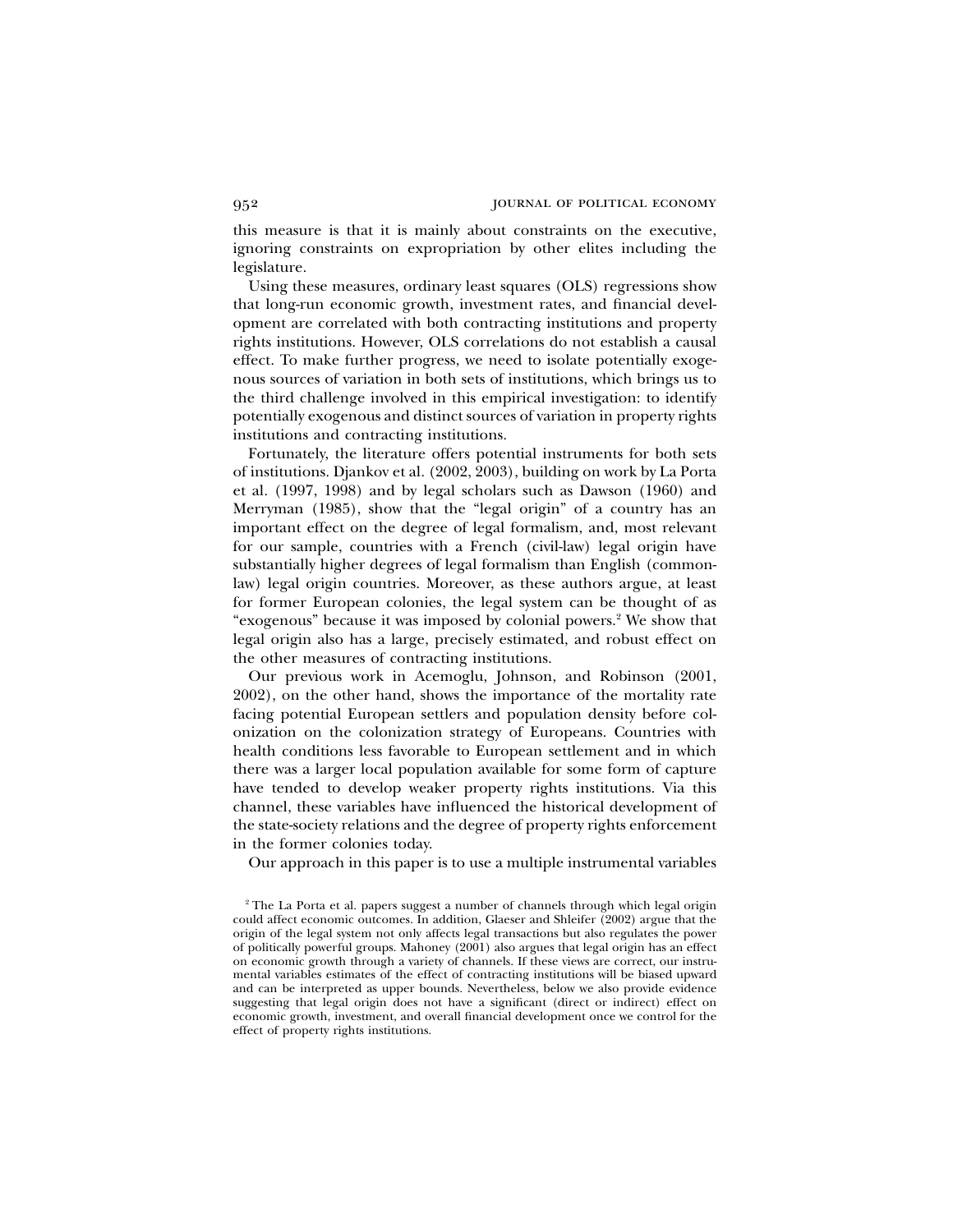strategy, exploiting these sources of variation. The success of the multiple instrumental variables strategy depends on the two sets of instruments to isolate the contracting and property rights channels. In this respect, colonial history offers an ideal setup. We show that in the sample of former European colonies, the legal system imposed by colonial powers has a strong effect on all three measures of contracting institutions and little effect on our measures of property rights institutions today. At the same time, both mortality rates for potential European settlers and population density in 1500 have a large effect on current property rights institutions and no impact on our measures of contracting institutions.

We estimate a large effect of property rights institutions on current economic outcomes. Countries with greater constraints on politicians and elites and more protection against expropriation by these powerful groups have substantially higher income per capita (i.e., higher longrun growth rates), greater investment rates, more credit to the private sector relative to gross domestic product, and more developed stock markets. In contrast, our findings indicate that the role of contracting institutions is more limited. Once we control for the effects of property rights institutions, contracting institutions seem to have no impact on income per capita, the investment to GDP ratio, and the private credit to GDP ratio. We do, however, find some evidence that countries with worse contracting institutions have less developed stock markets.

These results suggest that contracting institutions affect the form of financial intermediation but have less impact on economic growth, investment, and the overall level of financial development. It seems that economies can function in the face of weak contracting institutions without disastrous consequences, but not in the presence of a significant risk of expropriation from the government or other powerful groups. Our interpretation is that private contracts or other reputation-based mechanisms can, at least in part, alleviate the problems originating from weak contracting institutions. For example, when it is more difficult for lenders to collect on their loans, interest rates increase, banks that can monitor effectively play a more important role, or reputation-based credit relationships may emerge. In contrast, property rights institutions relate to the relationship between the state and citizens. When there are no checks on the state, on politicians, and on elites, private citizens do not have the security of property rights necessary for investment.

Our results are predicated on the notion that we have successfully distinguished contracting and property rights institutions in the data. We provide a series of "falsification tests" to show that this is indeed the case. Using firm-level data from the World Bank's (2000) World Business Environment Survey (WBES, an interactive Web tool: http://www .info.worldbank.org/governance/wbes/), we look at the relationship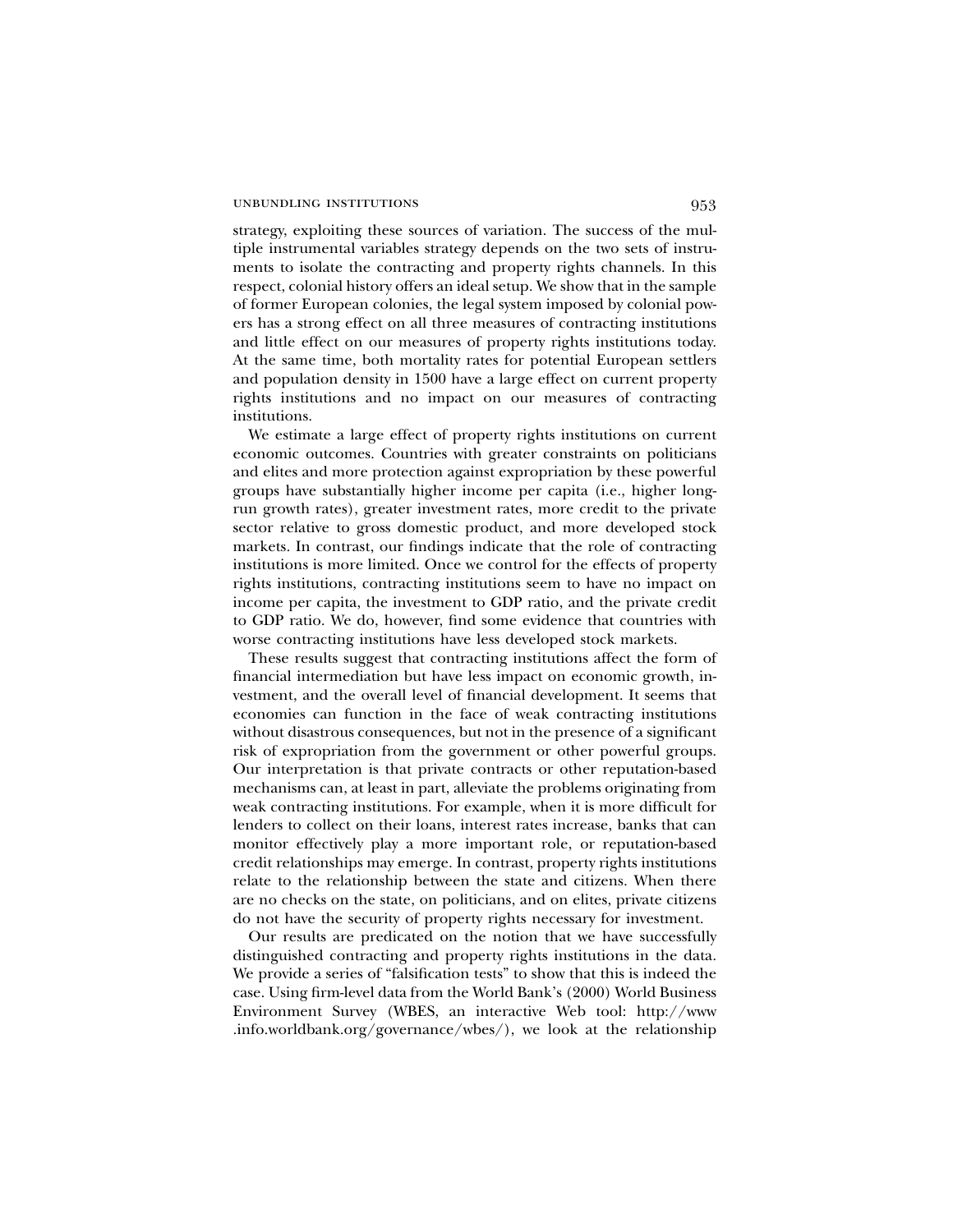between contracting and property rights institutions (and our instruments for these variables) and firms' assessment of various problems they face in operating their businesses. Contracting issues—such as firms' assessments of the quality of the courts, the overall functioning of the judiciary, and violation of their copyrights, patents, and trademarks by other firms—are predicted by legal origin and our measures of contracting institutions, and they are *not* related to property rights institutions, settler mortality, or population density in 1500. In contrast, firms' assessments of the extent of government corruption or the predictability of the legislature and the executive are related to property rights institutions, settler mortality, and population density in 1500, but *not* to legal origin or to contracting institutions. We interpret this evidence as supporting our contention that there are distinct dimensions of the broad cluster of institutions related to contracting between private citizens and to citizen-elite relationships and that our empirical strategy is, at least partly, capturing these differences.

In addition to work by La Porta et al. and Djankov et al., the papers closest to our work are those by Beck, Demirgüç-Kunt, and Levine (2003) and Rajan and Zingales (2003), which evaluate the effect of legal origin on financial development. Beck et al. find evidence that both legal origin and potential settler mortality matter for financial development.<sup>3</sup> However, they only estimate reduced-form relationships and do not specify the mechanisms through which legal origin may affect economic and financial outcomes. Rajan and Zingales offer an "interest group" explanation for the development of investor protection in Europe. They argue that changes in financial arrangements at the turn of the twentieth century are evidence against "time-invariant" explanations, such as the legal origin approach, and instead support their theory in which incumbent producers oppose financial development to prevent entry from newcomers. None of these studies attempt to estimate the separate effects of contracting and property rights institutions.

Section II discusses our empirical strategy and the data. Section III provides details on the sample and descriptive statistics. Section IV shows some basic univariate results. Section V provides our main results, contrasting the impact of contracting and property rights institutions on a range of economic outcomes. It also contains a series of robustness checks. Section VI provides additional evidence showing that the measures of contracting institutions are related to transactions between firms, and property rights institutions capture differences in state-society relations. Section VII presents conclusions.

<sup>3</sup> Levine (2005) reviews the literature that finds a link between legal origin and both the level of financial development and the extent to which external finance is marketrather than bank-based. He also reports results in which legal origin explains the level of financial development, which in turn affects long-run growth.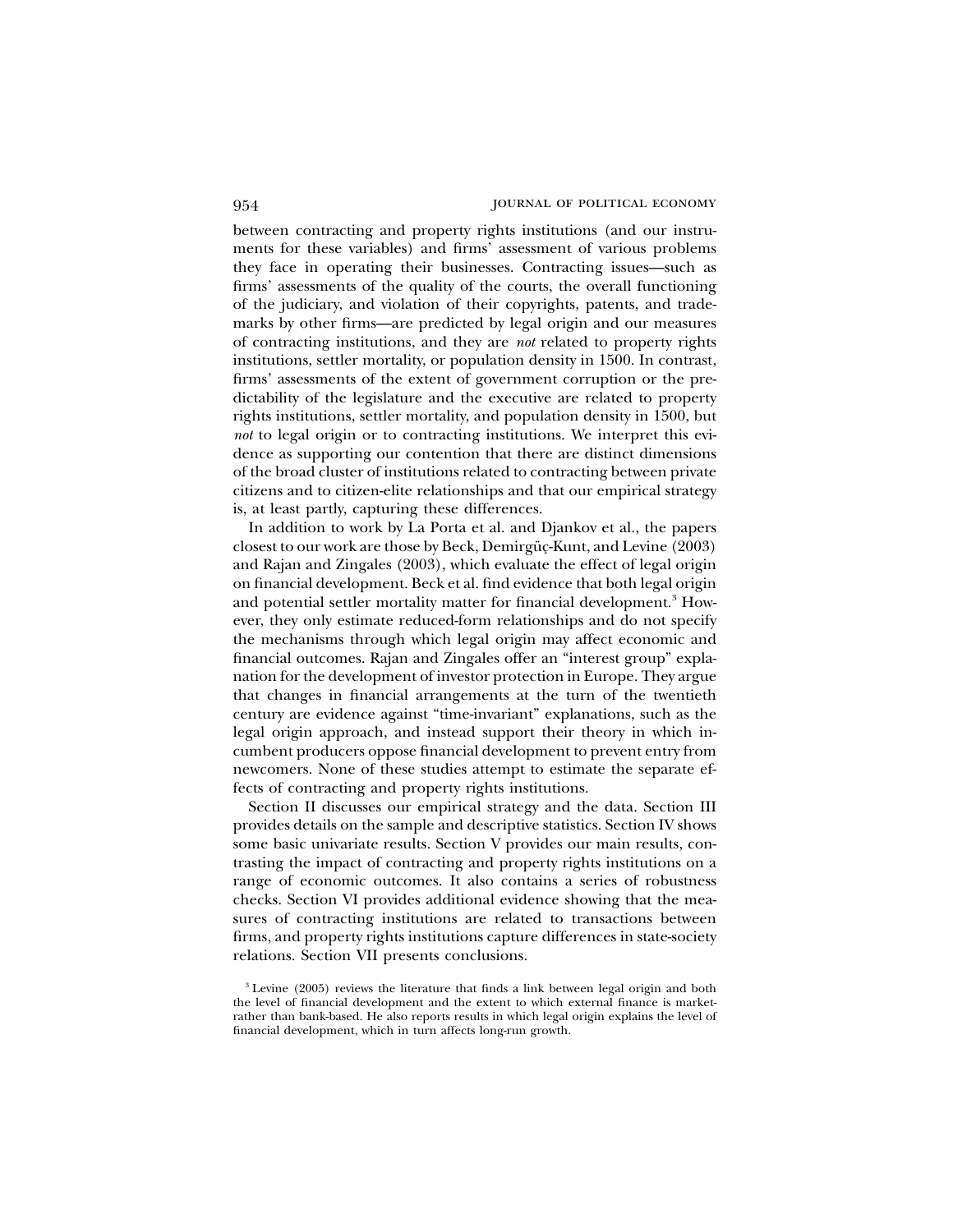UNBUNDLING INSTITUTIONS 955

## **II. Empirical Strategy and Data**

#### *A. Property Rights and Contracting Institutions*

We define contracting institutions as the rules and regulations governing contracting between ordinary citizens, for example, between a creditor and a debtor or a supplier and its customers. The most important component of contracting institutions is the functioning of the legal system. Differences in both laws and the implementation of laws across countries introduce significant differences in the costs of enforcing contracts and consequently in the equilibrium contracts and transactions. An extreme example of differences in laws affecting contracting institutions is the ban on debt-type contracts in Islamic countries (e.g., Mills and Presley 1999), while the different enforcement of legal protections for investors across postcommunist countries illustrates the differences in the implementation of laws (e.g., Glaeser, Johnson, and Shleifer 2001). In either case, differences in contracting institutions can be sizable. The World Bank (2004, 144, 161), for example, estimates that enforcing a simple commercial debt contract costs over 440 percent of income per capita and requires a process lasting, on average, 495 days in the Dominican Republic, whereas in New Zealand, it costs less than 12 percent of income per capita and requires only 50 days.

We define property rights institutions as the rules and regulations protecting citizens against the power of the government and elites. Therefore, in contrast to contracting institutions, these institutions are related to political and state-society interactions. The most obvious example of these types of institutions is those protecting (or failing to protect) investors against government expropriation. Another example would be regulations that create a nonlevel playing field in favor of large firms with close relationships with the government. There are also major differences in property rights institutions across countries. While government expropriation of business income or assets is deemed virtually impossible in many countries by the international agency Political Risk Services, it is judged as very likely in many sub-Saharan African and Central American countries.

A key difference is in the options that are open to individuals affected by weak contracting and property rights institutions. Suppose that two countries differ in the extent to which their contracting institutions protect a lender against nonpayment of debt. If lenders write the same contract with the debtors in both countries, the consequences of this difference could be striking, including widespread defaults and sizable losses for lenders in the country with weak contracting institutions. However, given these differences in institutions, lenders have a range of recourses. They can increase the interest rates they charge so as to be compensated for the anticipated defaults, they can change the form of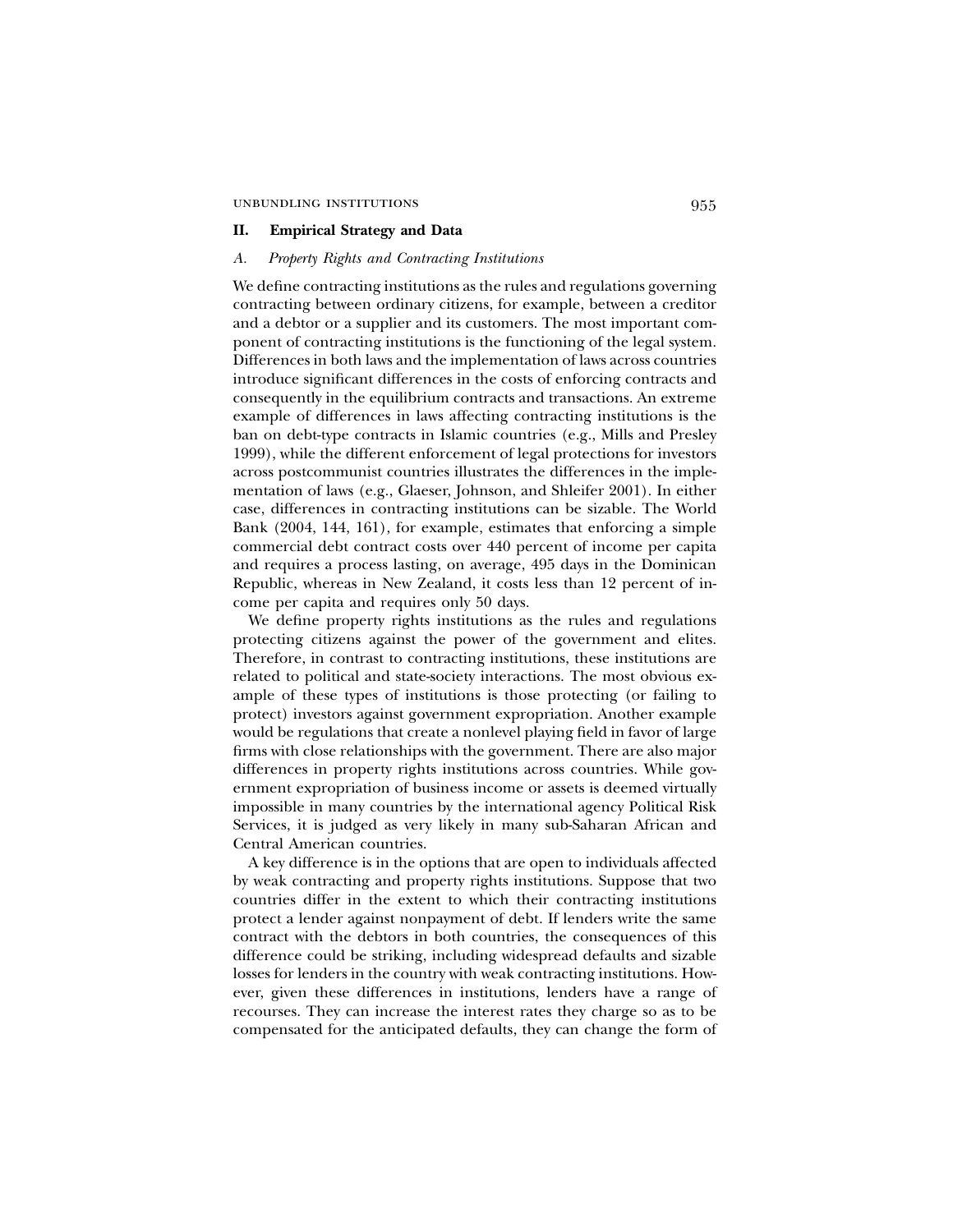contracts, or they can substitute reputation-based arrangements, such as long-term lending agreements, for formal debt contracts.<sup>4</sup> Though imperfect, these potential recourses provide a way of alleviating the effects of weak contracting institutions. In contrast, when property rights institutions fail to protect citizens, such solutions are more difficult. The problem now emanates from the absence of checks on the use of political power by the government and elites, and it is impossible to write contracts restricting the future use of political power, because the ability to enforce all contracts originates with political power. In other words, however unlikely it is that the Coase theorem applies for transactions between private agents, it is much less likely to apply as a political Coase theorem (Acemoglu 2003).

These considerations notwithstanding, it is quite possible that in the data it will be contracting institutions that matter more for economic performance than property rights institutions. This paper is a first attempt to investigate whether this is so.

#### *B. Basic Specification*

Ignoring nonlinearities, we can write the economic relationship we are interested in identifying as

$$
Y_c = \alpha \cdot F_c + \beta \cdot I_c + \mathbf{Z}'_c \cdot \mathbf{\gamma}_0 + \epsilon_c, \tag{1}
$$

where  $Y_c$  is the outcome of interest for country  $c$ ,  $F_c$  is a measure of contracting institutions,  $I_c$  is a measure of property rights institutions, and  $\mathbb{Z}_c$  is a vector of other controls. The coefficients  $\alpha$  and  $\beta$  are the parameters of interest, and  $\gamma_0$  is a vector capturing effects of the control variables in  $Z_c^5$ 

The four outcomes we focus on are the level of GDP per capita, which is a good measure of long-run growth since around 1750 there were only minor differences in income per capita across countries (Acemoglu et al. 2002); the ratio of investment to GDP, which is a measure of whether a society is able to channel money into investments; the amount of private credit as a percentage of GDP as a measure of finance provided through the banking sector and trade credit; and stock market capi-

<sup>4</sup> See the emphasis of, among others, Greif (1989), Ellickson (1991), and McMillan and Woodruff (1999) on the ability of individual agents to use such reputation-based mechanisms. The World Bank's (2004) study has found that in countries such as Malawi, Moldova, and Mozambique, creditors structure contracts so as to be able to seize collateral when a borrower defaults without using the slow standard court procedures (p. 61).

<sup>&</sup>lt;sup>5</sup> In addition, we have also investigated whether there is an interaction between property rights and contracting institutions by adding interaction terms such as  $F_c \cdot I_c$  and whether there are significant nonlinearities by adding higher-order terms in  $F_{\epsilon}$  and  $I_{\epsilon}$ . We did not find any evidence for significant interactions or nonlinearities, so we do not report these results to save space.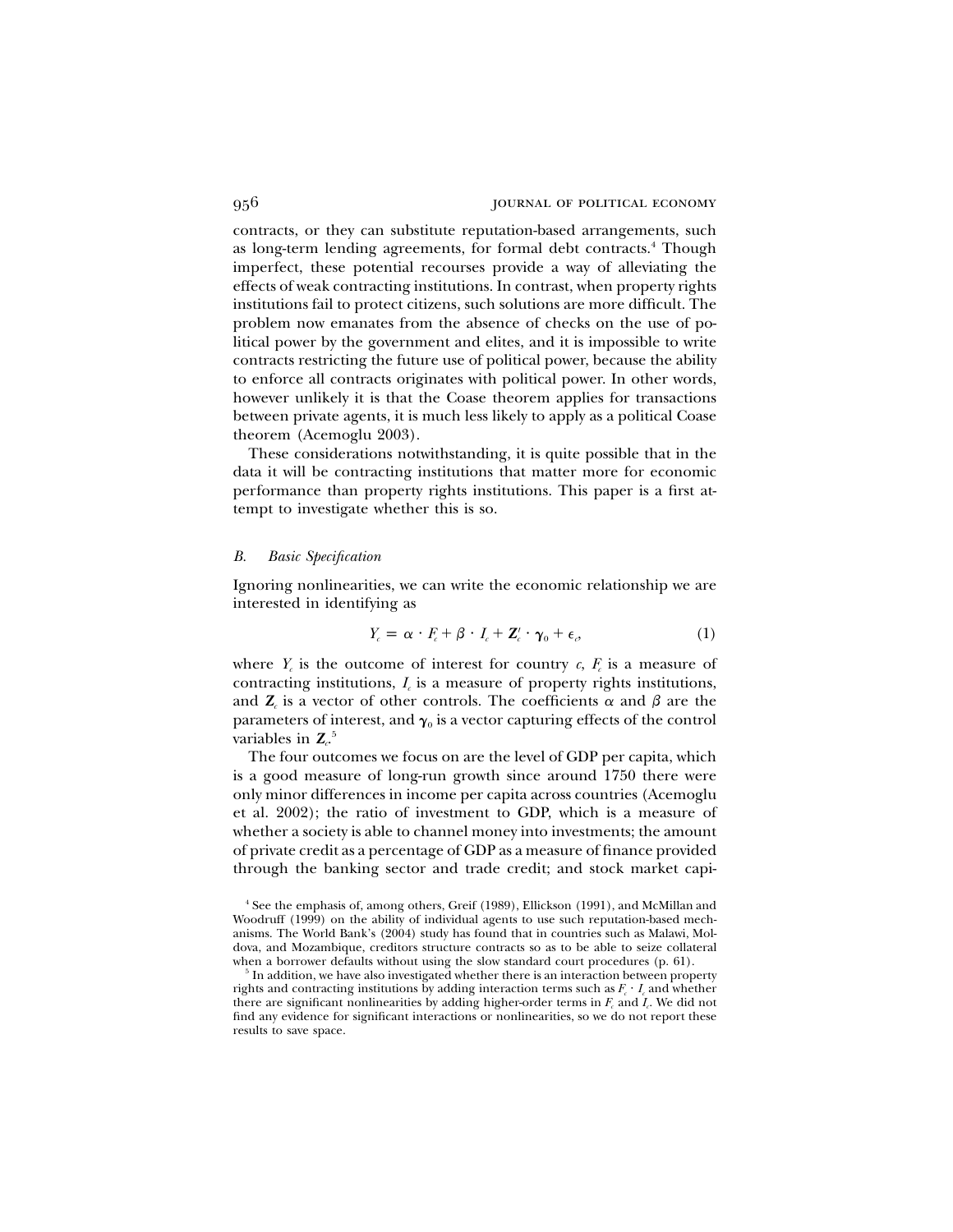talization as a percentage of GDP, which provides a measure of equity finance. Because of data availability, in our baseline regressions we use outcomes from the 1990s.

To proxy for contracting institutions,  $F_c$ , we use three measures. Our baseline measure of contracting institutions is the index of legal formalism developed in Djankov et al. (2003). This variable measures the operation of contract enforcement through the legal system. Specifically, it quantifies the "formal" procedures associated with collecting on a bounced check, worth 5 percent of the country's annual income per capita, when the defendant has no justification and avoids payment. Both plaintiff and defendant are ordinary citizens without a privileged political position or power. The underlying idea is that a pure "neighbors" model, in which disputes are resolved informally by disinterested local third parties on the basis of fairness criteria, would quickly rule in favor of the plaintiff (see Shapiro 1981; Ellickson 1991). A greater degree of legal formalism creates additional costs for enforcing the contract implied by the check. Djankov et al. (2003) measure the extent of these costs by surveying expert opinions of lawyers in an international network of law firms in 109 countries. They then construct an index of legal formalism that is comparable across countries.

A legal system is more formal, in this index, if it involves professional judges and lawyers, written rather than oral arguments, the legal justification of claims and judges' decisions, the regulation of evidence, superior review of first-instance judgment, and other "engagement formalities." Djankov et al. (2003) also present evidence that a greater degree of legal formalism raises the cost of adjudication and creates delay in the resolution of disputes.

Our next two measures come from the World Bank (2004) study, which uses the same methodology as in Djankov et al. (2003) but deals with a larger commercial debt contract, worth 50 percent of the country's annual income per capita, rather than an unpaid personal check.<sup>6</sup> One is an index of the overall procedural complexity of resolving a court case involving nonpayment of this commercial debt; this measure is similar to but does not include the items related to "other engagement formalities" of legal formalism. The other is the number of distinct procedures involved in the same process. The advantage of these measures is that they are explicitly about commercial transactions and may be more informative regarding the contracting institutions affecting firms. A potential advantage of the original legal formalism measure, on the other hand, is that because the amount involved is smaller, it

<sup>&</sup>lt;sup>6</sup> An earlier version of our paper also used the measure of legal formalism from Djankov et al. (2003) based on the difficulty of evicting a nonpaying tenant, with very similar results.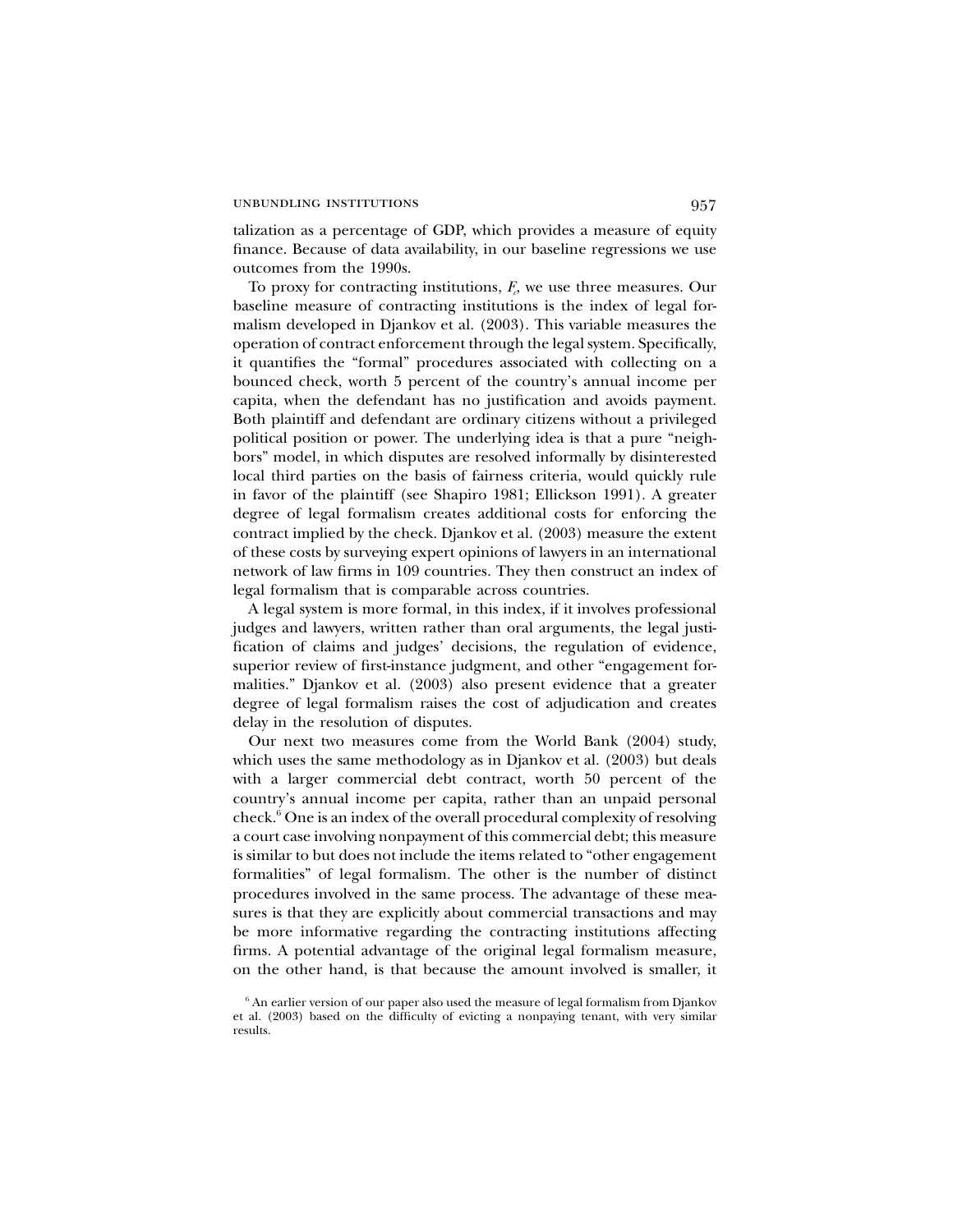may better approximate contracting institutions that are relevant for ordinary citizens.

For the property rights institutions,  $I<sub>c</sub>$ , we also use three measures. Our base measure is "constraint on executive" from the Polity IV data set, capturing the degree of constraints on politicians and politically powerful elites (Gurr 1997). This measure ranges from one to seven, where a higher score indicates greater constraints. In our main regressions, we use the average of the values over the 1990s.<sup>7</sup> Our second measure is "protection against expropriation" by government, averaged over 1985–95, from Political Risk Services, which was first used in economics by Knack and Keefer (1995). Political Risk Services reports a value between zero and 10 for each country and year, with zero indicating the lowest protection against expropriation. Finally, our third measure is the Heritage Foundation's private property index, also used by La Porta et al. (1999), Beck et al. (2003), and Djankov et al. (2003). This index captures the extent to which private property is protected against both government and other sources of expropriation.<sup>8</sup> The latter two measures are equilibrium outcomes, determined, at least in part, by the actions taken by both the citizens and the elites. This motivates the choice of constraint on executive as our preferred measure. Another advantage of this variable is that it is explicitly about the political procedures constraining the executive, and so it emphasizes the close linkages between property rights institutions and politics. By the same token, however, constraint on executive is not informative about constraints on the behavior of non–political elites and of other branches of the government. We believe that this is not a serious shortcoming, however, since constraints on abuses by politically powerful elites are likely to be greater in societies with more limits on the conduct of the executive (e.g., by avoiding the formation of corrupt links between large firms and politicians).

<sup>7</sup> Where a year is missing or the coding indicates an interregnum of some kind (e.g., civil war), we ignore that year for the purposes of constructing the average. We also checked the robustness of our results using constraint on executive in 1990 and in 1970; its average value in 1950, 1960, and 1970; and its average value over the twentieth century, in all cases with similar results (available on request). While measures spanning the whole twentieth century may be more attractive to capture the cumulative effect of institutions on economic outcomes, we do not have measures for contracting institutions at an earlier date, so we also focus on constraint on executive over the 1990s as our baseline measure.

<sup>&</sup>lt;sup>8</sup> In fact, though the Heritage Foundation measure is entitled "property rights" and includes primarily information related to property rights institutions, such as freedom from government influence over the judiciary and government expropriation of property, it does also incorporate information from issues closely related to contracting institutions, e.g., the commercial code governing contracts and whether the court system is lax in enforcing contracts. Consequently, this variable may capture some aspects of contracting institutions as well as property rights institutions. We continue to report results with this measure because it has been used by many authors before us.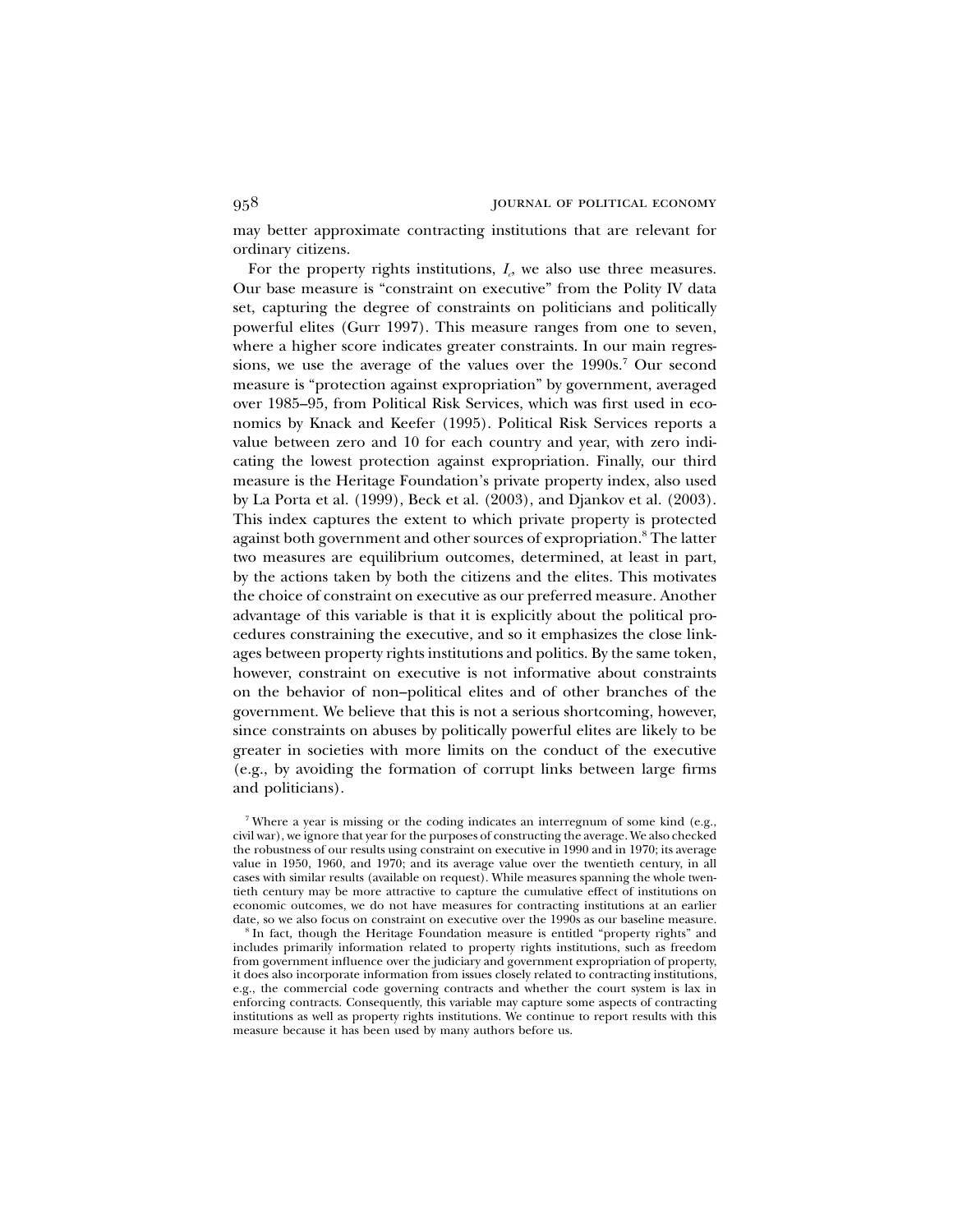## *C. Empirical Strategy*

The simplest strategy is to estimate the model in equation (1) using OLS regression. There are two distinct problems with this strategy. First, both contracting and property rights institutions are endogenous, so we may be capturing reverse causality, or the effect of some omitted characteristics (e.g., geography, religion, or other variables). Second, both variables are measured with error, so there may be a downward attenuation bias. More important, if contracting and property rights institutions are correlated, the effect of the type of institution that is measured with greater error will load onto the other variable.

Both of these concerns imply that OLS regressions will give results that do not correspond to the causal effect of contracting and property rights institutions on economic outcomes: upward or downward biases are possible. Our strategy is to estimate equation (1) using two-stage least squares (2SLS) with distinct and plausible instruments for contracting and property rights institutions. These instruments should be correlated with the endogenous regressors but orthogonal to any other omitted characteristics (i.e., uncorrelated with the outcomes of interest through any channel other than their effect via the endogenous regressors). A successful instrumental variables strategy would correct not only for the reverse causality and omitted variable biases but also for differential measurement error in the two endogenous variables as long as the measurement errors have the classical form (see, e.g., Wooldridge 2002, chap. 5) and we can estimate the  $\alpha$  and  $\beta$  parameters consistently.

The two first stages for our instrumental variables strategy are

$$
F_c = \delta_1 \cdot L_c + \eta_1 \cdot M_c + \mathbf{Z}'_c \cdot \boldsymbol{\gamma}_1 + u_{1c},
$$
  
\n
$$
I_c = \delta_2 \cdot L_c + \eta_2 \cdot M_c + \mathbf{Z}'_c \cdot \boldsymbol{\gamma}_2 + u_{2c},
$$
\n(2)

where  $M<sub>c</sub>$  is either the log mortality rate of European settlers or the log of the indigenous population density in 1500; it conceptually corresponds to the instrument for property rights institutions. We explain these measures in subsection *D* below. The term  $L<sub>c</sub>$  is a dummy for English legal origin (or, equivalently, for whether or not the country was a British colony) and is the instrument for contracting institutions; it will be discussed further in subsection *E*. The key exclusion restriction is that in the population Cov ( $\epsilon$ ,  $L$ ) = Cov ( $\epsilon$ ,  $M$ ) = 0, where  $\epsilon$  is the error term in the second-stage equation, (1).

#### *D. Settler Mortality and Population Density in 1500*

Our first instrument for property rights institutions is (log) settler mortality in countries that were colonized by European nations between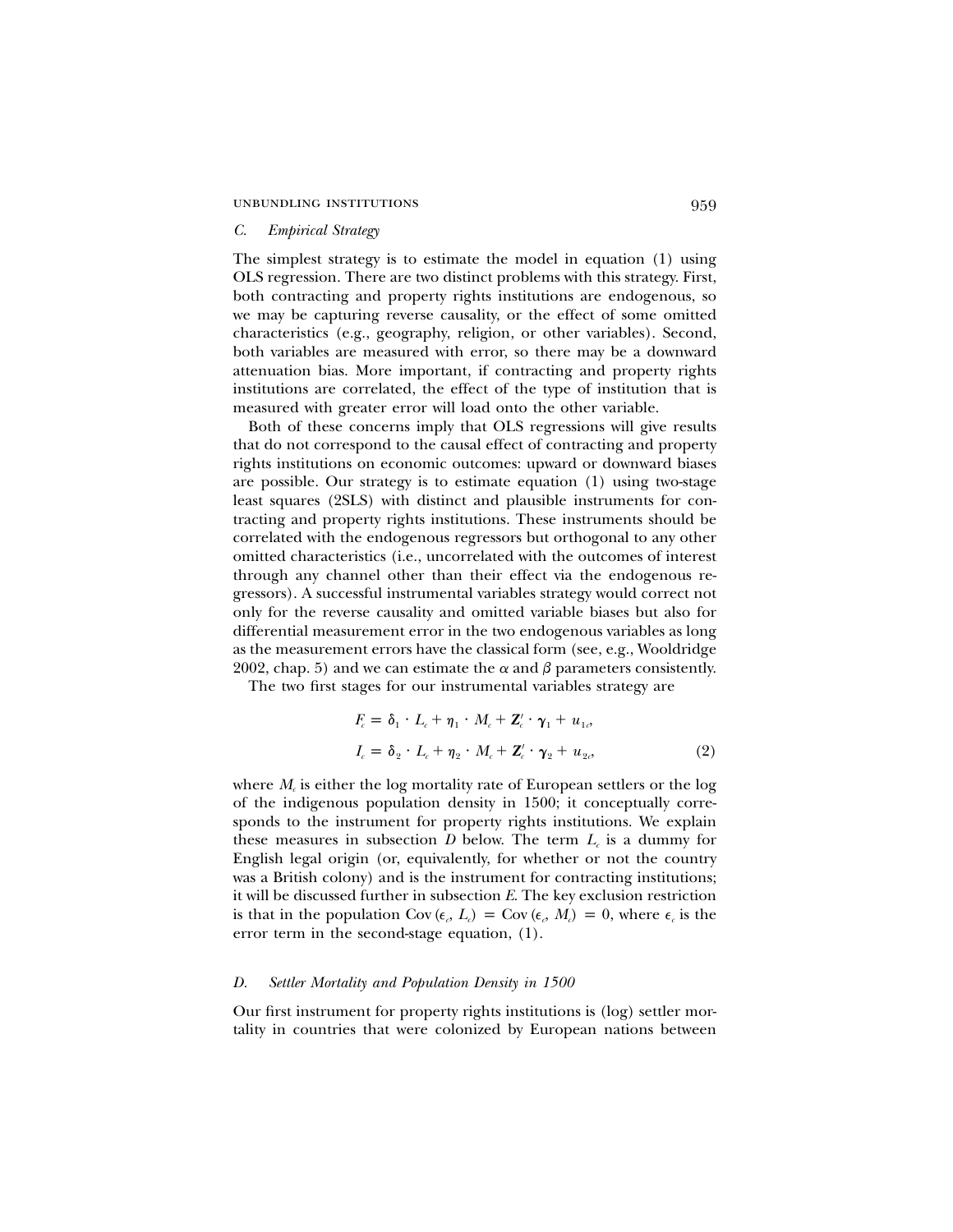1500 and 1900. This series was constructed by Acemoglu et al. (2001) primarily on the basis of Gutierrez (1986) and Curtin (1989, 1998). Acemoglu et al. documented that European colonization strategies had radically different implications for economic development. Places prospered when Europeans set up institutions that protected private property rights and placed effective constraints on politicians and powerful elites. In contrast, areas stagnated or grew only slowly when Europeans established—or took over existing—extractive institutions.

What determined the Europeans' colonization strategy? There were two key factors. The first was the disease environment facing Europeans, especially during the early stages of colonization. Where the disease environment was favorable for European settlements, colonizers migrated in large numbers and developed political and economic institutions similar to, or even substantially better than, the contemporary institutions in Europe. These settler colonies, such as the United States, Canada, Australia, or New Zealand, rapidly developed and maintained good institutions, with tight constraints on politicians and elites and secure property rights. In many other colonies, for example, in sub-Saharan Africa, South Asia, and Central America, Europeans faced very high mortality rates (up to 50 percent mortality per year in some places), and settlement was not feasible. In these areas, the colonizers were much more likely to develop extractive institutions, used mostly to exploit the native population. After independence the beneficiaries of extraction changed, and the form of extraction has evolved over time; but countries that had rapacious rule under colonialism typically have worse property rights institutions (and state-society relations) today. On the basis of this reasoning, we use potential European settler mortality rates as an instrument for current property rights institutions.<sup>9</sup>

The second determinant of European colonization strategy was initial indigenous population density. Where this was high, Europeans were more likely to "capture" the local population and put it to work in some form of forced labor system. Where initial population density was low, Europeans were more likely to settle themselves and less likely to develop extractive institutions even when they did not settle. Acemoglu et al. (2002) provide evidence that for countries colonized by European powers there is a strong negative relationship between population density

<sup>9</sup> Malaria and yellow fever caused the majority of European deaths during the early colonization period. Although these diseases were fatal to Europeans, they had much less effect on indigenous adults with acquired or inherited immunity. These diseases are therefore unlikely to be the reason why many countries in Africa and Asia are poor today. More generally, when we measure the effect of institutions correctly, there is no evidence that the large income differences between former colonies are due to geography, religion, or culture (for more details of this analysis, see Acemoglu et al. [2001, 2002]). These results are robust to alternative measures of outcomes, institutions, and control variables (Acemoglu et al. 2001).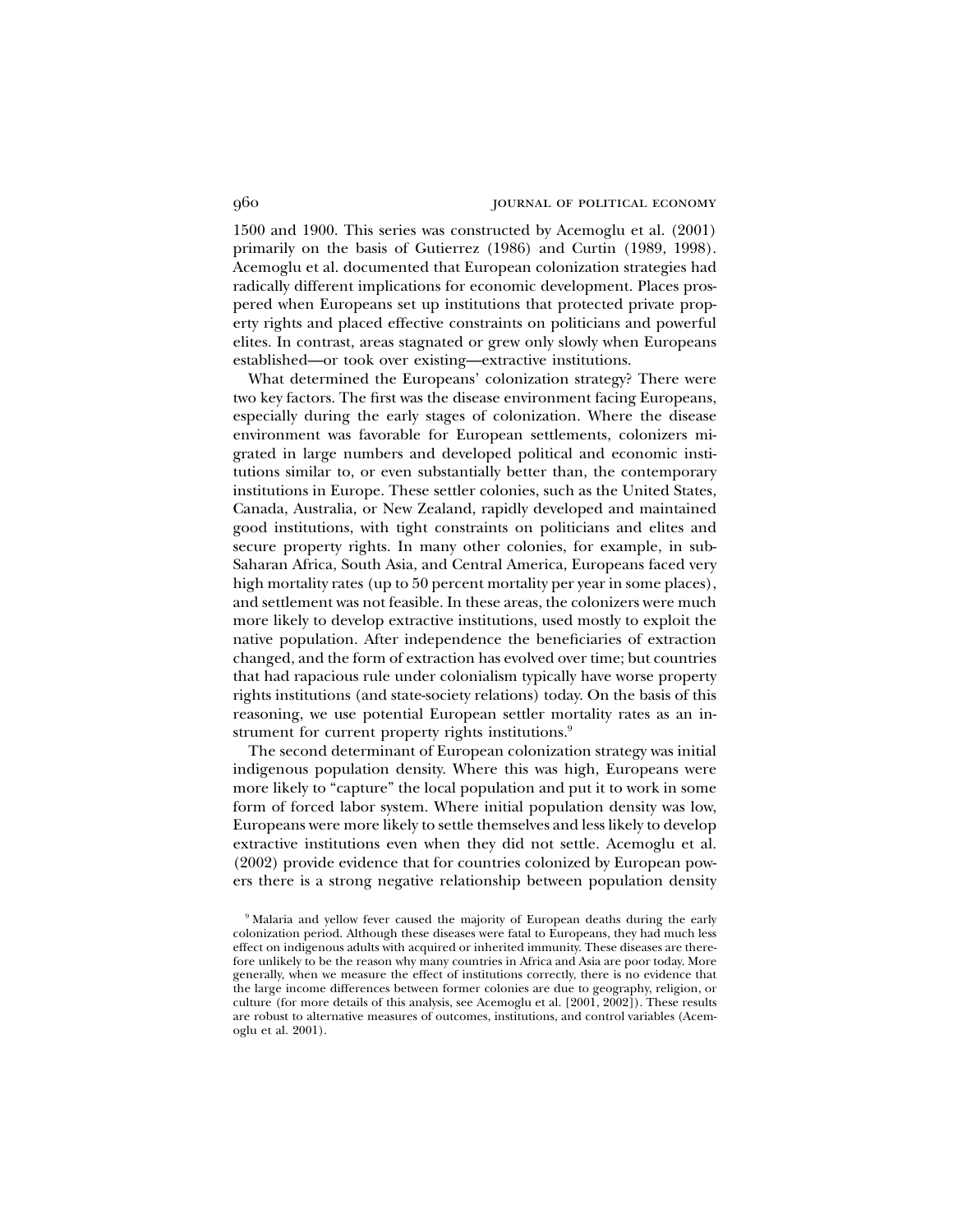in 1500 and income per capita today. This relationship is driven by the fact that former colonies with greater population density in 1500 had, and still have, worse property rights institutions. The density of indigenous population per square kilometer in 1500 is therefore an appealing alternative instrument. Because settler mortality and population density in 1500 correspond to different sources of variation in practice (the correlation between the two measures is 0.4), but should have similar effects on property rights, using these two instruments separately is a good check on our results.

## *E. Legal Origin*

The fundamental idea in the line of research of La Porta et al. (1997, 1998) is that countries have distinct "legal origins," which matter for legal, economic, and financial outcomes. These authors draw the strongest distinction between the two great legal traditions: "common-law" countries that were part of the British Empire and "civil-law" countries in which a French, German, or Scandinavian legal system has prevailed.

Whether a country has a common-law or civil-law system is an important determinant of all three measures of contracting institutions described above. In general, the legal origin of a country may be a choice, but for former colonies there are good reasons to regard it as exogenous: the British imposed (English) common-law systems on the countries they colonized, whereas countries colonized by other European powers have (French) civil-law systems. We therefore instrument for the measures of contracting institutions with legal origin in the sample of former European colonies. Djankov et al. (2003) have already shown that in the whole world sample, legal origin explains about 40 percent of the variation in legal formalism. We shall see that the same is true in the sample of former European colonies and also for the other two measures of contracting institutions.

A potential concern with our instrumental variables strategy is that legal origin may affect economic outcomes through channels other than contracting institutions (see, e.g., La Porta et al. 1998; Mahoney 2001; Glaeser and Shleifer 2002). In terms of our framework, in particular, equations (1) and (2), this would amount to Cov ( $\epsilon_{c}$ ,  $L_{c}$ )  $\neq$  0, violating our exclusion restriction. Since the existing literature suggests that English legal origin should have a positive effect on the economic outcomes studied here, we expect that, if anything,  $Cov(\epsilon_{\alpha}, L_{\alpha}) \geq 0$  and, in this case, the estimate of the impact of contracting institutions on economic outcomes,  $\alpha$ , will be biased upward. Therefore, our results can be interpreted as potential upper bounds on their effects. Moreover, the results reported in table 6 below do not show any evidence of a major effect of legal origin on the outcome variables here.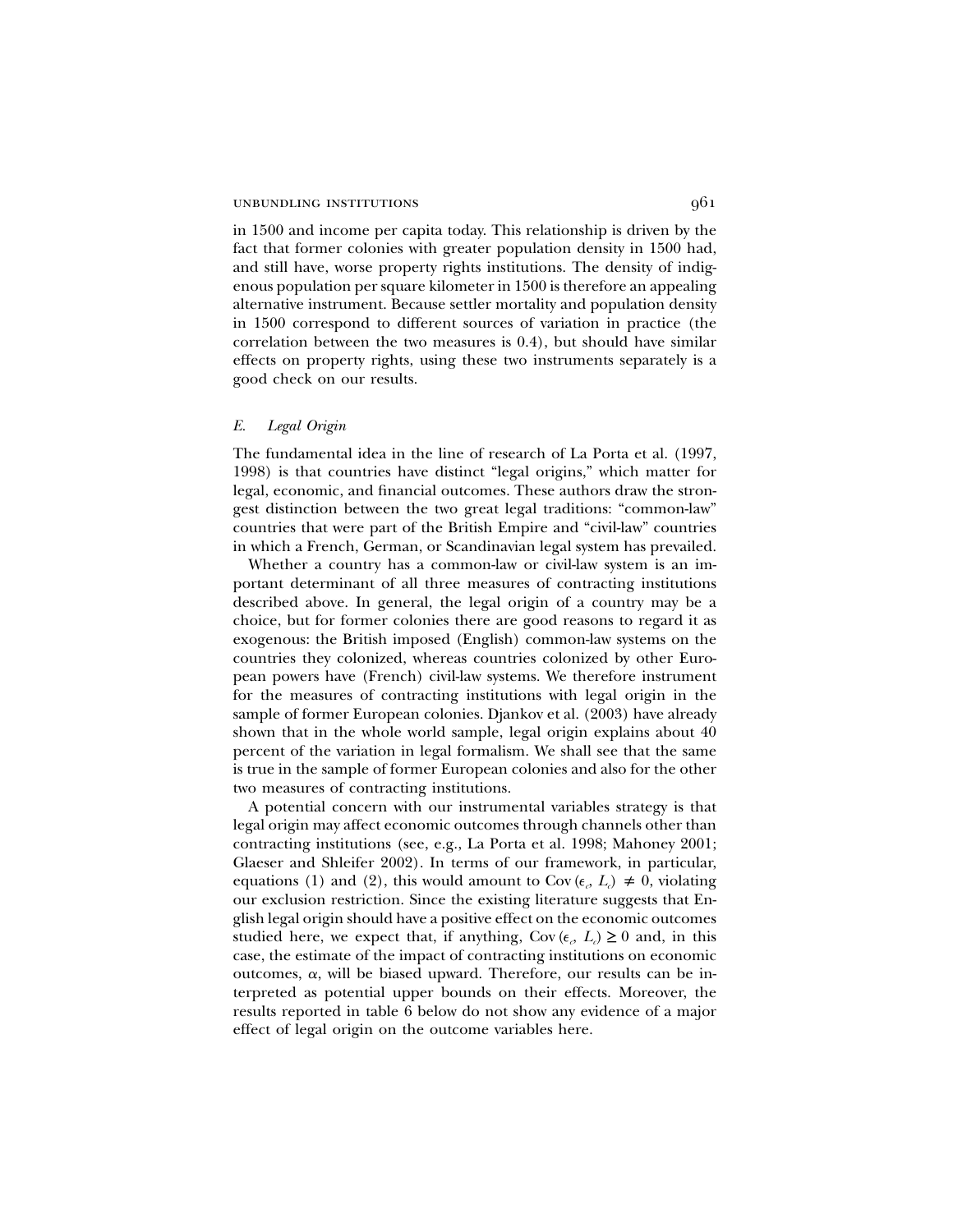### **III. The Samples and Descriptive Statistics**

The focus of our analysis is former European colonies. For all these countries we have information on their legal origin (from La Porta et al. [1999]) and an estimate of their population density in 1500 (calculated in Acemoglu et al. [2002]). For smaller subsets of former colonies, we also have data for potential settler mortality rates (from Acemoglu et al. [2001]), for measures of legal formalism (from Djankov et al. [2003]), and for measures of procedural complexity and the number of procedures needed to collect a commercial debt (from World Bank [2004]). For 71 former colonies we know the number of procedures for collecting a commercial debt (this is the measure of contracting institutions for which we have the most data). Of these, 25 are commonlaw "English legal origin" countries and 46 have a French legal origin (civil law). $^{10}$ 

Table 1 summarizes our data. Column 1 reports mean values and standard deviations for all countries on which we have data. Column 2 shows our data for the former colonies of European powers. In all cases, the values for former colonies are quite close to (within half a standard deviation or less) the values for all countries. Column 3 reports mean values for former colonies with English legal origin, and columns 4 and 5 break these down into those with low and high settler mortality (with the break points given by values that divide all ex-colonies roughly into two halves). Columns 6–8 provide parallel data for former colonies with French legal origin.

The first three rows in table 1 report the three measures of contracting institutions: legal formalism, procedural complexity, and the number of procedures, with all three measures assigning higher scores to worse contracting institutions. Rows 4–6 report our three measures of property rights institutions: constraint on executive, protection against expropriation, and private property, with the last index transformed so that all three measures assign higher scores when there is more constraint on politicians or stronger perceived property rights protection. Former colonies with lower settler mortality have, on average, better property

 $10$  We do not treat former League of Nations mandate countries, such as Bahrain, Oman, the United Arab Emirates, and Yemen, as ex-colonies for three reasons. First, European control was relatively short-lived and did not generally have major transformative effects on political institutions. Second, because these mandates were granted in the twentieth century, European powers were already moving toward decolonization or at least minimal control, rather than the previous forms of colonial control for either settlement or extraction. Third, by the early twentieth century, advances in medicine meant that settler mortality was much more even across countries, so our data on this from earlier centuries do not allow us to construct settler mortality rates for the League of Nations mandate countries. Including these countries and using population density in 1500 as the instrument for property rights institutions gives results very similar to those reported in the text.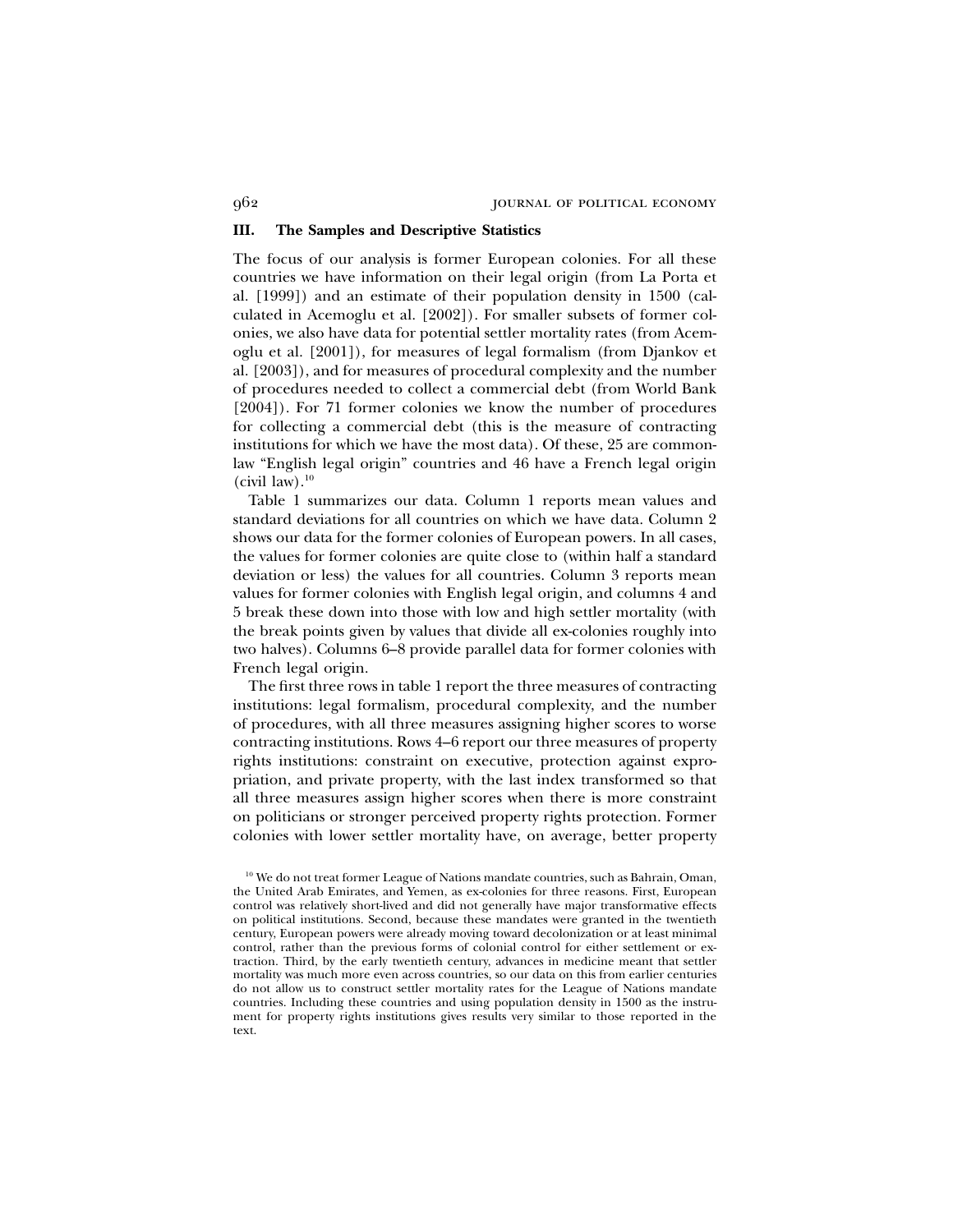|                              |                                      |                                            |                                             |                                 | <b>ENGLISH EX-COLONIES</b>       |                                     |                                 | <b>FRENCH EX-COLONIES</b>               |
|------------------------------|--------------------------------------|--------------------------------------------|---------------------------------------------|---------------------------------|----------------------------------|-------------------------------------|---------------------------------|-----------------------------------------|
|                              | <b>WORLD</b><br><b>SAMPLE</b><br>(1) | <b>EX-COLONIES</b><br><b>SAMPLE</b><br>(2) | <b>ENGLISH</b><br><b>EX-COLONIES</b><br>(3) | Low Settler<br>Mortality<br>(4) | High Settler<br>Mortality<br>(5) | FRENCH<br><b>EX-COLONIES</b><br>(6) | Low Settler<br>Mortality<br>(7) | <b>High Settler</b><br>Mortality<br>(8) |
| Legal formalism              | 3.67                                 | 3.78                                       | 2.77                                        | 2.46                            | 2.98                             | 4.65                                | 4.77                            | 4.48                                    |
|                              | (1.07)                               | (1.24)                                     | (.88)                                       | (.94)                           | (.79)                            | (.75)                               | (.84)                           | (.62)                                   |
| Procedural complexity        | 5.77                                 | 5.94                                       | 4.53                                        | 4.54                            | 4.53                             | 6.72                                | 6.87                            | 6.60                                    |
|                              | (1.37)                               | (1.54)                                     | (1.03)                                      | (1.04)                          | (1.06)                           | (1.19)                              | (1.33)                          | (1.07)                                  |
| Number of procedures         | 27.19                                | 28.73                                      | 20.4                                        | 19.67                           | 21.08                            | 33.26                               | 30.8                            | 35.15                                   |
|                              | (12.09)                              | (12.89)                                    | (7.37)                                      | (5.18)                          | (9.12)                           | (13.04)                             | (10.85)                         | (14.43)                                 |
| Constraint on executive      | 4.47                                 | 4.15                                       | 4.48                                        | 5.58                            | 3.75                             | 3.99                                | 5.02                            | 3.33                                    |
|                              | (2.09)                               | (1.91)                                     | (2.06)                                      | (1.51)                          | (2.08)                           | (1.78)                              | (1.73)                          | (1.49)                                  |
| Average protection against   | 7.07                                 | 6.39                                       | 6.93                                        | 7.73                            | 6.27                             | 6.02                                | 6.46                            | 5.61                                    |
| risk of expropriation        | (1.81)                               | (1.47)                                     | (1.70)                                      | (1.73)                          | (1.40)                           | (1.16)                              | (.94)                           | (1.21)                                  |
| Private property             | 3.3                                  | 3.04                                       | 3.54                                        | 3.79                            | 3.38                             | 2.67                                | 3.15                            | 2.32                                    |
|                              | (1.18)                               | (1.05)                                     | (1.07)                                      | (1.19)                          | (.97)                            | (.88)                               | (.59)                           | (.91)                                   |
| Log GDP per capita in 1995   | 8.35                                 | 7.91                                       | 8.17                                        | 8.91                            | 7.80                             | 7.71                                | 7.26                            | 8.35                                    |
| (PPP measure)                | (1.10)                               | (1.00)                                     | (1.14)                                      | (1.11)                          | (.98)                            | (.83)                               | (.64)                           | (.64)                                   |
| Average investment-GDP       | 14.73                                | 12.30                                      | 14.86                                       | 18.76                           | 12.91                            | 10.53                               | 12.77                           | 9.03                                    |
| ratio                        | (7.89)                               | (7.21)                                     | (8.37)                                      | (9.65)                          | (7.04)                           | (5.49)                              | (4.73)                          | (5.51)                                  |
| Credit to the private sector | .41                                  | .36                                        | .48                                         | .79                             | .31                              | .26                                 | .35                             | .19                                     |
|                              | (.39)                                | (.35)                                      | (.44)                                       | (.55)                           | (.25)                            | (.21)                               | (.19)                           | (.20)                                   |
| Stock market capitalization  | .22                                  | .17                                        | .30                                         | .67                             | .07                              | .04                                 | .11                             | .03                                     |
|                              | (.37)                                | (.37)                                      | (.51)                                       | (.68)                           | (.11)                            | (.14)                               | (.17)                           | (.09)                                   |
| Log settler mortality        | n.a.                                 | 4.69                                       | 4.25                                        | 3.10                            | 5.48                             | 4.93                                | 4.12                            | 5.59                                    |
|                              |                                      | (1.20)                                     | (1.49)                                      | (.70)                           | (1.06)                           | (.92)                               | (.37)                           | (.68)                                   |
| Log population density in    | n.a.                                 | .52                                        | .25                                         | $-.27$                          | .51                              | .75                                 | .33                             | .99                                     |
| 1500                         |                                      | (1.53)                                     | (1.77)                                      | (2.62)                          | (1.11)                           | (1.30)                              | (1.70)                          | (.92)                                   |

TABLE 1Descriptive Statistics

Norr.—Mean values, with standard deviations in parentheses. High and low settler mortality are defined as above- and below-median values for all former colonies. For detailed sources and<br>definitions, see App. table A1.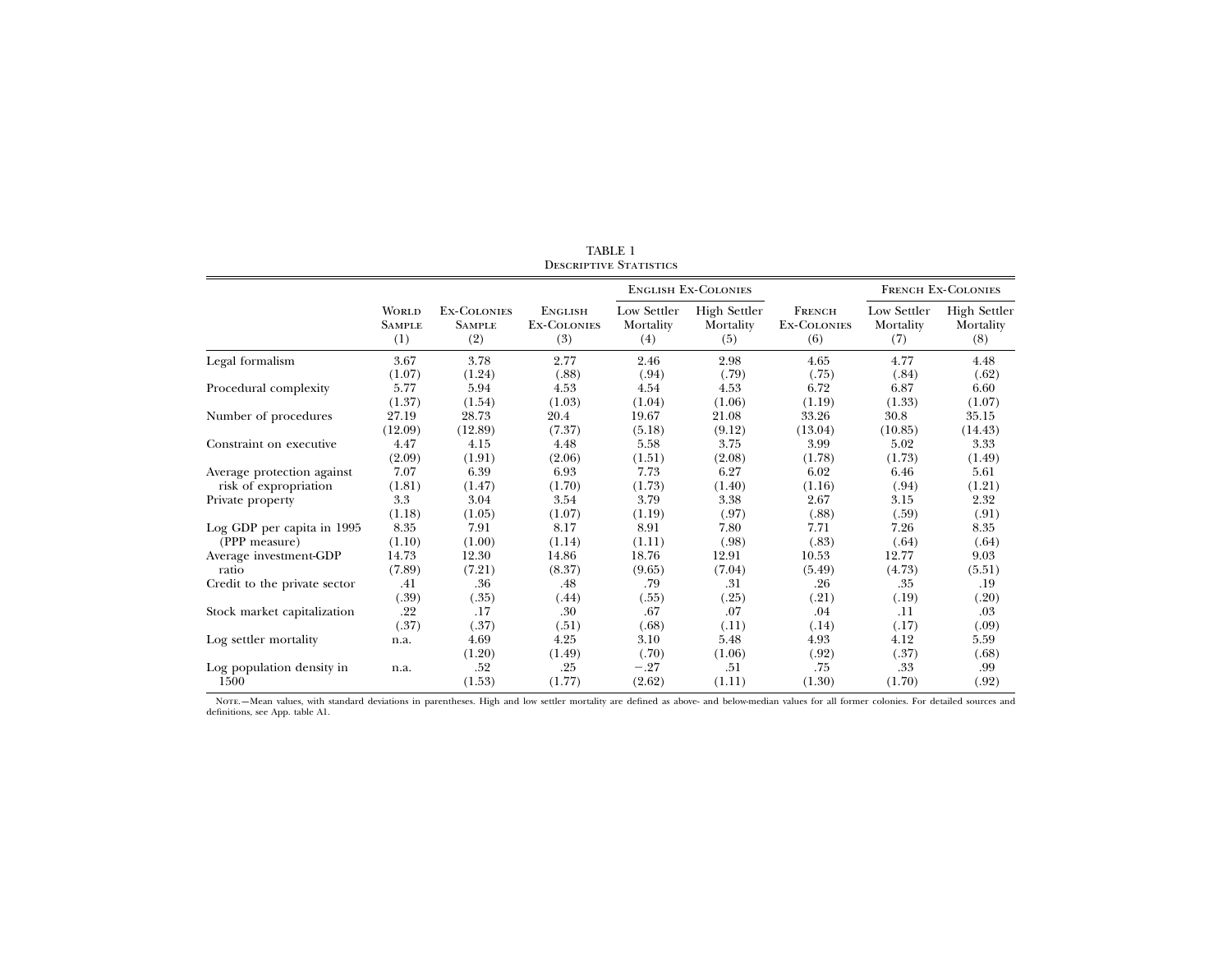rights institutions, whereas those with an English legal origin have worse contracting institutions.

Rows 7–10 cover our four main dependent variables. Row 7 reports log of GDP per capita (in purchasing power parity [PPP] terms) in 1995. We can see a clear relationship between settler mortality and income per capita: former colonies with higher settler mortality rates have substantially lower income per capita today. In addition, a comparison of columns 3 and 6 shows that English legal origin colonies have higher average income per capita than French legal origin colonies. Row 8 reports the data on the ratio of private investment to GDP, measured in current prices and averaged over the 1990s (from the Penn World Tables). Investment ratios are higher in former colonies with lower settler mortality rates and higher in former colonies with English legal origin.

We use two standard measures of financial development: the total amount of credit to the private sector in the economy as a percentage of GDP in 1998 (row 9) and stock market capitalization (row 10).<sup>11</sup> Former colonies with lower settler mortality rates and English legal origin have, on average, higher levels of credit to the private sector. For the size of the stock market, we use average stock market capitalization (total value of outstanding shares) as a percentage of GDP averaged over 1990–95, from Beck et al. (2001). Former colonies with lower settler mortality rates and English legal origin have substantially higher stock market capitalizations.

The remaining rows give descriptive statistics for other variables we use below.

## **IV. Univariate Regressions**

To provide a benchmark, table 2 reports univariate regressions documenting the relationship between the measures of contracting institutions or of property rights institutions and the outcome variables. In this table, each cell corresponds to a separate regression. In columns 1–3 of panel A the dependent variable is log GDP per capita in 1995. Columns 1 and 2 report OLS regressions using legal formalism, procedural complexity, and the number of procedures. Column 1 uses data from all countries for which we have GDP data and the corresponding

<sup>&</sup>lt;sup>11</sup> Our base measure for banking system development is credit to the private sector, from the World Bank (2003). This measure refers to financial resources provided to the private sector, such as loans, purchases of nonequity securities, and trade credits and other accounts receivable, that establish a claim for repayment. For some countries these claims include credit to public enterprises. In the choice of this and other measures, we are following the financial development literature (see, e.g., Levine 1997, 2005; Rajan and Zingales 1998).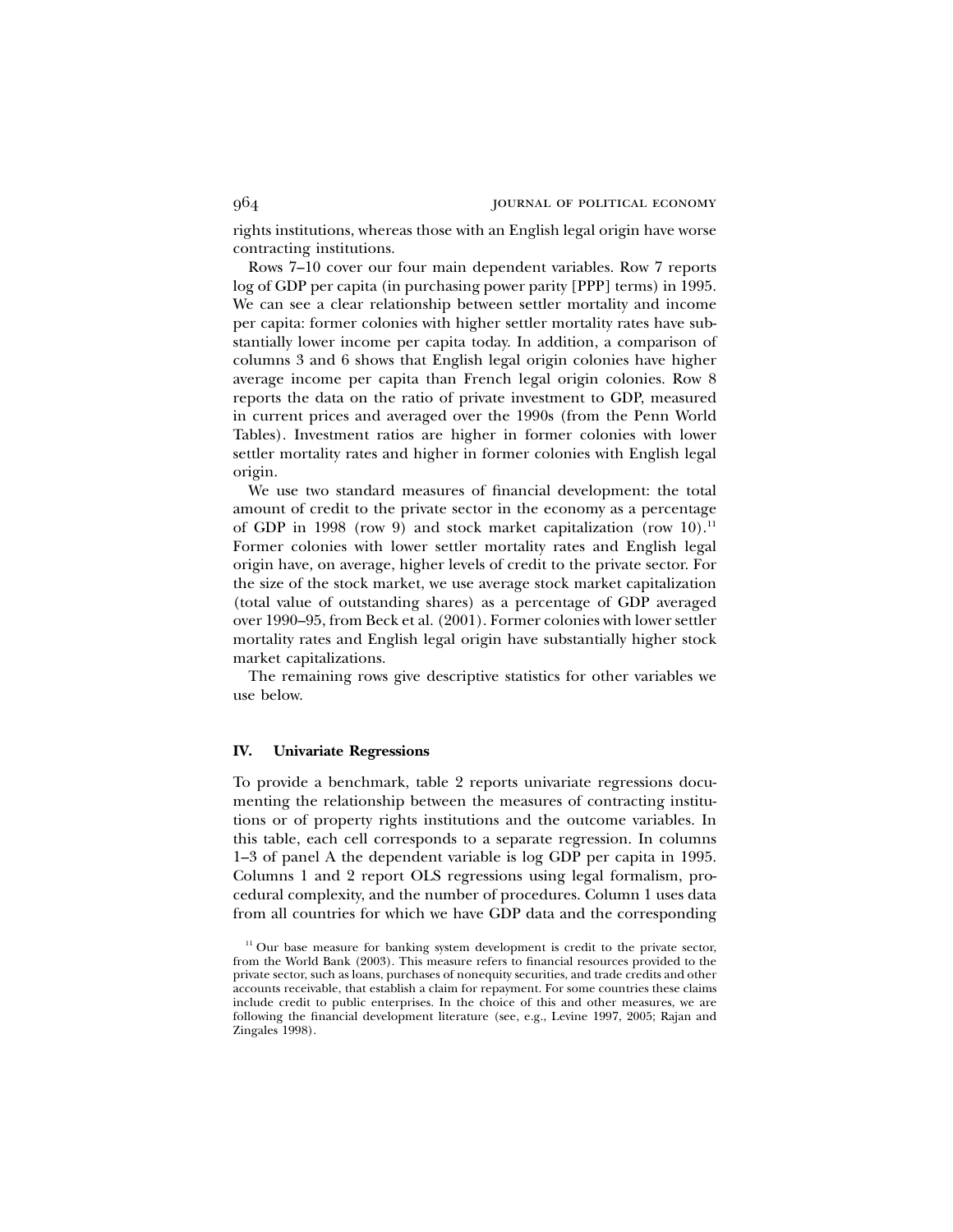|                                                        | WORLD:                                            | <b>EX-COLONIES</b><br><b>SAMPLE</b>                            |                            | WORLD:                                                                | <b>EX-COLONIES</b><br><b>SAMPLE</b>                                         |                            |  |  |
|--------------------------------------------------------|---------------------------------------------------|----------------------------------------------------------------|----------------------------|-----------------------------------------------------------------------|-----------------------------------------------------------------------------|----------------------------|--|--|
|                                                        | <b>OLS</b><br>(1)                                 | <b>OLS</b><br>(2)                                              | 2SLS<br>(3)                | <b>OLS</b><br>(4)                                                     | <b>OLS</b><br>(5)                                                           | 2SLS<br>(6)                |  |  |
| Panel A                                                | Dependent Variable: Log<br>GDP per Capita in 1995 |                                                                |                            | Dependent Variable: Average<br>Ratio of Investment to GDP in<br>1990s |                                                                             |                            |  |  |
| Legal formalism                                        | $-.28$                                            | $-.21$                                                         | $-.18$                     | $-1.90$                                                               | $-1.19$                                                                     | $-1.77$                    |  |  |
| Procedural complexity                                  | (.10)<br>$-.12$<br>(.07)                          | (.10)<br>$-.047$<br>(.083)                                     | (.14)<br>$-.141$<br>(.122) | (.69)<br>$-1.19$<br>(.50)                                             | (.71)<br>$-.56$<br>(.56)                                                    | (.94)<br>$-2.13$<br>(.87)  |  |  |
| Number of procedures                                   | $-.03$<br>(.01)                                   | $-.016$<br>(.010)                                              | $-.026$<br>(.021)          | $-.22$<br>(.06)                                                       | $-.12$<br>(.07)                                                             | $-.34$<br>(.15)            |  |  |
| Panel B                                                |                                                   | Dependent Variable: Credit<br>to the Private Sector in<br>1998 |                            |                                                                       | Dependent Variable: Stock<br>Market Capitalization, Average<br>over 1990–95 |                            |  |  |
| Legal formalism                                        | $-.16$<br>(.04)                                   | $-.14$<br>(.03)                                                | $-.14$<br>(.05)            | $-.17$<br>(.03)                                                       | $-.17$<br>(.04)                                                             | $-.16$                     |  |  |
| Procedural complexity                                  | $-.08$<br>(.03)                                   | $-.056$<br>(.029)                                              | $-.120$<br>(.044)          | $-.089$<br>(.025)                                                     | $-.072$<br>(.031)                                                           | (.05)<br>$-.156$<br>(.047) |  |  |
| Number of procedures                                   | $-.01$<br>(.003)                                  | $-.0077$<br>(.0036)                                            | $-.021$<br>(.008)          | $-.0093$<br>(.0033)                                                   | $-.0078$<br>(.0038)                                                         | $-.027$<br>(.009)          |  |  |
| Panel C                                                |                                                   | Dependent Variable: Log<br>GDP per Capita in 1995              |                            | Dependent Variable: Average<br>Ratio of Investment to GDP in<br>1990s |                                                                             |                            |  |  |
| Constraint on executive                                | .33<br>(.04)                                      | .32<br>(.05)                                                   | .76<br>(.15)               | 1.61<br>(.30)                                                         | 1.40<br>(.42)                                                               | 4.16<br>(1.04)             |  |  |
| Average protection<br>against risk of<br>expropriation | .56<br>(.04)                                      | .52<br>(.06)                                                   | 1.05<br>(.19)              | 3.17<br>(.33)                                                         | 3.00<br>(.48)                                                               | 5.50<br>(1.12)             |  |  |
| Private property                                       | .74<br>(.06)                                      | .69<br>(.09)                                                   | 1.57<br>(.32)              | 3.97<br>(.53)                                                         | 3.72<br>(.72)                                                               | 9.23<br>(2.23)             |  |  |
| Panel D                                                |                                                   | Dependent Variable: Credit<br>to the Private Sector in<br>1998 |                            |                                                                       | Dependent Variable: Stock<br>Market Capitalization, Average<br>over 1990–95 |                            |  |  |
| Constraint on executive                                | .08                                               | .08                                                            | .25                        | .06                                                                   | .06                                                                         | .21                        |  |  |
|                                                        | (.02)                                             | (.02)                                                          | (.06)<br>.37               | (.02)                                                                 | (.02)                                                                       | (.06)                      |  |  |
| Average protection<br>against risk of<br>expropriation | .15<br>(.02)                                      | .16<br>(.03)                                                   | (.08)                      | .11<br>(.02)                                                          | .14<br>(.03)                                                                | .30<br>(.08)               |  |  |
| Private property                                       | .23<br>(.03)                                      | .23<br>(.03)                                                   | .54<br>(.12)               | .19<br>(.03)                                                          | .21<br>(.04)                                                                | .43<br>(.10)               |  |  |

TABLE 2 Contracting and Property Rights Institutions: GDP per Capita, Investment, Credit, and Stock Market Capitalization

Nore.—Standard errors are in parentheses. All regressions are cross-sectional OLS or 2SLS, with one observation<br>per country. Each cell reports results from a separate regression; sample sizes differ across regressions and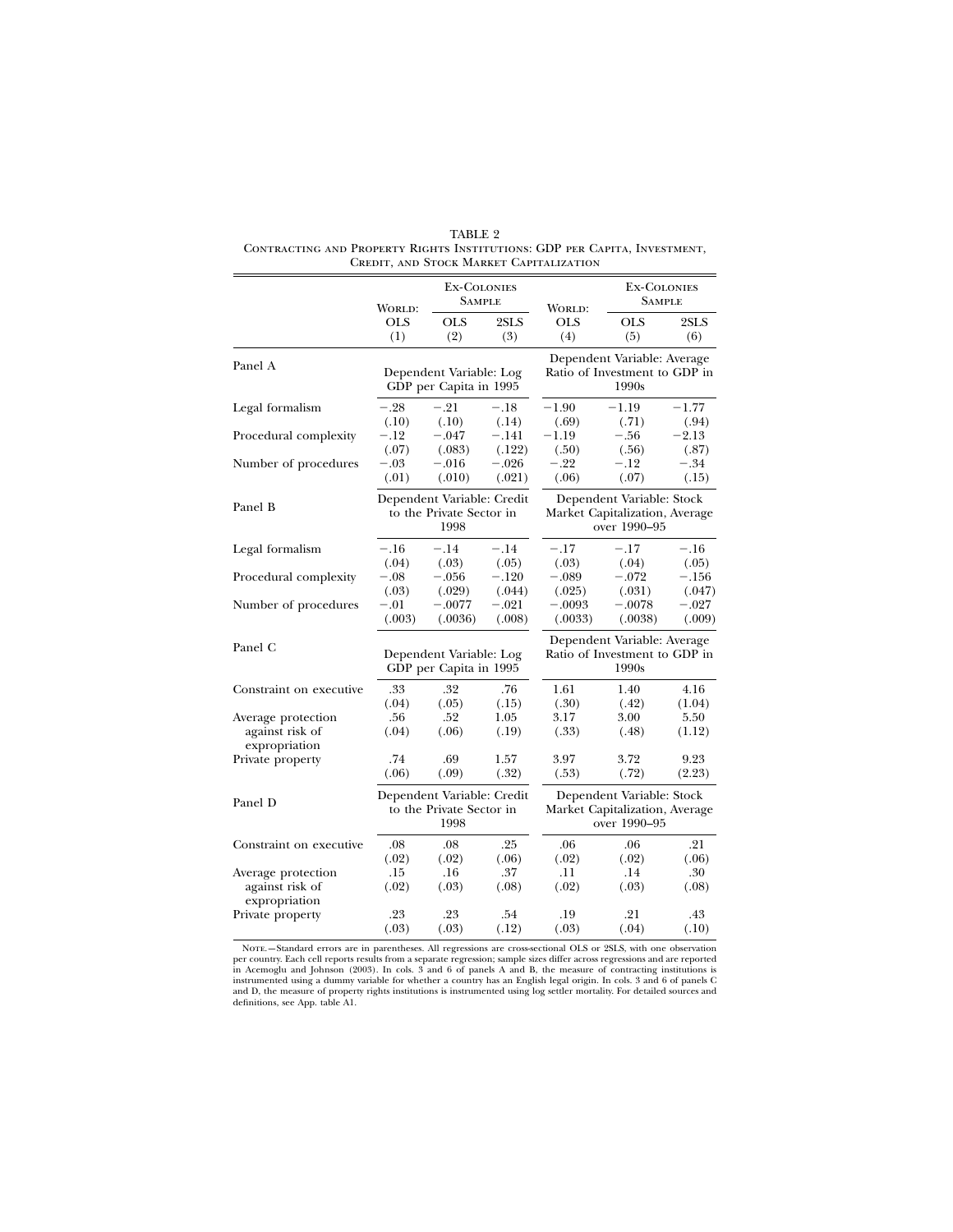measure of contracting institutions; column 2 limits the sample to former European colonies. In both samples, there is a significant and relatively large coefficient on the legal formalism measure (row 1). Quantitatively, a one-standard-deviation increase in legal formalism is associated with approximately a 30 percent decline in GDP per capita today.<sup>12</sup> The coefficient estimates with the two other measures of contracting institutions are also negative, though not always significant (rows 2 and 3).

Column 3 reports the second stage of a univariate 2SLS regression in which each of the measures of contracting institutions is (separately) instrumented by legal origin. In all cases there is a very strong first stage, which we do not report to save space (see table 3 below).<sup>13</sup> In the second stage the coefficients on the measures of contracting institutions are insignificant, though they remain quantitatively large; for example, with legal formalism, the point estimate,  $-0.18$ , implies that a one-standarddeviation increase in legal formalism will reduce log GDP per capita by 0.20 of a standard deviation.

In columns 4–6 of panel A, the dependent variable is the average investment-GDP ratio in the 1990s. There is a significant negative coefficient on legal formalism in the OLS specification of column 4 and similar, though not always statistically significant, results for the other two measures. The 2SLS estimates in column 6 are negative and larger than the OLS coefficient estimates for the corresponding sample of excolonies. For legal formalism, the estimate is significant at the 10 percent level, whereas for the other two measures, the estimates are significant at 5 percent.

Panel B shows significant effects of all three measures of contracting institutions on financial development in both OLS and instrumental variables. In columns 1–3 of panel B the dependent variable is credit to the private sector as a percentage of GDP in 1998, and in columns 4–6 it is stock market capitalization as a percentage of GDP.

Panel C reports parallel univariate specifications using our measures for property rights institutions, constraint on executive, protection against expropriation, and the private property index as the independent variables and log GDP per capita and the investment-GDP ratio as

 $12$  In our calculations of magnitudes throughout we use standard deviations for the sample of former colonies from table 1. One standard deviation of legal formalism is 1.24; thus the OLS and 2SLS estimates imply changes in the range 26–34 percent of the standard deviation of log GDP, which is approximately one.

<sup>&</sup>lt;sup>13</sup> With legal origin, the first-stage  $R^2$  is 0.58; with procedural complexity, it is 0.48; and with the number of procedures, it is 0.23. These first-stage results confirm the strong relationship between legal origin and contracting institutions emphasized in Djankov et al. (2003).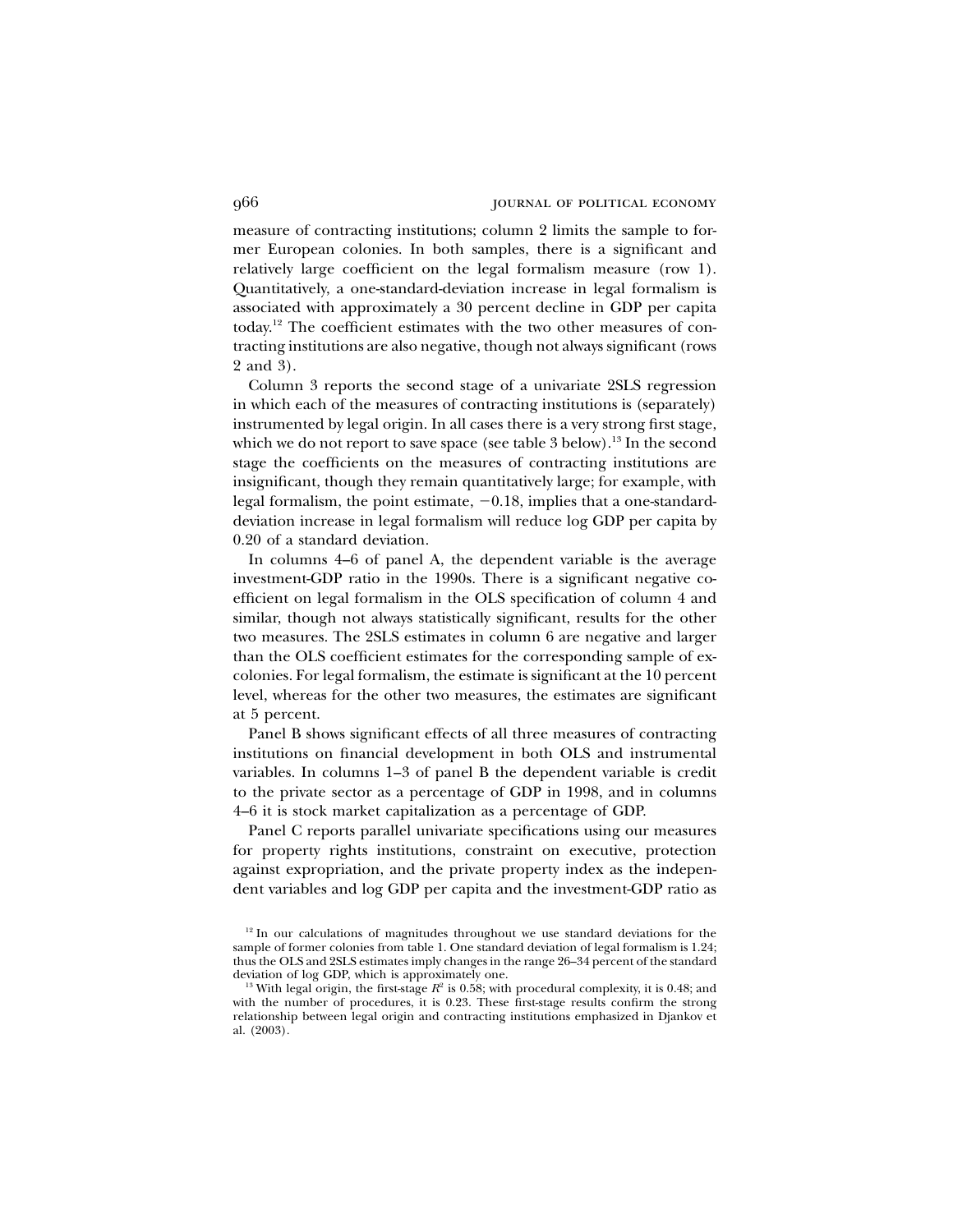the dependent variables. Settler mortality is used as the instrument.<sup>14</sup> There are again strong first-stage relationships, which we omit to save space.<sup>15</sup> In columns 1–3, where  $log$  GDP per capita is the dependent variable, both the OLS and instrumental variables estimates show a large effect of property rights institutions on GDP per capita, but the instrumental variables estimates are more than double the OLS coefficients.<sup>16</sup> Columns 4–6, in turn, show large and statistically significant effects of various property rights institutions on the investment-GDP ratio. Finally, panel D shows significant effects of the three measures of property rights institutions on financial development.

Overall, table 2 shows strong effects of property rights institutions on GDP per capita, investment, credit, and stock market development in both univariate OLS and instrumental variables regressions. It also shows strong effects of contracting institutions on credit and stock market development, with more limited, but still substantial, effects on GDP per capita and the investment-GDP ratio. We next investigate how these results change when the two sets of variables are included simultaneously.

#### **V. Contracting versus Property Rights Institutions**

### *A. First-Stage Results*

We start by showing the first-stage relationships between contracting and property rights institutions and our various instruments in figures 1 and 2 and table 3. Figure 1 plots the partial correlation between our measures of contracting and property rights institutions and the instruments, log settler mortality and English legal origin. Figure 1*a*, for example, depicts the residuals from regressing constraint on executive on English legal origin against the residuals from regressing log settler mortality on English legal origin. This is a visual representation of the strong first-stage relationship between the settler mortality instrument and property rights institutions today (the slope of the regression line corresponds to the coefficient on settler mortality in the first-stage re-

 $14$  The results are very similar when log population density in 1500 is used as the instrument (see Acemoglu and Johnson 2003). We report regressions using log population density in 1500 as an instrument in tables 3–6 and 9.

<sup>&</sup>lt;sup>15</sup> For example,  $R^2$  of the first stage for constraint on executive on log settler mortality is 0.27.

 $16$  This is similar to the results in Acemoglu et al. (2001). Since the available measures of property rights institutions correspond quite poorly to the concepts we would like to measure, there is a form of measurement error here, creating potential downward attenuation bias. The instrumental variables strategy corrects for this type of attenuation bias. Acemoglu et al. show that the magnitude of the difference between OLS and instrumental variables coefficients is consistent with the magnitude of the measurement error across the proxies for (property rights) institutions.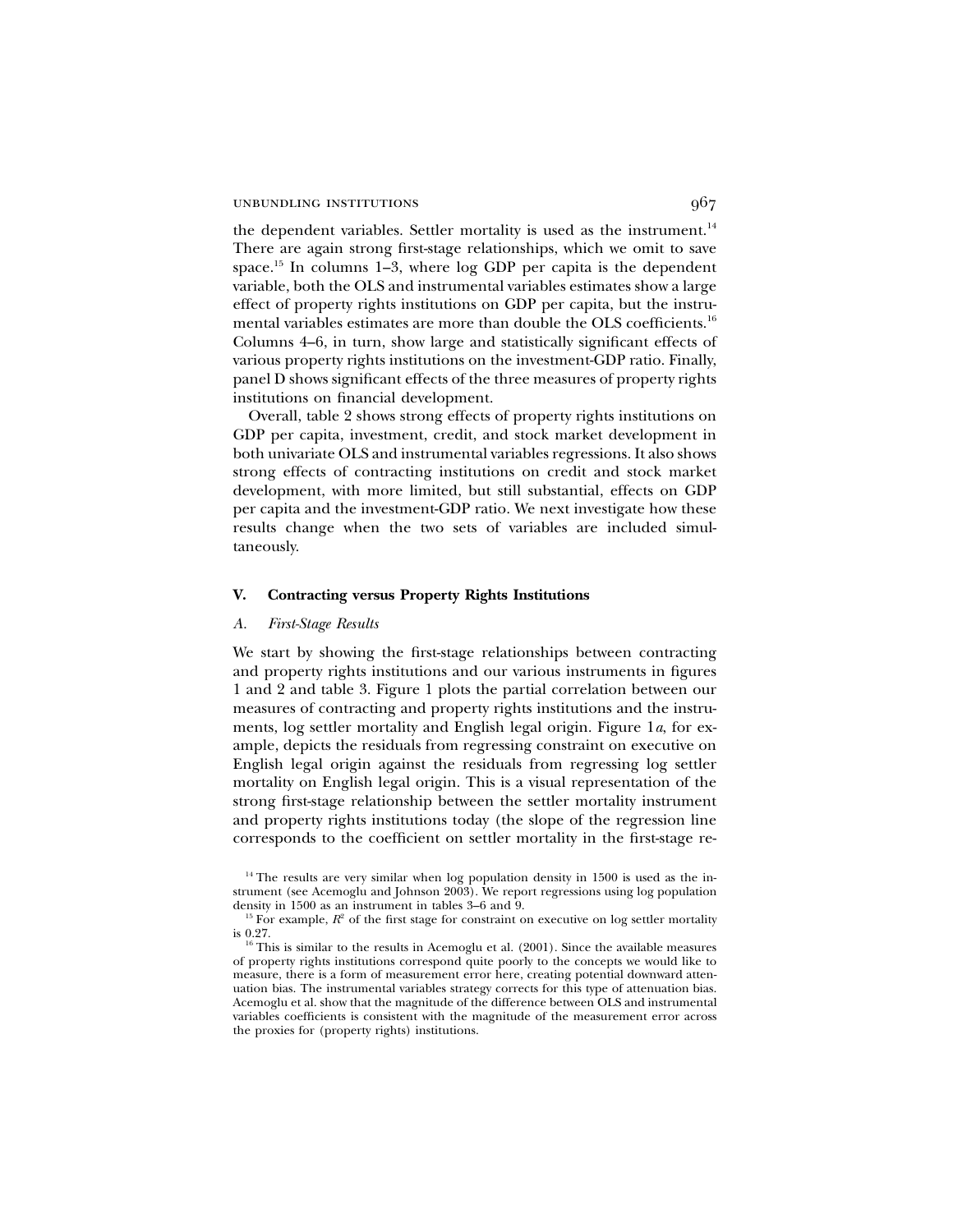

Fig. 1.—Partial correlation of constraint on executive and check measure of formalism with log settler mortality and English legal origin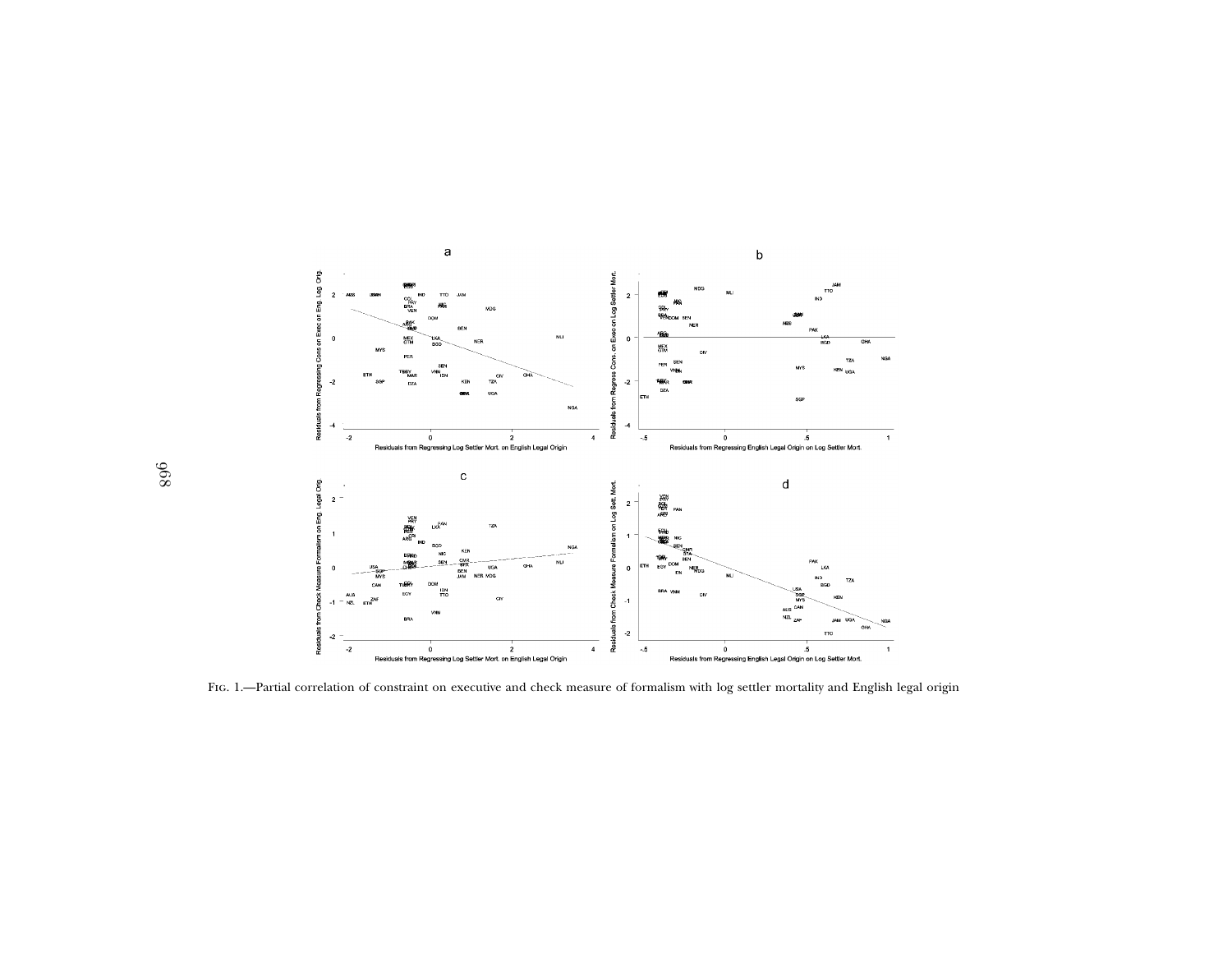

Fig. 2.—Partial correlation of constraint on executive and check measure of formalism with log population density in 1500 and English legal origin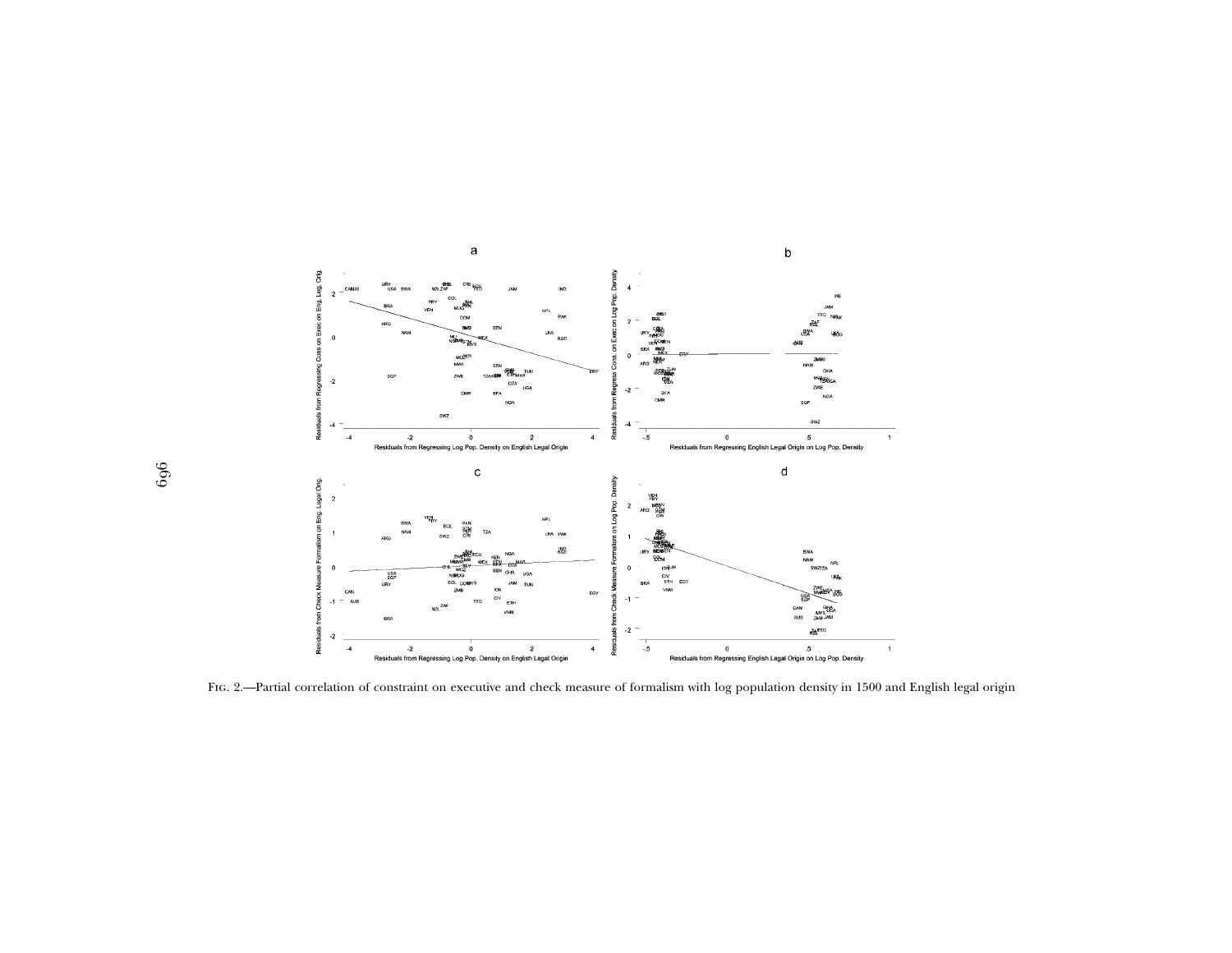TABLE 3 First-Stage Regressions for Contracting and Property Rights Institutions (OLS, Sample of Ex-Colonies)

|                                      | (1)                                                 | (2)                                         | (3)              | (4)                                                             | (5)                                          | (6)                                              |  |  |  |  |
|--------------------------------------|-----------------------------------------------------|---------------------------------------------|------------------|-----------------------------------------------------------------|----------------------------------------------|--------------------------------------------------|--|--|--|--|
|                                      |                                                     |                                             |                  |                                                                 | Panel A. Measure of Contracting Institutions |                                                  |  |  |  |  |
|                                      |                                                     | Dependent Vari-<br>able: Legal<br>Formalism |                  | Dependent Vari-<br>able: Procedural<br>Complexity               |                                              | Dependent Vari-<br>able: Number of<br>Procedures |  |  |  |  |
| English legal origin                 | $-1.98$<br>(.23)                                    | $-1.79$<br>(.20)                            | $-2.28$<br>(.34) | $-2.24$<br>(.29)                                                | $-11.29$<br>(3.31)                           | $-12.39$<br>(2.88)                               |  |  |  |  |
| Log settler mortality                | .09<br>(.09)                                        |                                             | $-.08$<br>(1.32) |                                                                 | 1.59<br>(1.29)                               |                                                  |  |  |  |  |
| Log population density<br>in 1500    |                                                     | .04<br>(.06)                                |                  | $-.13$<br>(.86)                                                 |                                              | $-.38$<br>(.84)                                  |  |  |  |  |
| $R^2$ in first stage<br>Observations | .64<br>53                                           | .58<br>64                                   | .47<br>60        | .47<br>68                                                       | .23<br>61                                    | .22<br>69                                        |  |  |  |  |
|                                      | Panel B. Measure of Property Rights Institutions    |                                             |                  |                                                                 |                                              |                                                  |  |  |  |  |
|                                      | Dependent Vari-<br>able: Constraint<br>on Executive |                                             |                  | Dependent Vari-<br>able: Protection<br>against<br>Expropriation | Dependent Vari-<br>able: Private<br>Property |                                                  |  |  |  |  |
| English legal origin                 | $-.002$<br>(.48)                                    | .05<br>(.43)                                | .60<br>(.31)     | .87<br>(.30)                                                    | .72<br>(.22)                                 | .73<br>(.18)                                     |  |  |  |  |
| Log settler mortality                | $-.66$<br>(.19)                                     |                                             | $-.71$<br>(.12)  |                                                                 | $-.30$<br>(.09)                              |                                                  |  |  |  |  |
| Log population density<br>in 1500    |                                                     | $-.40$<br>(.13)                             |                  | $-.36$<br>(.09)                                                 |                                              | $-.29$<br>(.05)                                  |  |  |  |  |
| $R^2$ in first stage<br>Observations | .21<br>51                                           | .15<br>60                                   | .50<br>51        | .35<br>57                                                       | .37<br>52                                    | .47<br>60                                        |  |  |  |  |

Note.—Standard errors are in parentheses. All regressions are cross-sectional OLS with one observation per country. For detailed sources and definitions, see App. table A1.

gression of constraint on executive on settler mortality and English legal origin). Figure 1*b* shows that, after we partial out the effects of log settler mortality, there is approximately no relationship between constraint on executive and English legal origin. Figures 1*c* and *d*, on the other hand, show a strong relationship between legal formalism and legal origin and a much weaker and statistically insignificant relationship between this measure of contracting institutions and log settler mortality. Figure 2 shows a similar relationship using population density in 1500.

Table 3 shows these first stages in regression form. Panel A pertains to measures of contracting institutions and panel B to property rights institutions. In all cases, we take the largest sample for which we have one of the four outcome variables. Columns 1 and 2 confirm the findings depicted in figures 1 and 2: English legal origin has a large and precisely estimated effect on legal formalism and no significant effect on constraint on executive, whereas settler mortality and population density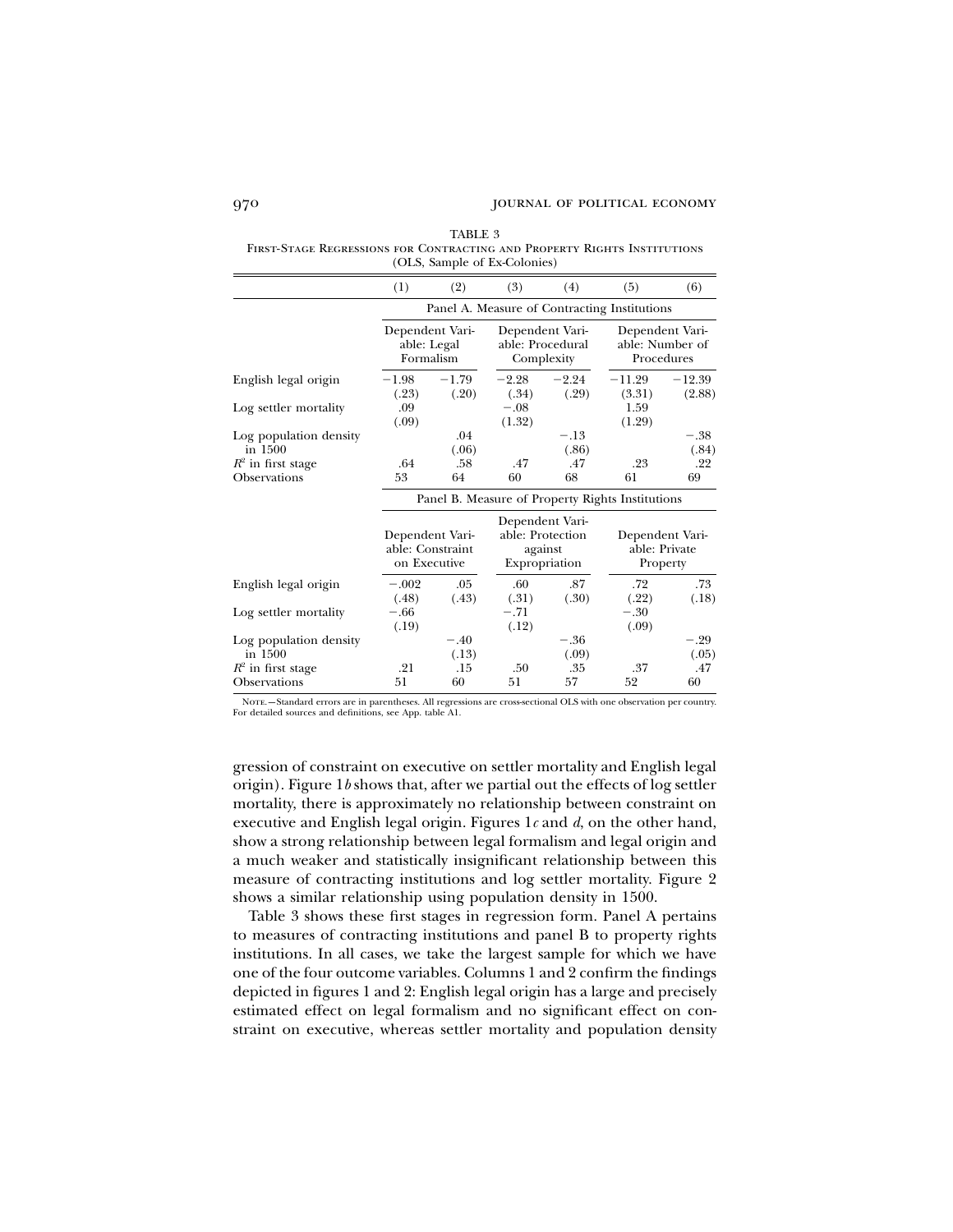have a large effect on the constraint on executive and no impact on legal formalism.

Columns 3–6 in panel A show that the large effect of English legal origin and the lack of an effect from settler mortality and population density in 1500 on the contracting institutions are robust with the other two measures. Panel B, however, shows that when the alternative measures of property rights institutions—protection against expropriation and the private property index—are used, English legal origin has a statistically significant, but considerably weaker, effect on property rights institutions. We discuss this pattern further below.

Overall, figures 1 and 2 and table 3 show that there are strong first stages for both contracting and property rights institutions originating from colonial history, and these first stages take a nice separable form whereby English legal origin mainly affects contracting institutions, and settler mortality and population density before colonial times mainly affect property rights institutions. It appears that the way in which countries were colonized, but *not* who colonized them, is a robust determinant of property rights institutions, whereas who colonized, but *not* the details of colonization strategy, shapes contracting institutions.

#### *B. Main Results*

Table 4 reports results for log GDP per capita and the investment to GDP ratio, and table 5 covers the private credit to GDP ratio and stock market capitalization. Both tables have a separate panel for each dependent variable and six columns with various combinations of the measures for contracting institutions and property rights institutions, and different combinations of the instruments. The corresponding OLS regressions are reported at the bottom of each panel. The first stages are very similar to those in table 3 (differing only by a few countries depending on data availability) and are not reported to save space.

In column 1 of panel A of table 4, where we use constraint on executive and legal formalism and the instruments are settler mortality and English legal origin, the coefficient on constraint on executive is 0.99 (with a standard error of 0.29). This implies that a one-standarddeviation improvement in property rights institutions will lead to a 1.9 standard-deviation increase in GDP per capita. In contrast, the coefficient on legal formalism is not significant and has the "wrong" sign: countries with more formalism actually have higher GDP per capita. Notice the change from table 2, where the coefficient on legal formalism, while not always significant, was negative and quite large (e.g., -0.18 in panel A, row 1, col. 3 of that table). This change in the implied effect of legal formalism on long-run growth suggests that in OLS or in regressions that do not control for property rights institutions, the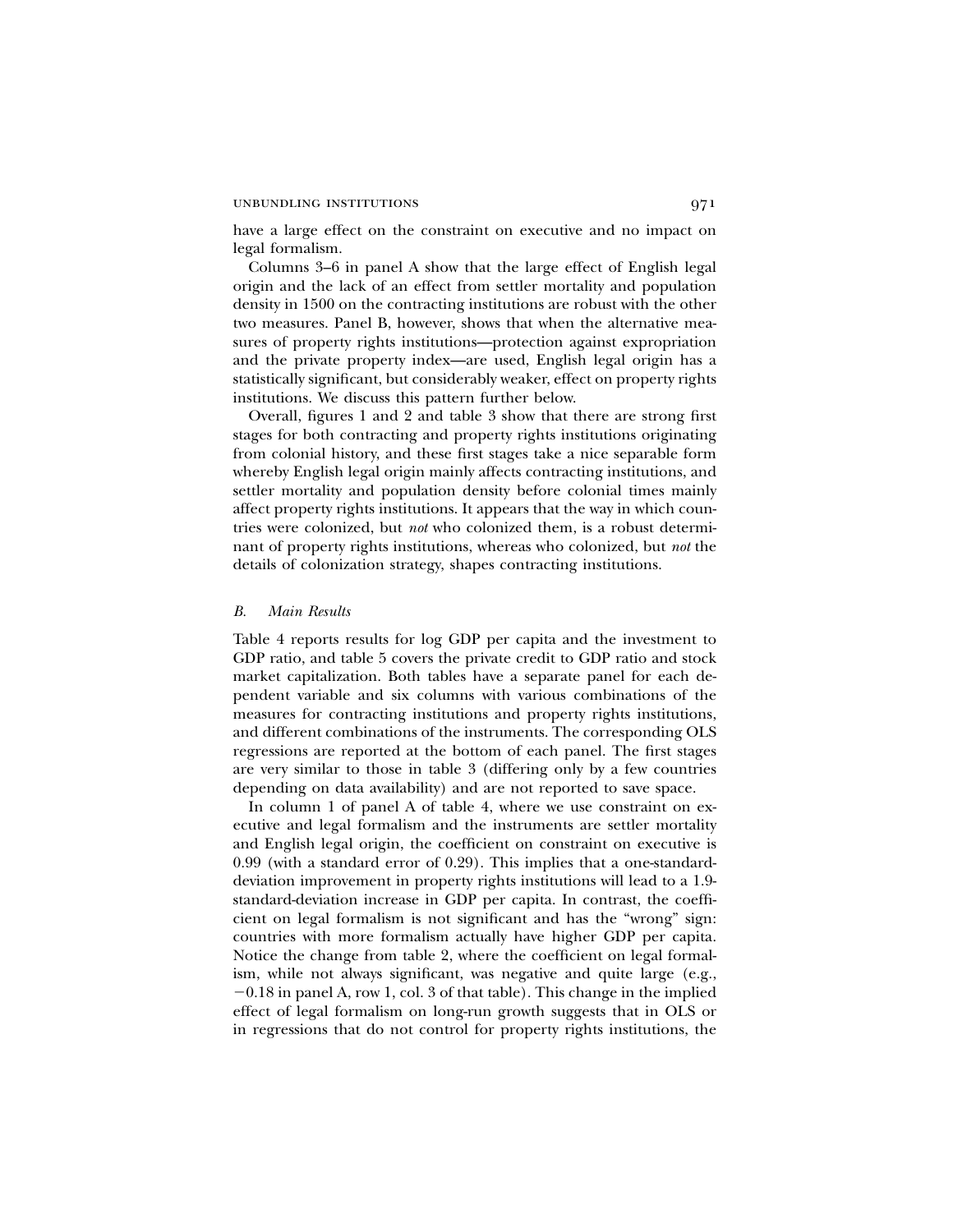| TABLE 4                                                                      |  |
|------------------------------------------------------------------------------|--|
| CONTRACTING VS. PROPERTY RIGHTS INSTITUTIONS: GDP PER CAPITA AND INVESTMENT- |  |
| <b>GDP RATIO (2SLS)</b>                                                      |  |

|                                                                                                      | <b>INSTRUMENT FOR PROPERTY RIGHTS INSTITUTIONS</b> |                                                                          |                                        |                                                    |                                     |                                      |  |  |  |  |
|------------------------------------------------------------------------------------------------------|----------------------------------------------------|--------------------------------------------------------------------------|----------------------------------------|----------------------------------------------------|-------------------------------------|--------------------------------------|--|--|--|--|
|                                                                                                      | Log<br>Settler<br>Mortality<br>(1)                 | Log<br>Population<br>Density<br>(2)                                      | Log<br>Settler<br>Mortality<br>(3)     | Log<br>Settler<br>Mortality<br>(4)                 | Log<br>Settler<br>Mortality<br>(5)  | Log<br>Settler<br>Mortality<br>(6)   |  |  |  |  |
|                                                                                                      |                                                    | Panel A. Dependent Variable: Log GDP per Capita,<br>Second Stage of 2SLS |                                        |                                                    |                                     |                                      |  |  |  |  |
| Legal formalism                                                                                      | .05<br>(.24)                                       | $-.002$<br>(.21)                                                         |                                        |                                                    | .35<br>(.15)                        | .85<br>(.45)                         |  |  |  |  |
| Procedural complexity                                                                                |                                                    |                                                                          | .097<br>(.17)                          |                                                    |                                     |                                      |  |  |  |  |
| Number of procedures                                                                                 |                                                    |                                                                          |                                        | .02<br>(.04)                                       |                                     |                                      |  |  |  |  |
| Constraint on executive                                                                              | .99<br>(.29)                                       | .88<br>(.27)                                                             | .84<br>(.18)                           | .88<br>(.23)                                       |                                     |                                      |  |  |  |  |
| Average protection<br>against risk of<br>expropriation                                               |                                                    |                                                                          |                                        |                                                    | .99<br>(.16)                        |                                      |  |  |  |  |
| Private property                                                                                     |                                                    |                                                                          |                                        |                                                    |                                     | 2.45<br>(.81)                        |  |  |  |  |
|                                                                                                      |                                                    |                                                                          |                                        | Results in Equivalent OLS Specification            |                                     |                                      |  |  |  |  |
| Measure of contracting<br>institutions<br>Measure of property<br>rights institutions<br>Observations | $-.16$<br>(.10)<br>.31<br>(.07)<br>51              | $-.13$<br>(.10)<br>.29<br>(.07)<br>60                                    | $-.050$<br>(.07)<br>.34<br>(.06)<br>60 | $-.013$<br>(.009)<br>.32<br>(.06)<br>61            | .11<br>(.09)<br>.63<br>(.08)<br>51  | .01<br>(.10)<br>.74<br>(.14)<br>52   |  |  |  |  |
|                                                                                                      |                                                    |                                                                          | Second Stage of 2SLS                   | Panel B. Dependent Variable: Investment-GDP Ratio, |                                     |                                      |  |  |  |  |
| Legal formalism                                                                                      | $-.80$<br>(1.55)                                   | $-1.34$<br>(1.37)                                                        |                                        |                                                    | .57<br>(1.08)                       | 3.83<br>(2.52)                       |  |  |  |  |
| Procedural complexity                                                                                |                                                    |                                                                          | $-.60$<br>(1.10)                       |                                                    |                                     |                                      |  |  |  |  |
| Number of procedures<br>Constraint on executive                                                      | 4.70<br>(1.87)                                     | 4.24<br>(1.77)                                                           | 4.21<br>(1.20)                         | $-.08$<br>(.23)<br>4.06<br>(1.44)                  |                                     |                                      |  |  |  |  |
| Average protection<br>against risk of<br>expropriation                                               |                                                    |                                                                          |                                        |                                                    | 4.68<br>(1.11)                      |                                      |  |  |  |  |
| Private property                                                                                     |                                                    |                                                                          |                                        |                                                    |                                     | 13.16<br>(4.57)                      |  |  |  |  |
|                                                                                                      | Results in Equivalent OLS Specification            |                                                                          |                                        |                                                    |                                     |                                      |  |  |  |  |
| Measure of contracting<br>institutions<br>Measure of property<br>rights institutions<br>Observations | $-1.05$<br>(.83)<br>1.08<br>(.57)<br>51            | $-.94$<br>(.76)<br>1.00<br>(.51)<br>60                                   | $-.50$<br>(.60)<br>1.5<br>(.48)<br>60  | $-.08$<br>(.07)<br>1.31<br>(.49)<br>61             | .67<br>(.71)<br>3.88<br>(.65)<br>51 | .14<br>(.78)<br>4.68<br>(1.08)<br>52 |  |  |  |  |

Norr.—Standard errors are in parentheses. All regressions are cross-sectional with one observation per country. The main regressions are 2SLS, with results from corresponding OLS specifications at the bottom of each panel.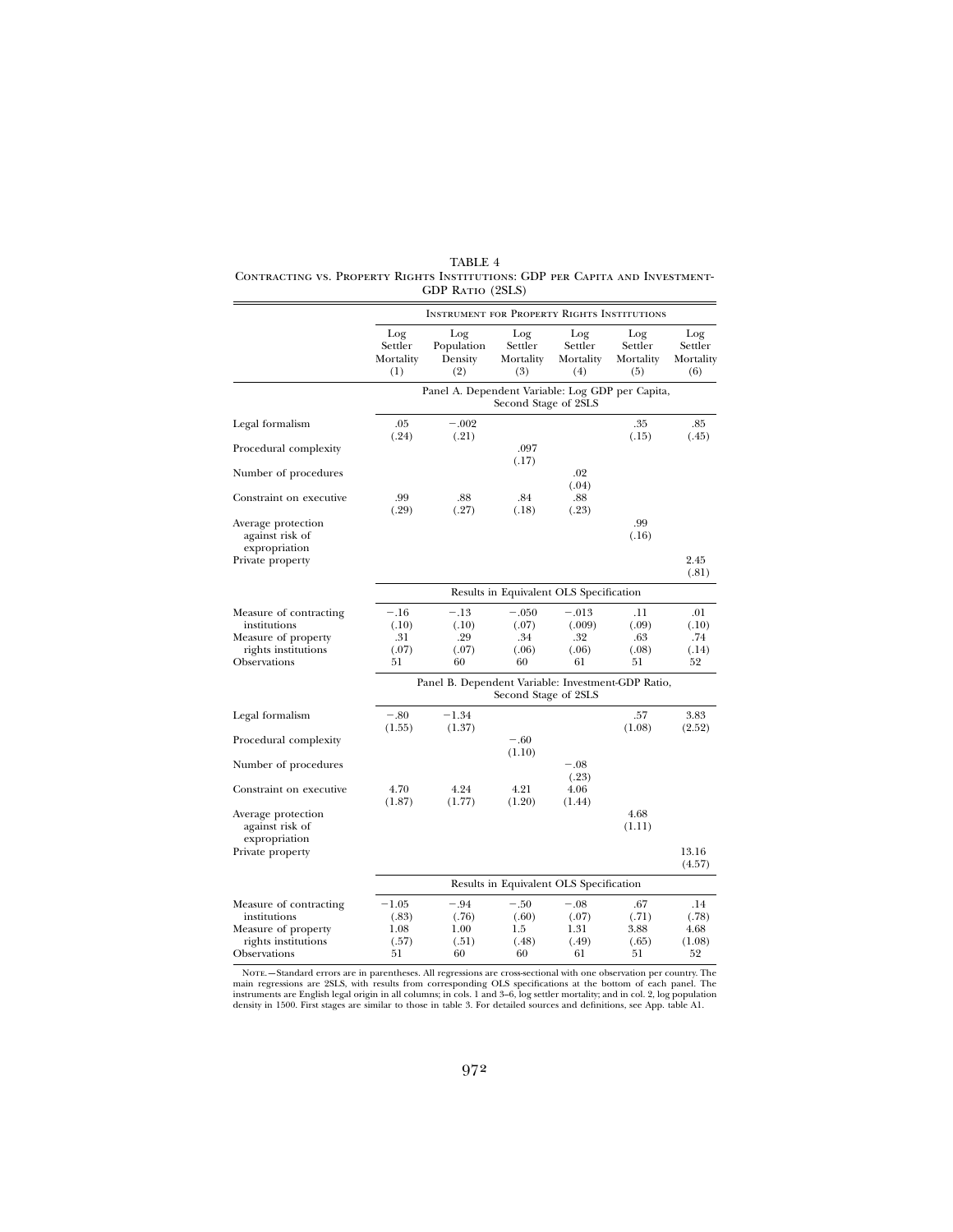|                                                                                                      |                                                                                   | <b>INSTRUMENT FOR PROPERTY RIGHTS INSTITUTIONS</b>     |                                         |                                          |                                       |                                       |  |  |  |
|------------------------------------------------------------------------------------------------------|-----------------------------------------------------------------------------------|--------------------------------------------------------|-----------------------------------------|------------------------------------------|---------------------------------------|---------------------------------------|--|--|--|
|                                                                                                      | Log<br>Settler<br>Mortality<br>(1)                                                | Log<br>Population<br>Density<br>(2)                    | Log<br>Settler<br>Mortality<br>(3)      | Log<br>Settler<br>Mortality<br>(4)       | Log<br>Settler<br>Mortality<br>(5)    | Log<br>Settler<br>Mortality<br>(6)    |  |  |  |
|                                                                                                      |                                                                                   | Panel A. Dependent Variable: Credit to Private Sector, | Second Stage of 2SLS                    |                                          |                                       |                                       |  |  |  |
| Legal formalism                                                                                      | $-.08$<br>(.08)                                                                   | $-.08$<br>(.06)                                        |                                         |                                          | $-.01$<br>(.07)                       | .16<br>(.14)                          |  |  |  |
| Procedural complexity                                                                                |                                                                                   |                                                        | $-.05$<br>(.06)                         |                                          |                                       |                                       |  |  |  |
| Number of procedures                                                                                 |                                                                                   |                                                        |                                         | $-.010$<br>(.012)                        |                                       |                                       |  |  |  |
| Constraint on executive                                                                              | .27<br>(.10)                                                                      | .17<br>(.07)                                           | .24<br>(.06)                            | .22<br>(.07)                             |                                       |                                       |  |  |  |
| Average protection<br>against risk of<br>expropriation                                               |                                                                                   |                                                        |                                         |                                          | .28<br>(.07)                          |                                       |  |  |  |
| Private property                                                                                     |                                                                                   |                                                        |                                         |                                          |                                       | .70<br>(.25)                          |  |  |  |
|                                                                                                      |                                                                                   |                                                        |                                         | Results in Equivalent OLS Specification  |                                       |                                       |  |  |  |
| Measure of contracting<br>institutions<br>Measure of property<br>rights institutions<br>Observations | $-.13$<br>(.04)<br>.06<br>(.03)<br>51                                             | $-.11$<br>(.04)<br>.06<br>(.02)<br>60                  | $-.059$<br>(.030)<br>.08<br>(.02)<br>60 | $-.006$<br>(.003)<br>.071<br>(.02)<br>61 | $-.09$<br>(.04)<br>.13<br>(.04)<br>51 | $-.08$<br>(.04)<br>.21<br>(.05)<br>52 |  |  |  |
|                                                                                                      | Panel B. Dependent Variable: Stock Market Capitalization, Second<br>Stage of 2SLS |                                                        |                                         |                                          |                                       |                                       |  |  |  |
| Legal formalism                                                                                      | $-.16$<br>(.07)                                                                   | $-.14$<br>(.05)                                        |                                         |                                          | $-.10$<br>(.07)                       | .04<br>(.10)                          |  |  |  |
| Procedural complexity                                                                                |                                                                                   |                                                        | $-.11$                                  |                                          |                                       |                                       |  |  |  |
| Number of procedures                                                                                 |                                                                                   |                                                        | (.06)                                   | $-.022$<br>(.013)                        |                                       |                                       |  |  |  |
| Constraint on executive                                                                              | .20<br>(.09)                                                                      | .13<br>(.07)                                           | .19<br>(.06)                            | .14<br>(.08)                             |                                       |                                       |  |  |  |
| Average protection<br>against risk of<br>expropriation                                               |                                                                                   |                                                        |                                         |                                          | .21<br>(.07)                          |                                       |  |  |  |
| Private property                                                                                     |                                                                                   |                                                        |                                         |                                          |                                       | .54<br>(.20)                          |  |  |  |
|                                                                                                      |                                                                                   |                                                        |                                         | Results in Equivalent OLS Specification  |                                       |                                       |  |  |  |
| Measure of contracting<br>institutions<br>Measure of property                                        | $-.17$<br>(.04)<br>.39<br>(.03)                                                   | $-.15$<br>(.04)<br>.04<br>(.03)                        | $-.08$<br>(.03)<br>.055<br>(.03)        | $-.006$<br>(.004)<br>.05<br>(.03)        | $-.15$<br>(.05)<br>$.10\,$            | $-.08$<br>(.04)<br>.21                |  |  |  |
| rights institutions<br>Observations                                                                  | 50                                                                                | 59                                                     | 59                                      | 59                                       | (.04)<br>50                           | (.06)<br>51                           |  |  |  |

| TABLE 5                                                                |  |  |  |  |  |  |  |  |
|------------------------------------------------------------------------|--|--|--|--|--|--|--|--|
| CONTRACTING VS. PROPERTY RIGHTS INSTITUTIONS: PRIVATE CREDIT AND STOCK |  |  |  |  |  |  |  |  |
| <b>MARKET CAPITALIZATION (2SLS)</b>                                    |  |  |  |  |  |  |  |  |

Norr.—Standard errors are in parentheses. All regressions are cross-sectional with one observation per country. The main regressions are 2SLS, with results from corresponding OLS specifications at the bottom of each panel.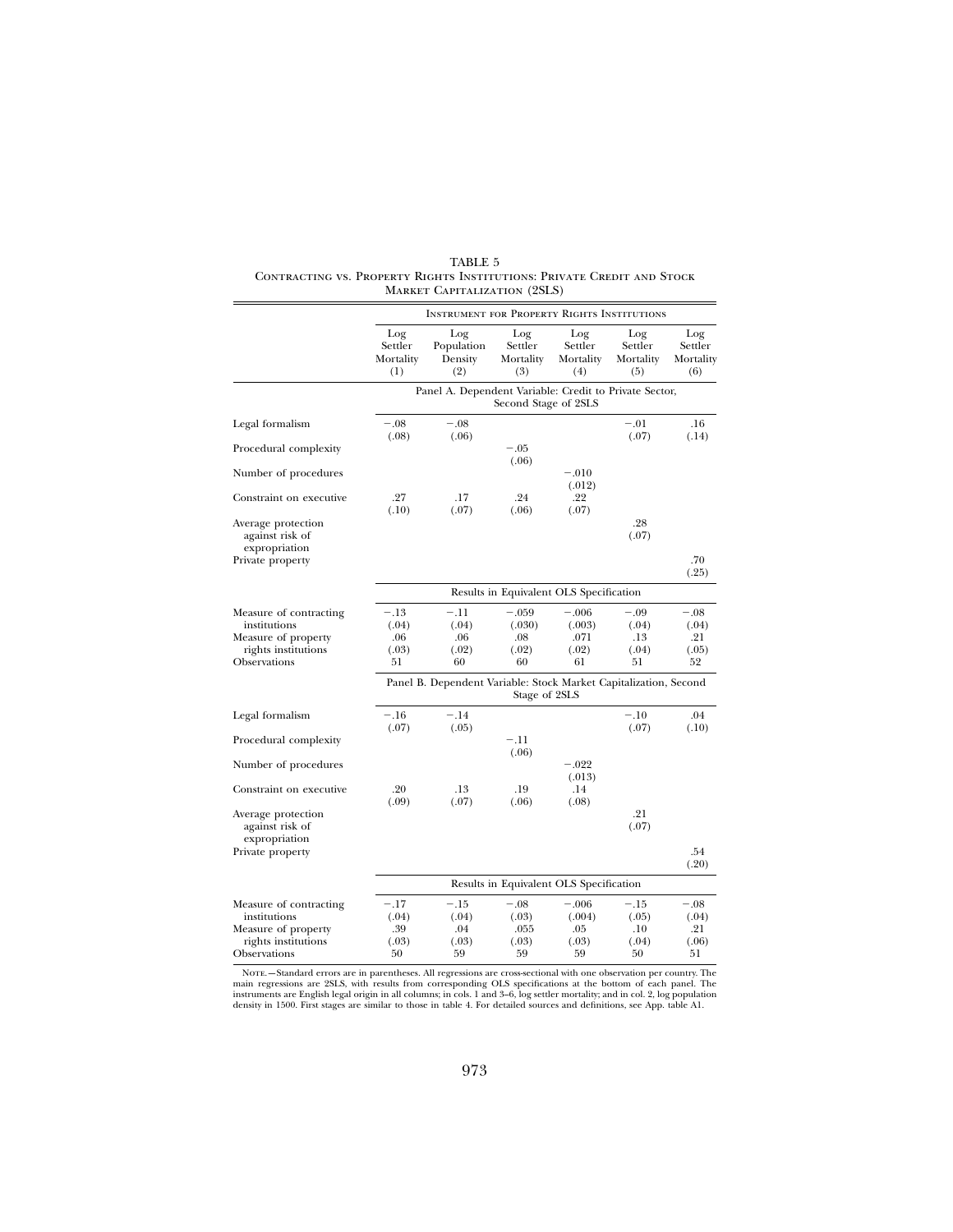importance of contracting institutions is exaggerated because they capture some of the cross-country differences in the protection of property rights.

Column 2, which uses log population density in 1500 as the instrument for property rights institutions instead of log settler mortality, contains nine more observations and shows results consistent with those in column 1. For example, the estimated coefficient for constraint on executive is 0.88 (standard error 0.27) in column 2, compared with 0.99 (standard error 0.29) in column 1.

The other columns show similar results using the other measures of contracting institutions and property rights institutions. All three measures of property rights institutions have large effects on income per capita today, whereas contracting institutions appear to have little effect on income. In fact, the coefficients on legal formalism in columns 5 and 6 are positive and statistically significant, indicating that worse contracting institutions are associated with higher income per capita in the long run. In sum, there is no evidence that weak contracting institutions have a significant negative effect on long-run economic performance.

Panel B shows similar results for the investment to GDP ratio. There is a robust positive effect of property rights institutions and no evidence that contracting institutions affect investment. According to the estimate in column 1, a one-standard-deviation strengthening of property rights causes a 1.2-standard-deviation increase in the investment to GDP ratio.

Panel A of table 5 shows a strong effect of property rights institutions on credit to the private sector. The coefficient of 0.27 in column 1 implies that a one-standard-deviation increase in constraint on executive causes a 1.4-standard-deviation increase in the credit to GDP ratio. Contracting institutions, on the other hand, do not appear to be a significant determinant of credit: the coefficient estimates for the effect of contracting institutions are insignificant in all the instrumental variables specifications, are very small, and sometimes have the wrong sign. This again contrasts with the univariate results of table 2.

The pattern in panel B of table 5, where we look at stock market capitalization, is different. Property rights institutions still influence stock market capitalization (though significance falls to the 10 percent level in cols. 2 and 4), but now there is also a significant effect of contracting institutions. The estimates of the effect from our measures of contracting institutions on stock market capitalization are always negative (with the exception of col. 6), and in columns 1–4, they are statistically significant. The effect of a one-standard-deviation increase in constraint on executive (with the coefficient of  $-0.16$  in col. 1) is about a one-standard-deviation increase in stock market capitalization, whereas the effect of a one-standard-deviation reduction in legal formalism is to increase stock market capitalization by one-half of its standard deviation.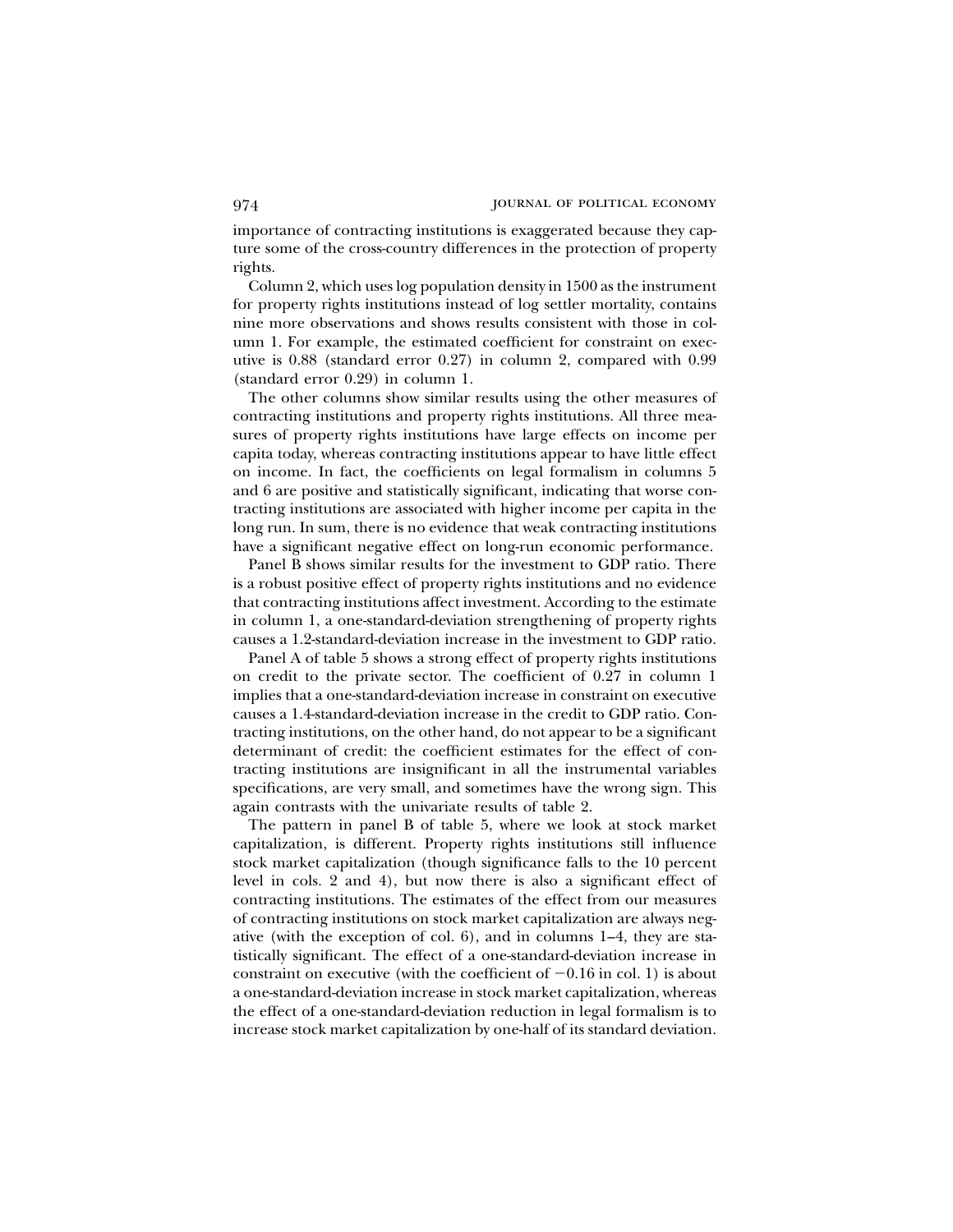Overall, the results in this subsection suggest that property rights institutions have a first-order effect on income per capita, the ratio of investment to GDP, the level of credit, and stock market development. In contrast, contracting institutions appear to have an impact only on stock market development; for the other outcomes, their effect is not significantly different from zero. Moreover, for all variables, the effect of contracting institutions is quantitatively much smaller than the effect of property rights institutions. The rest of this section shows that this pattern is robust.

## *C. Semi-Reduced-Form Results*

A potential concern with our approach is that English legal origin might be affecting economic and financial outcomes through channels other than legal formalism. One way to address this issue is to examine the semi-reduced-form specification, in which property rights institutions are instrumented but English legal origin enters the second-stage regression directly (and is naturally also included in the first-stage regression).

Table 6 reports results using this approach for all four of our outcome variables. The odd-numbered columns use log settler mortality as the instrument and the even-numbered columns use log population density in 1500. Panel A uses constraint on executive as the measure of property rights institutions, and panels B and C use the protection against expropriation and private property measures, respectively. The first stages are essentially the same as those in table 3 and are omitted.

The estimated effect of constraint on executive on income per capita (panel A) is large and has about the same order of magnitude as in tables 2 and 4. English legal origin is not significant. In panels B and C, the coefficients on the alternative property rights measures are similar to those in table 2, indicating a large positive effect. Interestingly, in both panels B and C, there is also a significant negative coefficient on English legal origin. Recall that in table 3 English legal origin has a positive effect on these measures of property rights (but not on constraint on executive), so the negative second-stage coefficients here ensure that the overall effect of English legal origin on GDP per capita direct plus indirect through property rights—is approximately zero.

The remainder of table 6 shows a similar pattern. All three measures of property rights have a significant positive effect on the outcomes of interest, irrespective of which instrument we use. English legal origin has no significant positive effect in any of the specifications, except on stock market capitalization in columns 7 and 8 of panel A.

Overall, these semi-reduced-form regressions show no evidence of a positive effect of English legal origin on the outcomes of interest here.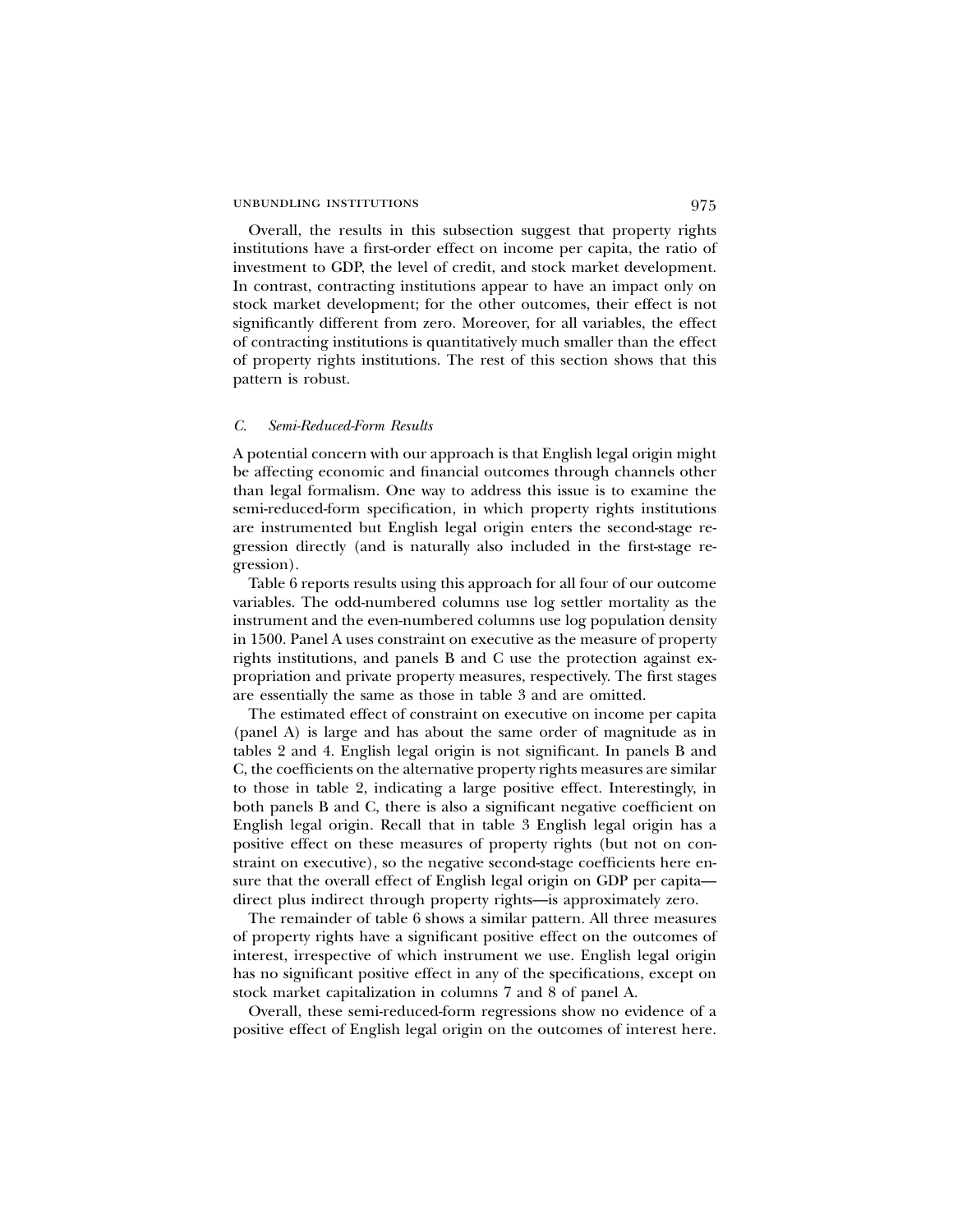|                                                     |                                                               | <b>DEPENDENT VARIABLE:</b><br>LOG GDP PER CAPITA   |                                                                        | <b>DEPENDENT VARIABLE:</b><br><b>INVESTMENT-GDP RATIO</b> |                                                | <b>DEPENDENT VARIABLE:</b><br><b>CREDIT TO THE PRIVATE</b><br><b>SECTOR</b> |                                                | <b>DEPENDENT VARIABLE:</b><br><b>STOCK MARKET</b><br><b>CAPITALIZATION</b> |  |
|-----------------------------------------------------|---------------------------------------------------------------|----------------------------------------------------|------------------------------------------------------------------------|-----------------------------------------------------------|------------------------------------------------|-----------------------------------------------------------------------------|------------------------------------------------|----------------------------------------------------------------------------|--|
|                                                     | Instrument:<br>Log Settler<br>Mortality<br>(1)                | Instrument:<br>Log<br>Population<br>Density<br>(2) | Instrument:<br>Log Settler<br>Mortality<br>(3)                         | Instrument:<br>Log<br>Population<br>Density<br>(4)        | Instrument:<br>Log Settler<br>Mortality<br>(5) | Instrument:<br>Log<br>Population<br>Density<br>(6)                          | Instrument:<br>Log Settler<br>Mortality<br>(7) | Instrument:<br>Log<br>Population<br>Density<br>(8)                         |  |
|                                                     | Panel A. With Constraint on Executive, Second Stage from 2SLS |                                                    |                                                                        |                                                           |                                                |                                                                             |                                                |                                                                            |  |
| English legal origin                                | $-.23$<br>(.37)                                               | $-.28$<br>(.31)                                    | .92<br>(2.56)                                                          | 1.04<br>(2.17)                                            | $-.11$<br>(.13)                                | $.10\,$<br>(.10)                                                            | .24<br>(.13)                                   | .21<br>(.10)                                                               |  |
| Constraint on executive                             | .84<br>(.18)                                                  | .74<br>(.17)                                       | 4.23<br>(1.23)                                                         | 3.92<br>(1.20)                                            | .24<br>(.06)                                   | .15<br>(.05)                                                                | .19<br>(.06)                                   | .13<br>(.06)                                                               |  |
| <b>Observations</b>                                 | 61                                                            | 69                                                 | 61                                                                     | 69                                                        | 61                                             | 69                                                                          | 59                                             | 66                                                                         |  |
|                                                     |                                                               |                                                    | Panel B. With Protection against Expropriation, Second Stage from 2SLS |                                                           |                                                |                                                                             |                                                |                                                                            |  |
| English legal origin                                | $-.81$<br>(.29)                                               | $-.91$<br>(.33)                                    | $-1.67$<br>(1.98)                                                      | $-2.68$<br>(2.25)                                         | $-.04$<br>(.13)                                | $-.04$<br>(.13)                                                             | .13<br>(.13)                                   | $.08\,$<br>(.14)                                                           |  |
| Average protection against risk of<br>expropriation | $1.00\,$<br>(.15)                                             | 1.05<br>(.21)                                      | 5.07<br>(.96)                                                          | 5.84<br>(1.38)                                            | .31<br>(.07)                                   | .27<br>(.08)                                                                | .24<br>(0.06)                                  | .23<br>(.08)                                                               |  |
| Observations                                        | 57                                                            | 63                                                 | 58                                                                     | 64                                                        | 57                                             | 63                                                                          | 56                                             | 62                                                                         |  |

TABLE 6 Semi–Reduced Forms: Sample of Ex-Colonies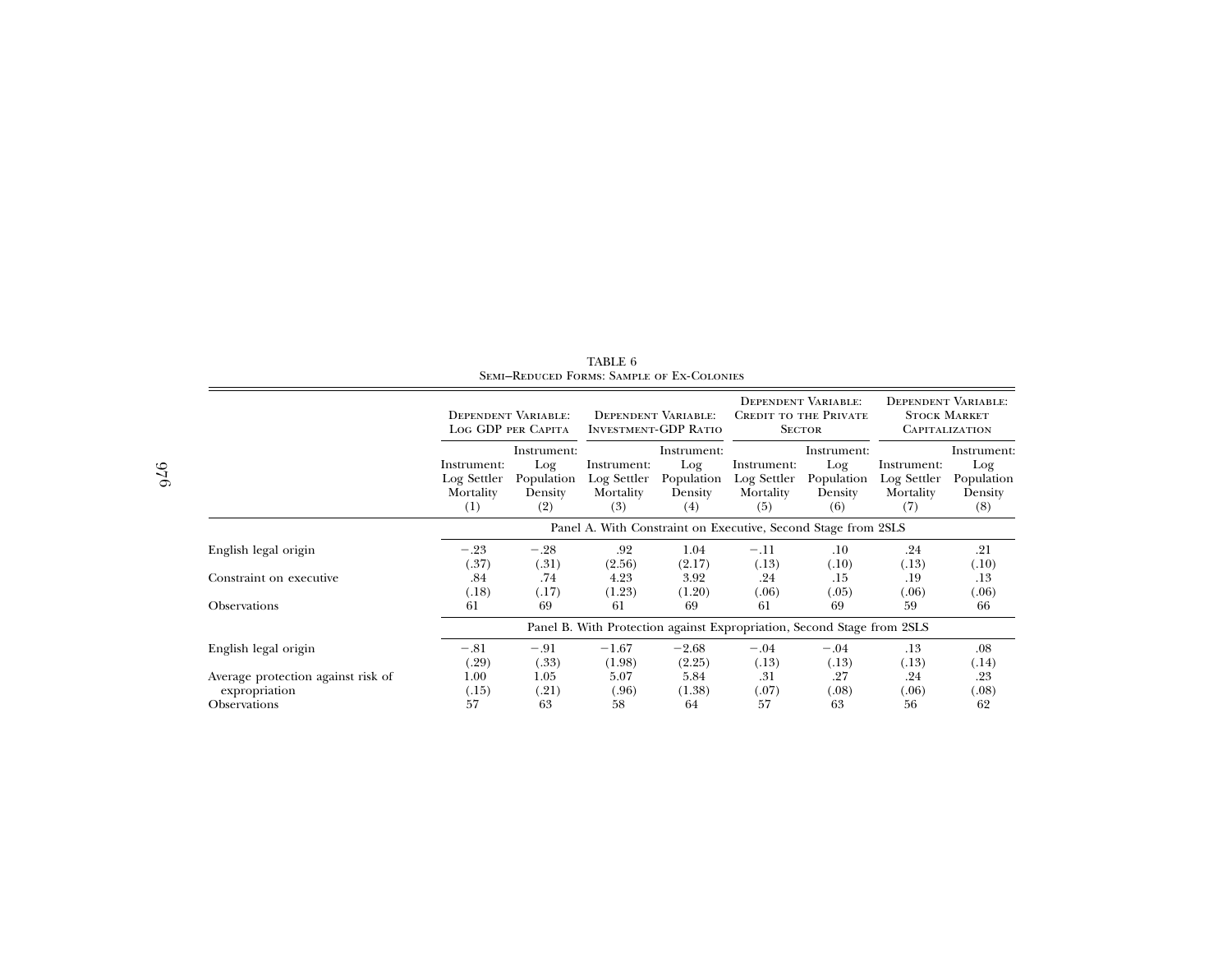|                      |         |        | Panel C. With Private Property, Second Stage from 2SLS |         |                     |        |        |        |  |  |  |  |  |
|----------------------|---------|--------|--------------------------------------------------------|---------|---------------------|--------|--------|--------|--|--|--|--|--|
| English legal origin | $-1.54$ | $-.90$ | $-5.53$                                                | $-2.67$ | $-.26$              | $-.04$ | $-.01$ | .08    |  |  |  |  |  |
|                      | .57)    | (31)   | (3.68)                                                 | (2.41)  | $\left( .19\right)$ | (11)   | .15)   | (.11)  |  |  |  |  |  |
| Private property     | 1.87    | 1.27   | 10.11                                                  | 7.04    | .55                 | .32    | .41    | .28    |  |  |  |  |  |
|                      | (.40)   | .22)   | (2.58)                                                 | (1.76)  | (14)                | (0.08) | (.11)  | (0.08) |  |  |  |  |  |
| Observations         | 58      | 64     | 59                                                     | 65      | 58                  | 64     | 57     | 63     |  |  |  |  |  |

Norr.—Standard errors are in parentheses. All regressions are cross-sectional with one observation per country. The specification is 2SLS, with English legal origin treated as exogenous and included in the first stage (not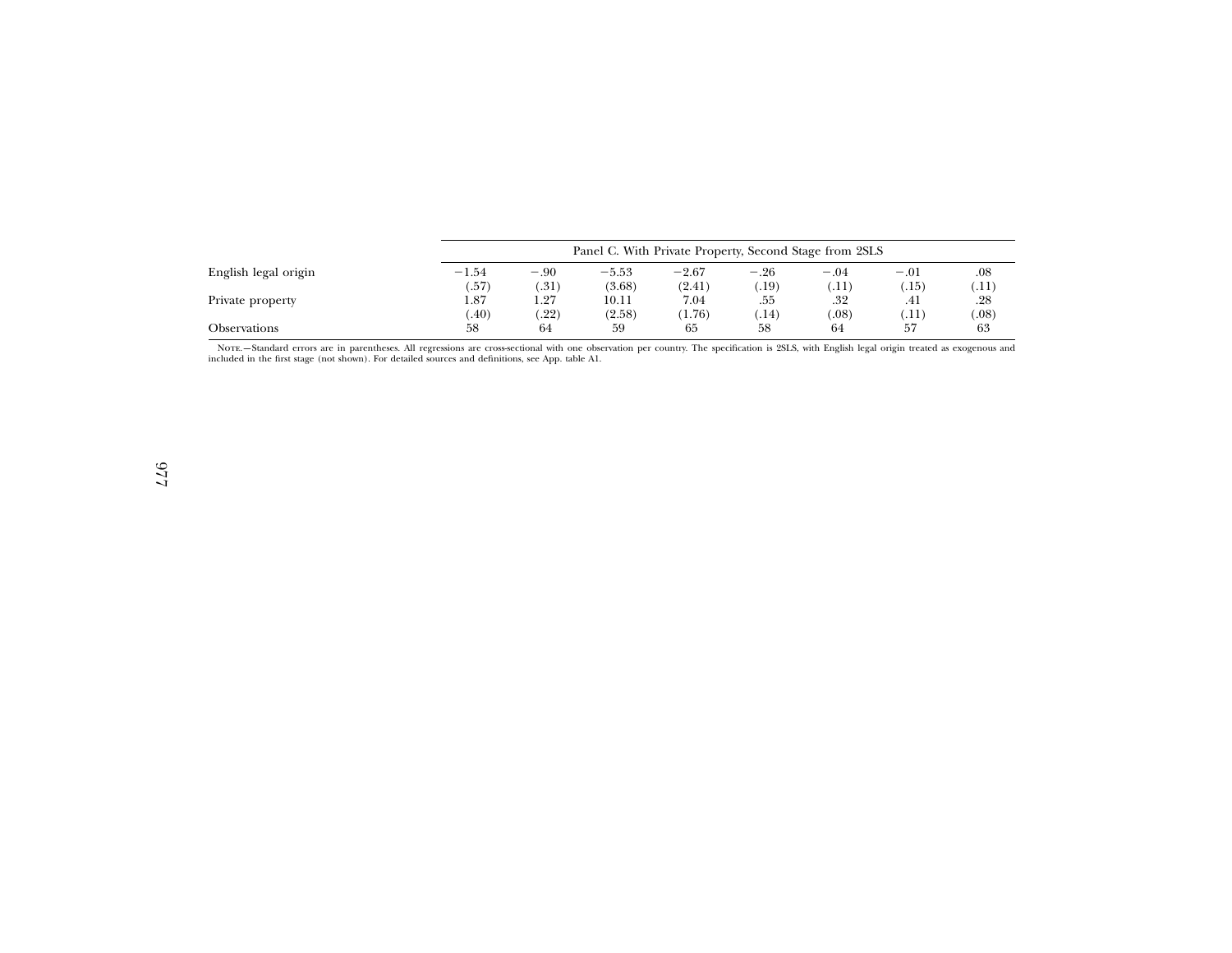The only potential exception is a positive effect on stock market capitalization in some specifications (which is presumably working through contracting institutions as in the specifications in table 3).

## *D. Alternative Samples*

Table 7 estimates the basic regressions of tables 4 and 5 using alternative samples. The first-stage regressions are reported in full only in panel A (they are very similar for panel B). All columns use constraint on executive instrumented with log settler mortality and legal formalism instrumented with English legal origin. Results using other combinations of right-hand-side variables and instruments are very similar.

In columns 1 and 5, we restrict the sample to common-law countries (i.e., former British colonies) and in columns 2 and 6, to French legal origin countries. We drop legal formalism and examine whether there is an effect of property rights institutions within each legal "family." There is a strong first stage for log settler mortality in both subsamples, with a slightly larger coefficient for common-law countries than for French legal origin countries and a much higher  $R^2$  (e.g.,  $R^2$  of 0.40 vs. 0.12, in a comparison of cols. 1 and 2 of panel A). This result suggests that much of the considerable variation in institutions within the set of common-law countries can be explained by the colonization strategy of European powers. In the second stage there is a large significant effect of property rights institutions on GDP per capita for both legal systems (with a larger, but less precisely estimated, coefficient for French legal origin countries). The effect of property rights on income per capita and the investment-GDP ratio is approximately the same within "legal families" as it is across all ex-colonies (compare with table 4). For credit and stock market development there is a stronger effect among common-law countries.

Columns 3 and 7 drop the four "neo-Europes," that is, the richest former colonies with geographic conditions the closest to those in western Europe (Crosby 1972): Australia, Canada, New Zealand, and the United States. This is useful to show that the results are not driven simply by the contrast between these four countries and other former European colonies. Without these countries, the coefficient for constraint on executive goes up slightly in the GDP per capita, investment, and private credit regressions and increases by about 50 percent for stock market capitalization. The effect of contracting institutions shows the same pattern as before: legal formalism is significant only for stock market capitalization and almost significant for log GDP per capita, but again with the wrong sign.

Columns 4 and 8 in panel A show similar results for GDP per capita and the investment-GDP ratio when the sample is limited to countries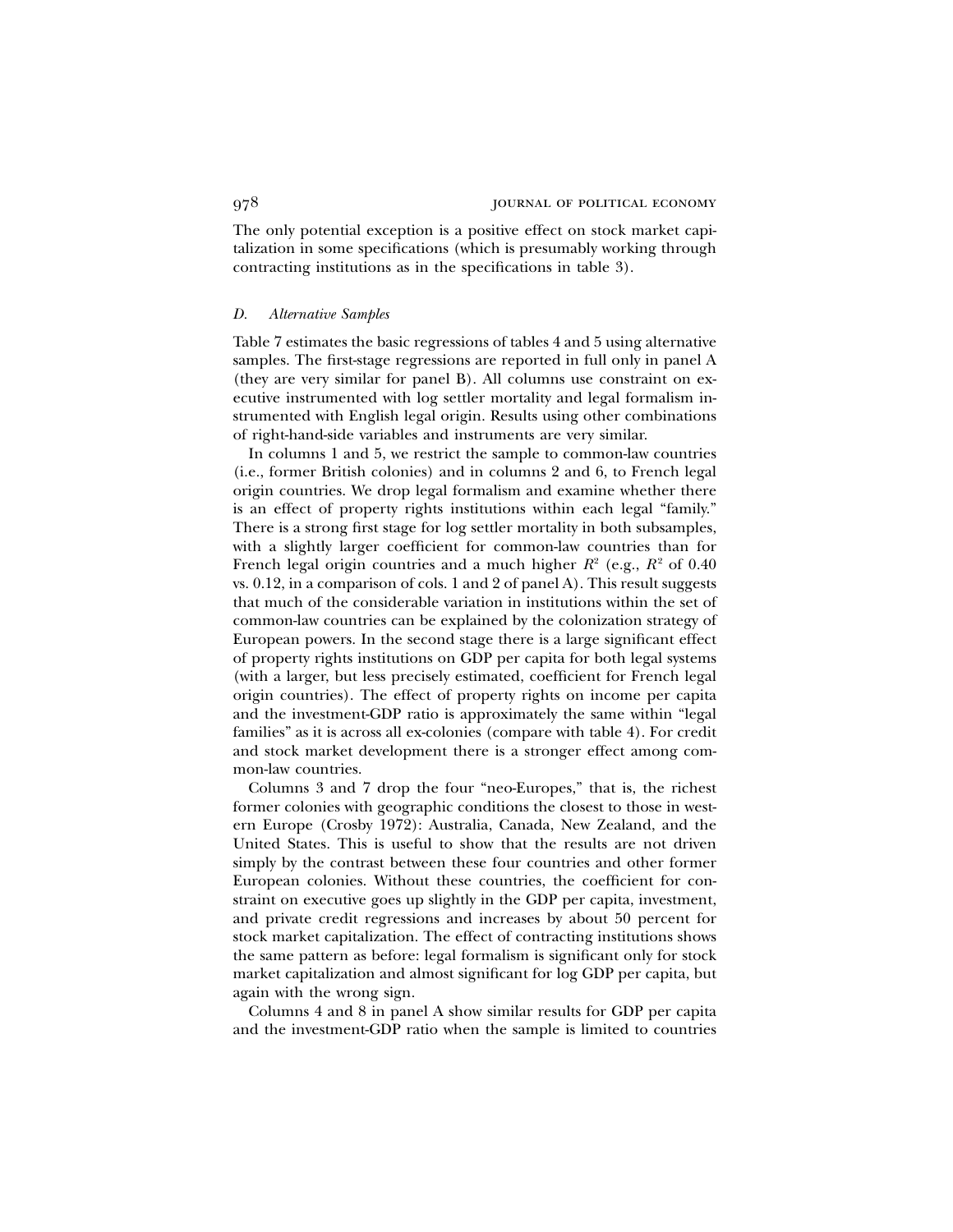above median world income, establishing that the results are not driven simply by the comparison of rich and poor countries. The results are close to those in table 4.

Although there are no significant outliers in the GDP per capita and investment regressions, there are some outliers with the financial development outcomes. Columns 4 and 8 in panel B drop outliers from the credit and stock market capitalization regressions. For credit, the outliers are Malaysia, South Africa, and the United States, and for the stock market they are Malaysia, Singapore, and South Africa. The coefficient on constraint on executive falls from 0.27 in table 5 (col. 1 of panel A) to 0.22 in table 7 (col. 4 of panel B) and from 0.20 in table 5 (col. 1 of panel B) to 0.10 in table 7 (col. 8 of panel B). In both cases, however, the standard errors also decline, so the effect remains highly significant. It is notable that once these outliers are dropped, contracting institutions appear to have a more limited effect on stock market development (and still no effect on credit to the private sector).

### *E. Additional Control Variables*

Columns 1 and 4 (panels A and B) of table 8 control for religion; columns 2 and 5 control for latitude; and columns 3 and 6 control for a number of macroeconomic policies (or policy outcomes), log average inflation, government consumption, and exchange rate overvaluation, all defined over 1970–97.<sup>17</sup> In all columns, we include these control variables in the first-stage regressions but do not report their coefficients to save space; the first-stage results are very similar to those in table 3. We again focus on constraint on executive to measure property rights, legal formalism to proxy for contracting institutions, and log settler mortality as the instrument for property rights institutions. The results are similar with the other measures of institutions and with log population density.

Some scholars have suggested that there may be a link between religion and financial development (e.g., Stulz and Williamson 2003). To investigate this issue, we use the measure from La Porta et al. (1999) with the percentage of the population that is Catholic, Protestant, Muslim, and "other." These shares add to 100, and we treat Catholic as the

<sup>&</sup>lt;sup>17</sup> Another potential control is the level of human capital (e.g., average years of schooling). Unfortunately, this is highly correlated with our measures of property rights institutions: only countries with relatively good institutions have encouraged the majority of the population to accumulate human capital. It is therefore difficult to disentangle the separate effects of human capital, property rights, and the legal system without additional instruments. When we include this measure as an exogenous regressor and use the protection against expropriation measure, we find results similar to those in our baseline estimates. However, when we use the constraint on executive measure, there is too much multicollinearity.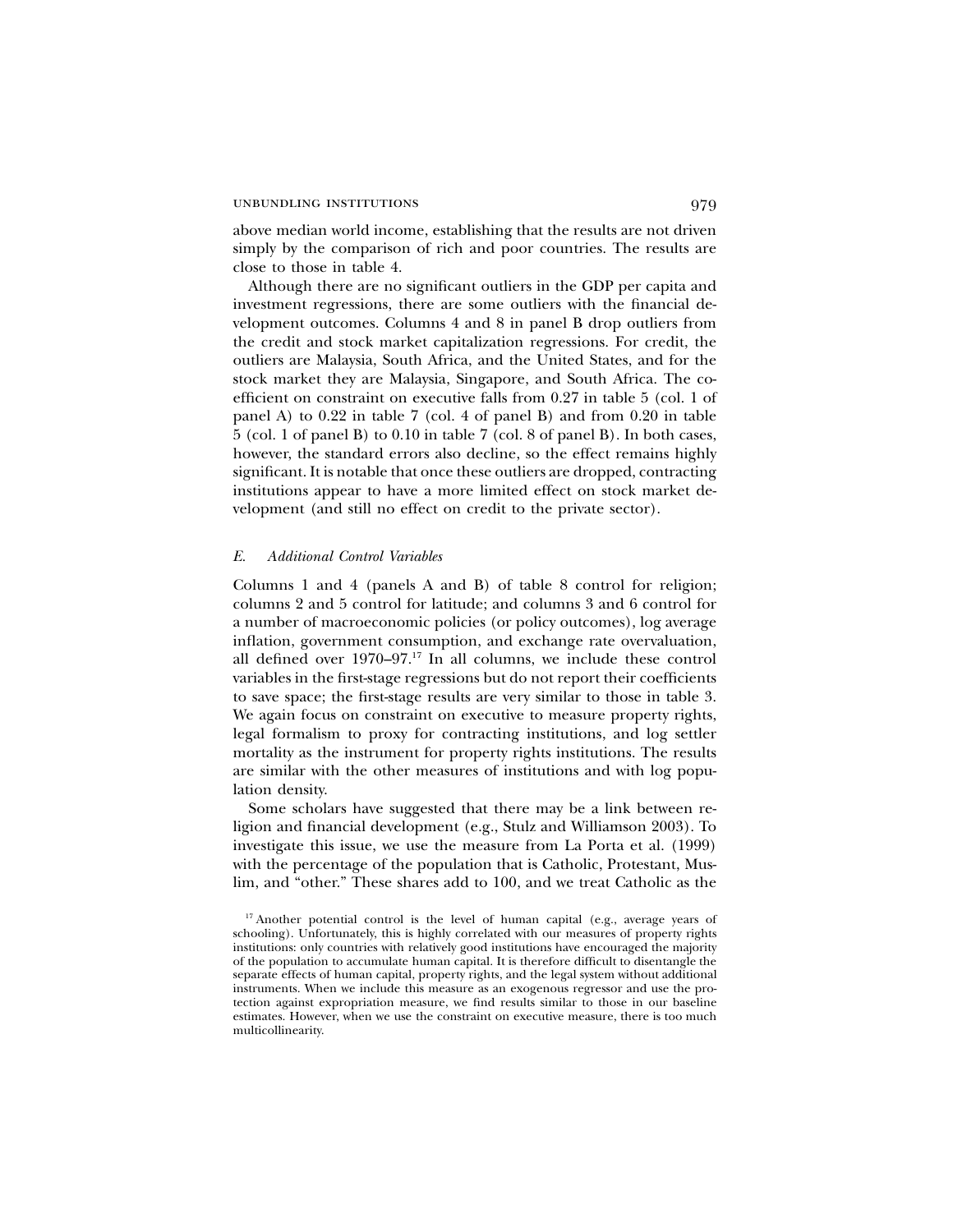|                                             |                                |                                            | DEPENDENT VARIABLE: LOG GDP PER CAPITA IN 1995 |                                                     | DEPENDENT VARIABLE: INVESTMENT-GDP RATIO IN 1990s |                                            |                               |                                                     |  |  |  |
|---------------------------------------------|--------------------------------|--------------------------------------------|------------------------------------------------|-----------------------------------------------------|---------------------------------------------------|--------------------------------------------|-------------------------------|-----------------------------------------------------|--|--|--|
| PANEL A                                     | Common-Law<br>Countries<br>(1) | French Legal<br>Origin<br>Countries<br>(2) | Without<br>Neo-Europes<br>(3)                  | Countries<br>Above Median<br>World<br>Income<br>(4) | Common-Law<br>Countries<br>(5)                    | French Legal<br>Origin<br>Countries<br>(6) | Without<br>Neo-Europes<br>(7) | Countries<br>Above Median<br>World<br>Income<br>(8) |  |  |  |
|                                             | Second-Stage Regression        |                                            |                                                |                                                     |                                                   |                                            |                               |                                                     |  |  |  |
| Legal formalism                             |                                |                                            | .18<br>(.26)                                   | .10<br>(.19)                                        |                                                   |                                            | $-1.22$<br>(1.95)             | .71<br>(2.42)                                       |  |  |  |
| Constraint on executive                     | .75<br>(.19)                   | .82<br>(.30)                               | .96<br>(.38)                                   | .61<br>(.20)                                        | 3.91<br>(1.70)                                    | 3.22<br>(1.45)                             | 5.43<br>(2.80)                | 5.79<br>(3.27)                                      |  |  |  |
|                                             |                                | First Stage for Legal Formalism            |                                                |                                                     |                                                   |                                            |                               |                                                     |  |  |  |
| English legal origin                        |                                |                                            | $-1.77$<br>(.24)                               | $-2.10$<br>(.31)                                    |                                                   |                                            | $-1.77$<br>(.24)              | $-2.10$<br>(.31)                                    |  |  |  |
| Log settler mortality                       |                                |                                            | .03<br>(.11)                                   | .07<br>(.16)                                        |                                                   |                                            | .03<br>(.11)                  | .07<br>(.16)                                        |  |  |  |
| $R^2$ in first stage                        |                                |                                            | .55                                            | .64                                                 |                                                   |                                            | .55                           | .64                                                 |  |  |  |
|                                             |                                |                                            |                                                |                                                     | First Stage for Constraint on Executive           |                                            |                               |                                                     |  |  |  |
| English legal origin                        |                                |                                            | $-.20$<br>(.52)                                | .36<br>(.58)                                        |                                                   |                                            | $-.20$<br>(.52)               | .36<br>(.58)                                        |  |  |  |
| Log settler mortality                       | $-.82$<br>(.21)                | $-.65$<br>(.26)                            | $-.53$<br>(.23)                                | $-.7$<br>(.29)                                      | $-.82$<br>(.21)                                   | $-.65$<br>(.26)                            | $-.53$<br>(.23)               | $-.7$<br>(.29)                                      |  |  |  |
| $R^2$ in first stage<br><b>Observations</b> | .40<br>24                      | .12<br>48                                  | .11<br>47                                      | .21<br>41                                           | .40<br>24                                         | .12<br>48                                  | .11<br>47                     | .21<br>41                                           |  |  |  |

TABLE 7 Contracting vs. Property Rights Institutions: Alternative Samples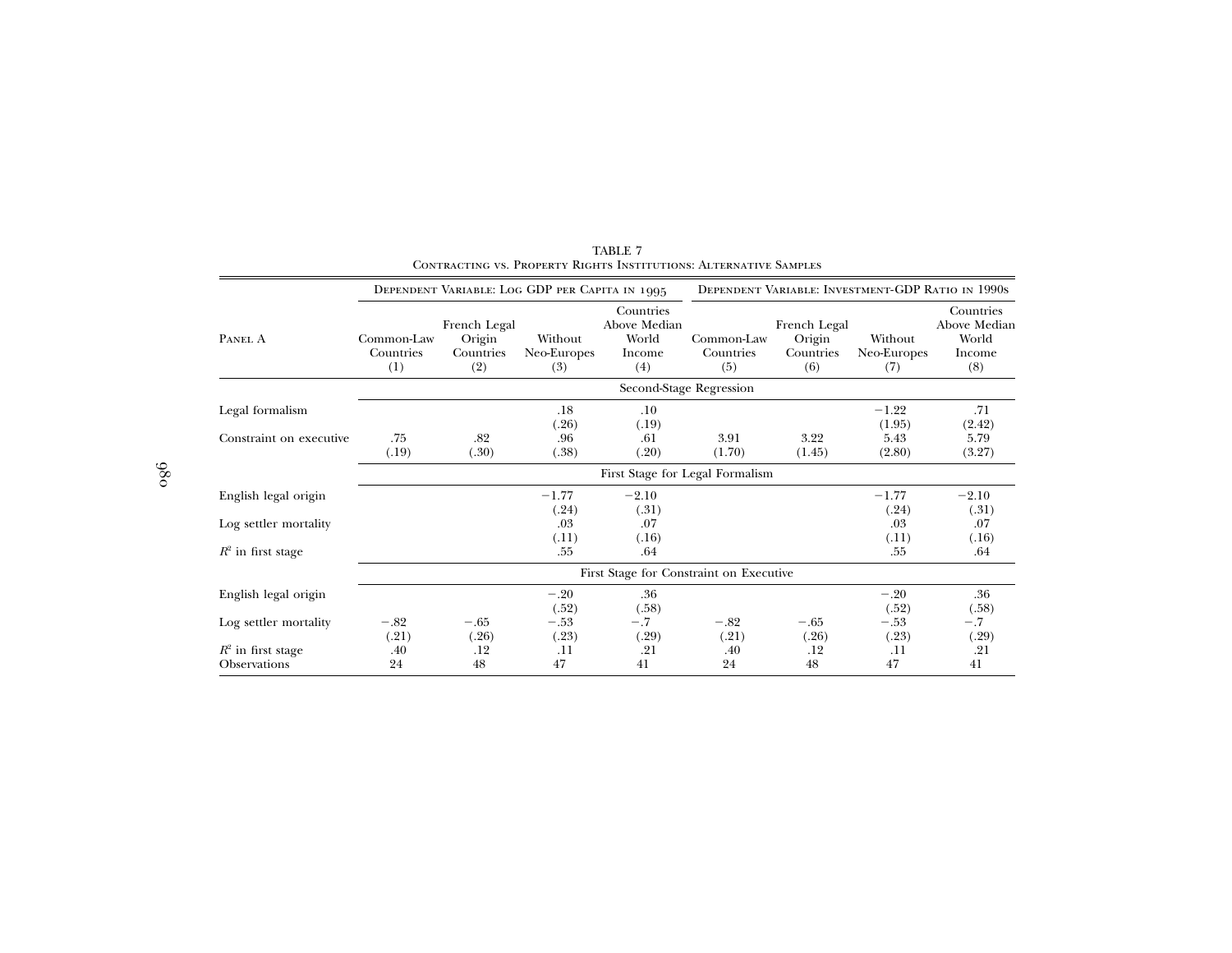|                         |                                             |                            | A FERCENTAGE OF GDF           |                            | A FERCENTAGE OF GDF            |                            |                        |                            |  |  |
|-------------------------|---------------------------------------------|----------------------------|-------------------------------|----------------------------|--------------------------------|----------------------------|------------------------|----------------------------|--|--|
|                         | French Legal                                |                            |                               |                            | French Legal                   |                            |                        |                            |  |  |
| PANEL B                 | Common-Law<br>Countries<br>$\left(1\right)$ | Origin<br>Countries<br>(2) | Without<br>Neo-Europes<br>(3) | Without<br>Outliers<br>(4) | Common-Law<br>Countries<br>(5) | Origin<br>Countries<br>(6) | Without<br>Neo-Europes | Without<br>Outliers<br>(8) |  |  |
| Legal formalism         |                                             |                            | $-.10$<br>(.10)               | $-.04$<br>(7.00)           |                                |                            | $-.23$<br>.10)         | $-.06$<br>(0.03)           |  |  |
| Constraint on executive | .27<br>(0.09)                               | .16<br>(07)                | .31<br>(.14)                  | .22<br>(0.08)              | .21<br>(.10)                   | .07<br>(.03)               | .32<br>(15)            | $.10\,$<br>(0.03)          |  |  |
| <b>Observations</b>     | 25                                          | 48                         | 47                            | 48                         | 24                             | 44                         | 46                     | 47                         |  |  |

Dependent Variable: Credit to the Private Sector as Dependent Variable: Stock Market Capitalization as PERCENTAGE OF CDP PERCENTAGE OF CDP

Nore.—Standard errors are in parentheses. All regressions are cross-sectionl, 2SLS, with one observation per country. The instruments in cols. 3, 4, 7, and 8 are a dummy variable for whether<br>a country has an English legal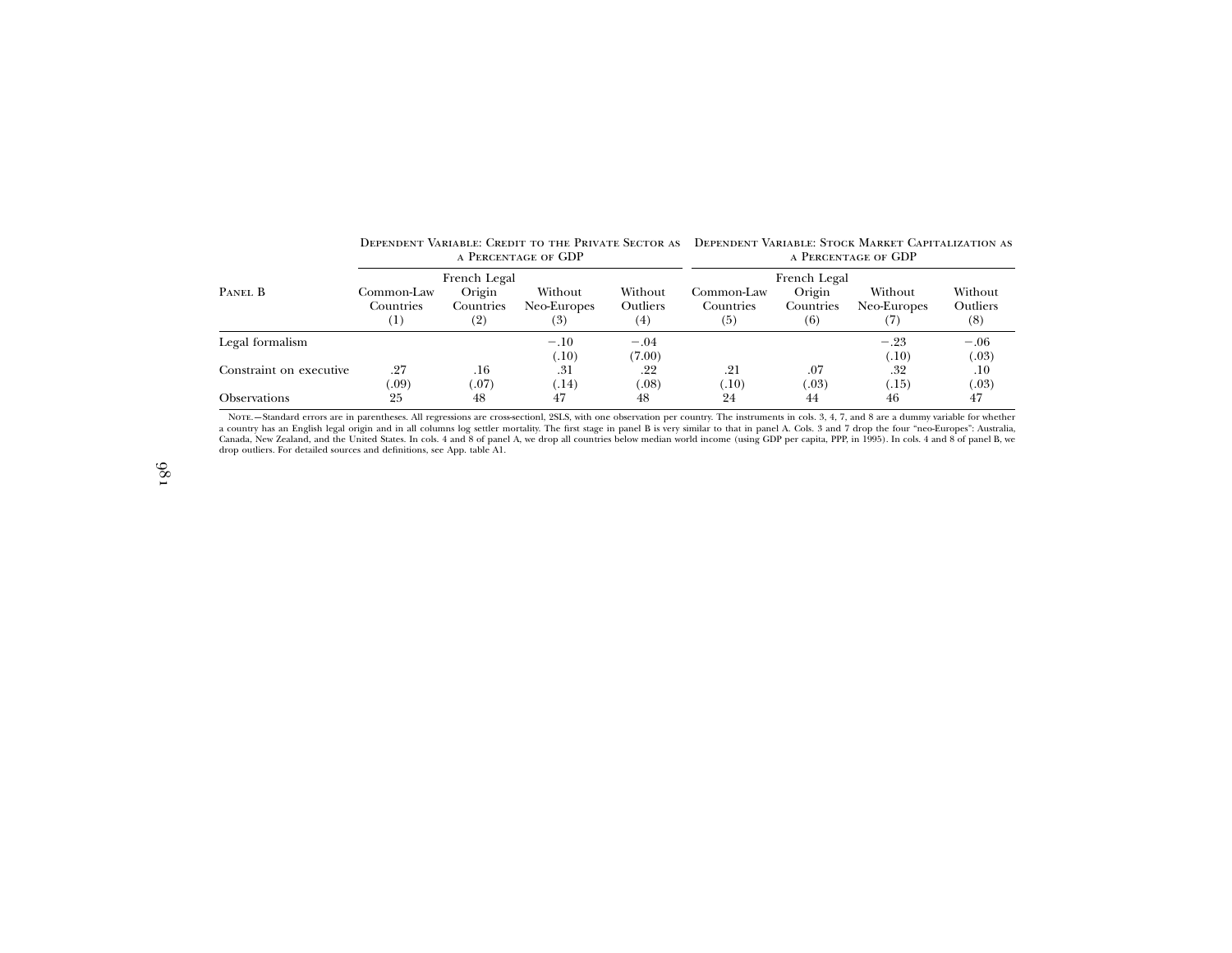|                                                | Religion<br>(1)                 | Latitude<br>(2)                                                 | Macro<br>(3)     | Religion<br>(4)                         | Latitude<br>(5)                                                              | Macro<br>(6)       |  |  |
|------------------------------------------------|---------------------------------|-----------------------------------------------------------------|------------------|-----------------------------------------|------------------------------------------------------------------------------|--------------------|--|--|
| Panel A                                        |                                 | Dependent Variable: Log<br>GDP per Capita in 1995               |                  |                                         | Dependent Variable: Invest-<br>ment-GDP Ratio                                |                    |  |  |
|                                                |                                 |                                                                 |                  | Second Stage                            |                                                                              |                    |  |  |
| Legal formalism                                | .24<br>(.77)                    | .06<br>(.27)                                                    | $-.02$<br>(.28)  | $-1.88$<br>(4.24)                       | $-.68$<br>(1.88)                                                             | $-1.26$<br>(1.99)  |  |  |
| Constraint on executive                        | 1.31<br>(.63)                   | 1.11<br>(.44)                                                   | 1.07<br>(.43)    | 5.57<br>(3.49)                          | 6.48<br>(3.07)                                                               | 5.20<br>(3.12)     |  |  |
| $p$ -value for religion                        | $[.59]$                         |                                                                 |                  | $[.44]$                                 |                                                                              |                    |  |  |
| Latitude                                       |                                 | $-1.51$<br>(2.63)                                               |                  |                                         | $-23.9$<br>(18.3)                                                            |                    |  |  |
| $p$ -value for macro variables                 |                                 |                                                                 | $[.45]$          |                                         |                                                                              | $[.76]$            |  |  |
|                                                | First Stage for Legal Formalism |                                                                 |                  |                                         |                                                                              |                    |  |  |
| English legal origin                           | $^{-1.08}$<br>(.26)             | $-1.89$<br>(.23)                                                | $-1.95$<br>(.25) | $-1.08$<br>(.26)                        | $-1.89$<br>(.23)                                                             | $-1.95\,$<br>(.25) |  |  |
| Log settler mortality                          | .16<br>(.08)                    | .08<br>(.10)                                                    | .09<br>(.12)     | .16<br>(.08)                            | .08<br>(.10)                                                                 | .09<br>(.12)       |  |  |
| $R^2$ in first stage                           | .75                             | .63                                                             | .75              | .75                                     | .63                                                                          | .75                |  |  |
|                                                |                                 |                                                                 |                  | First Stage for Constraint on Executive |                                                                              |                    |  |  |
| English legal origin                           | .19<br>(.55)                    | .03<br>(.48)                                                    | $-.19$<br>(.51)  | .19<br>(.55)                            | .03<br>(.48)                                                                 | $-.19$<br>(.51)    |  |  |
| Log settler mortality                          | $-.47$<br>(.17)                 | $-.52$<br>(.21)                                                 | $-.59$<br>(.23)  | $-.47$<br>(.17)                         | $-.52$<br>(.21)                                                              | $-.59$<br>(.23)    |  |  |
| $R^2$ in first stage                           | .47                             | .24                                                             | .43              | .47                                     | .24                                                                          | .43                |  |  |
| Observations                                   | 51                              | 51                                                              | 39               | 51                                      | 51                                                                           | 39                 |  |  |
| Panel B                                        |                                 | Dependent Variable: Private<br>Credit as a Percentage of<br>GDP |                  |                                         | Dependent Variable: Stock<br>Market Capitalization as a<br>Percentage of GDP |                    |  |  |
|                                                |                                 |                                                                 |                  | Second Stage                            |                                                                              |                    |  |  |
| Legal formalism                                | $-.02$<br>(.25)                 | .080<br>(.09)                                                   | $-.09$<br>(.11)  | $-.12$<br>(.19)                         | $-.15$<br>(.09)                                                              | $-.16$<br>(.10)    |  |  |
| Constraint on executive                        | .40<br>(.21)                    | .33<br>(.15)                                                    | .38<br>(.18)     | .28<br>(.16)                            | .30<br>(.15)                                                                 | .25<br>(.15)       |  |  |
| $p$ -value for religion                        | $[.44]$                         |                                                                 |                  | $[.48]$                                 |                                                                              |                    |  |  |
| Latitude                                       |                                 | $-.85$<br>(.90)                                                 |                  |                                         | $-1.33$<br>(.86)                                                             |                    |  |  |
| $p$ -value for macro variables<br>Observations | 51                              | 51                                                              | [.43]<br>39      | 50                                      | 50                                                                           | [.82]<br>39        |  |  |

TABLE 8 Contracting vs. Property Rights Institutions: Other Control Variables

Nore.—Standard errors are in parentheses. All regressions are cross-sectional, 2SLS, with one observation per country. The independent variables in cols. 1 and 4 in panel A and coll. 1 in panel B are percentage of populat are a dummy variable for whether a country has an English legal origin and log settler mortality. Control variables<br>shown in the second stage are also included in the first stage but are not reported to save space. The fir see App. table A1.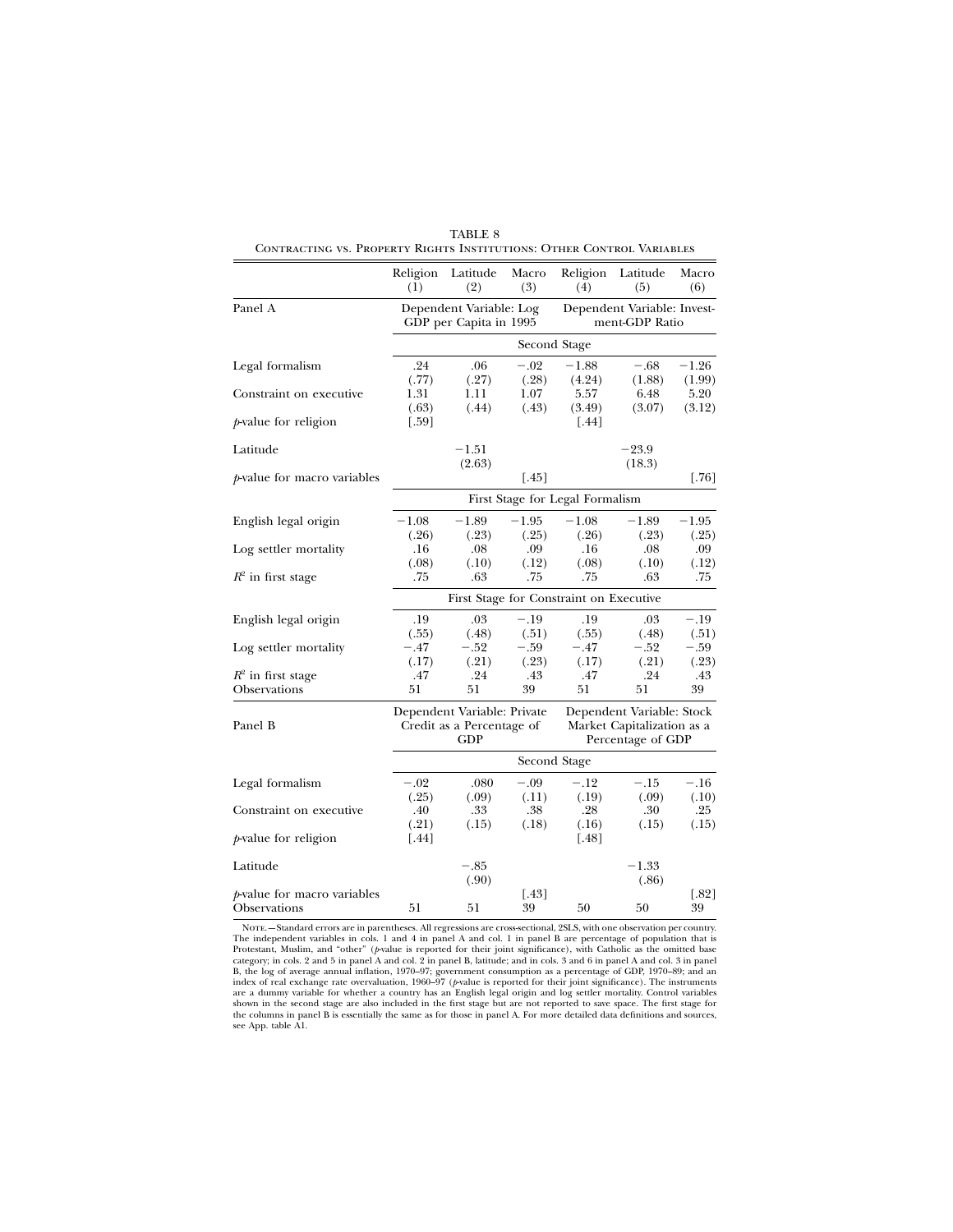omitted base category. Controlling for religion has no effect on the coefficient on property rights institutions. Legal formalism remains positive, small, and insignificant in column 1 of panel A and negative, small, and insignificant in column 4 of panel A and column 1 of panel B. The most notable change occurs in the results for stock market capitalization: in column 4 of panel B, legal formalism is no longer significant. In all cases, the *p*-values of the *F*-test for religion variables indicate that these variables themselves are not significant.<sup>18</sup>

It might also be useful to control for latitude because countries that are closer to the equator are often argued to be poorer, perhaps because of the hotter climate or because they are exposed to more virulent diseases. The results in table 8 confirm findings we have reported in other work (Acemoglu et al. 2001, 2002): once we control for institutions, there is no significant effect for geography on income per capita. This table also shows that there is no significant effect of geography on investment and on measures of financial development. The pattern of results for property rights institutions and contracting institutions is essentially unchanged, except that legal formalism no longer appears to be a significant determinant of stock market capitalization (see col. 5 of panel B).

Macroeconomic variables are generally viewed as potential determinants of both investment and financial development. Countries with high inflation, for example, are often thought to have less developed financial systems. We find that the addition of these variables has little effect on the relationship between property rights and contracting institutions and the outcome variables of interest.<sup>19</sup>

## *F. Interpretation*

Our empirical investigation reveals an interesting pattern: contracting institutions and legal rules have some effect on stock market capitali-

<sup>&</sup>lt;sup>18</sup> Stulz and Williamson (2003) argue that religion should be coded differently, with a 1 for the most popular religion of a country and a 0 for all other religions, no matter how large. Using this alternative coding does not significantly affect our main results.

<sup>&</sup>lt;sup>19</sup> Our working paper version (Acemoglu and Johnson 2003) also investigated whether the effect of property rights institutions on investment, credit, and stock market development is direct or indirect (i.e., working through their effects on GDP per capita). This question is difficult to answer because GDP per capita today is clearly endogenous (as shown by the results in table 4), and including it as a right-hand-side variable would lead to biased estimates. When we do this "biased" exercise, there is a high degree of collinearity, and log GDP per capita, property rights institutions, and contracting institutions are not individually significant. However, joint significance tests show that GDP per capita and property rights institutions are typically jointly significant, whereas GDP per capita and contracting institutions are not (see Acemoglu and Johnson 2003, table 10). These results therefore confirm the overall patterns shown above: property rights institutions but not contracting institutions have significant effects on investment and financial development.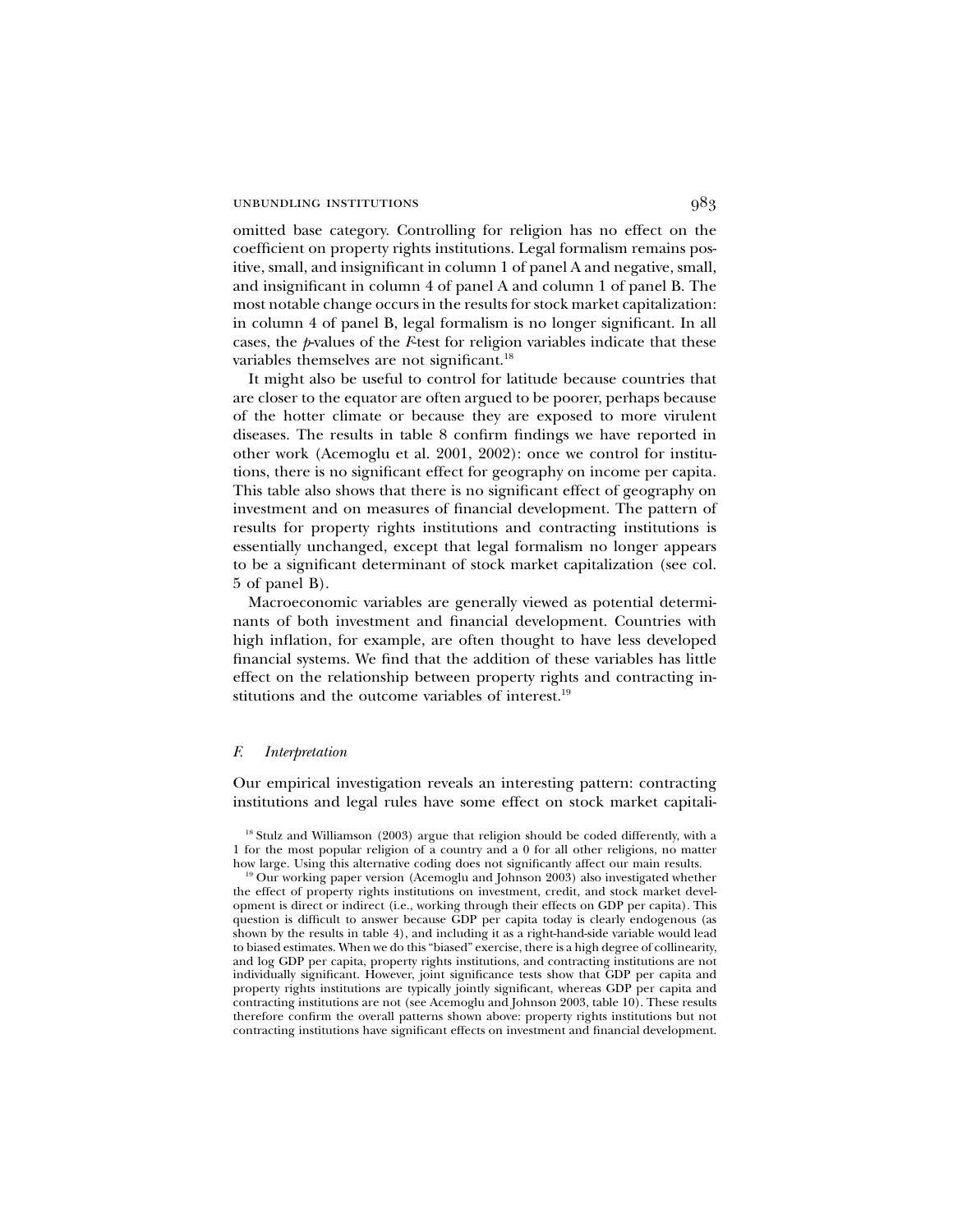zation (and thus on the form of finance, e.g., the use of equity vs. debt contracts). But they have limited or no effects on major economic outcomes, including long-run growth (current income levels), the investment to GDP ratio, and the overall amount of financial intermediation in the economy. On the other hand, property rights institutions, which determine the degree to which the government, politicians, and elites are constrained in their relationships with the rest of the society, matter significantly for all these outcomes.

Although a full explanation for these results is not possible with our current level of knowledge, they are consistent with the ideas discussed in the Introduction: legal rules and procedures primarily affect the contractual relations between private individuals, in particular between debtors and lenders or upstream and downstream producers. As long as these legal institutions are not extremely dysfunctional, individuals can avoid most of the adverse effects of bad legal rules by changing the terms of their contracts or by developing informal arrangements. One way of contracting around these rules is to change the form of financial intermediation, so in societies with worse contracting institutions, we may see more debt rather than equity, perhaps because debt contracts are cheaper to enforce. Once these adjustments have been made, the effect of contracting institutions on investments and growth may be relatively limited.

When it comes to arrangements regulating property rights and the relationship between the state and individuals—that is, property rights and political institutions—the option to engage in ex ante contracts to avoid ex post distortions is not available. Individuals cannot write contracts with the state to constrain future actions by the state and elites controlling the state. Therefore, property rights institutions have a more important effect on economic outcomes than contracting institutions do.

At present, this interpretation is merely a conjecture, and more detailed work is necessary to investigate it in greater detail and also to determine the precise channels through which property rights institutions matter for economic outcomes.

## **VI. Inside the Black Box**

The evidence so far establishes that a set of proxies we have associated with property rights institutions have a large effect on long-run economic growth, investment, financial development, and stock market development, whereas another set of proxies related to contracting institutions have a much more limited effect on all these outcomes (with the exception of stock market development). Do these proxies really correspond to property rights institutions and contracting institutions?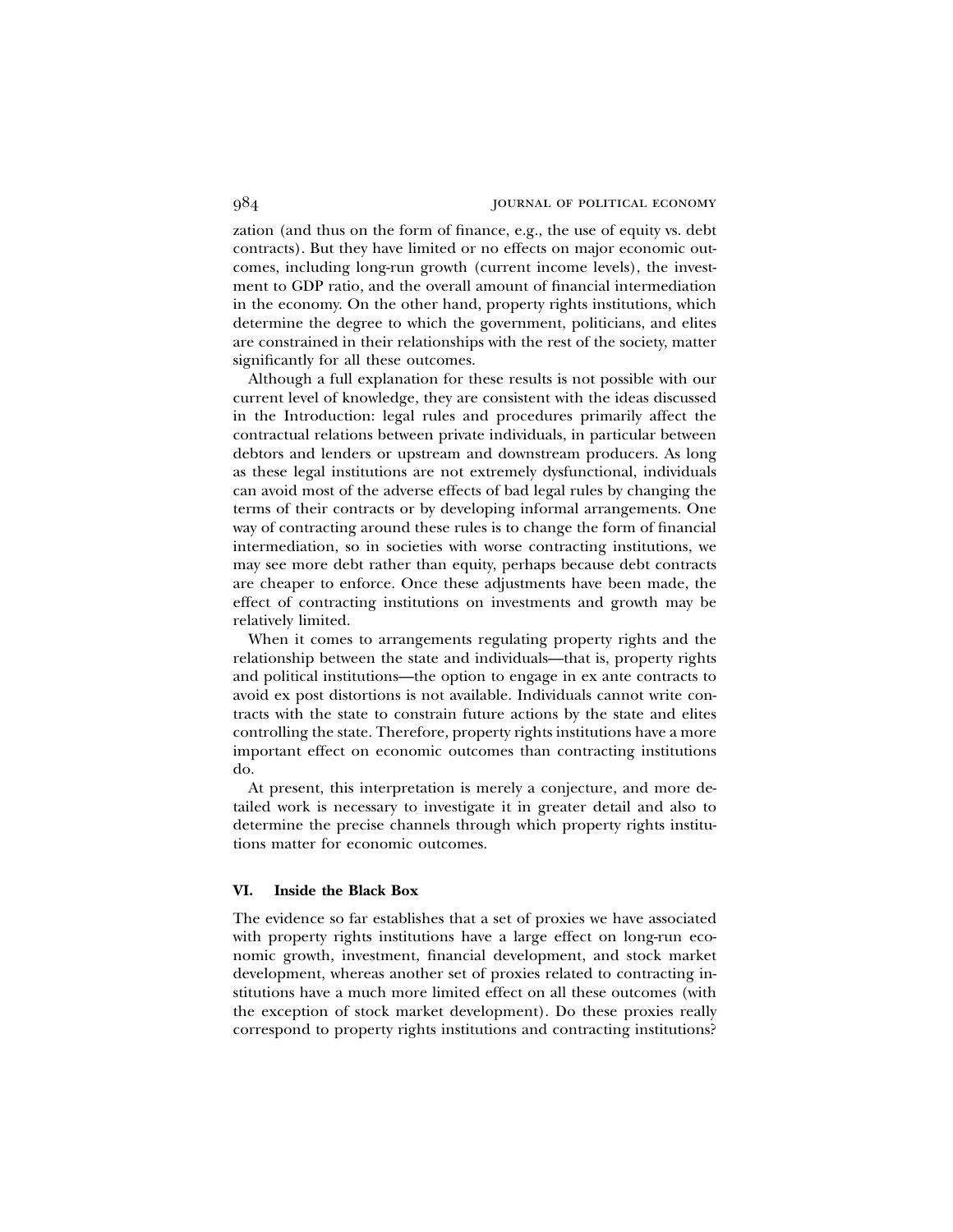### UNBUNDLING INSTITUTIONS  $985$

While a definitive answer to this question is difficult, in this section we use the World Bank's WBES, a firm-level survey covering 80 countries, to substantiate the relationship between these proxies and property rights and contracting institutions. The survey asked managers about their assessment of various legal, economic, and political impediments to their businesses. Data from this survey, in the form of country averages, were previously used by Djankov et al. (2003).

In panels A and B of table 9, we use three variables related to legal problems faced by firms. The first is firms' assessment of the general quality of the courts. We use responses to the following statement: "Please rate the quality and efficiency of services delivered by courts." The second variable is the firms' assessment of the specific functioning of the judiciary with regard to business disputes, from the following question: "In resolving business disputes, do you believe your country's court system to be: (*a*) fair and impartial, (*b*) honest/uncorrupt, (*c*) quick, (*d*) affordable, (*e*) consistent, (*f*) decisions enforced?" We use the average of firms' answers to all six questions. The third variable is firms' views on the violation of intellectual property by competitors, which pertains to the interaction between the respondent firm and other similar firms. In all cases, we normalize the indices so that higher scores correspond to greater problems for the respondents. We therefore expect better contracting institutions and English legal origin to be associated with lower values of these indices, whereas our measures of property rights institutions and our instruments for them should *not* be. The results in table 9 show exactly this pattern.

Panel A displays reduced-form regressions of the three variables on English legal origin and either log settler mortality or log population density in 1500. Panel B shows 2SLS regressions of these measures on constraint on executive and legal formalism as proxies for property rights and contracting institutions, respectively. In all regressions, the observations are at the firm level, and we include firm sales as a control (the results are very similar without this control) and cluster the standard errors for arbitrary correlation in the variance-covariance matrix within each country block.<sup>20</sup>

Panel A shows that there is a strong relationship between English legal origin and the general quality of courts, the functioning of the judiciary with regard to business disputes, and the violation of copyrights. Consistent with the emphasis in Djankov et al. (2003), countries with English legal origin seem to have fewer problems with courts and fewer contractual problems related to copyrights, patents, and trademarks between firms. In contrast, settler mortality and population den-

<sup>&</sup>lt;sup>20</sup> We omit the first stages to save space. Despite the presence of firm-level sales as a control, these stages are very similar to the first stages reported in table 3.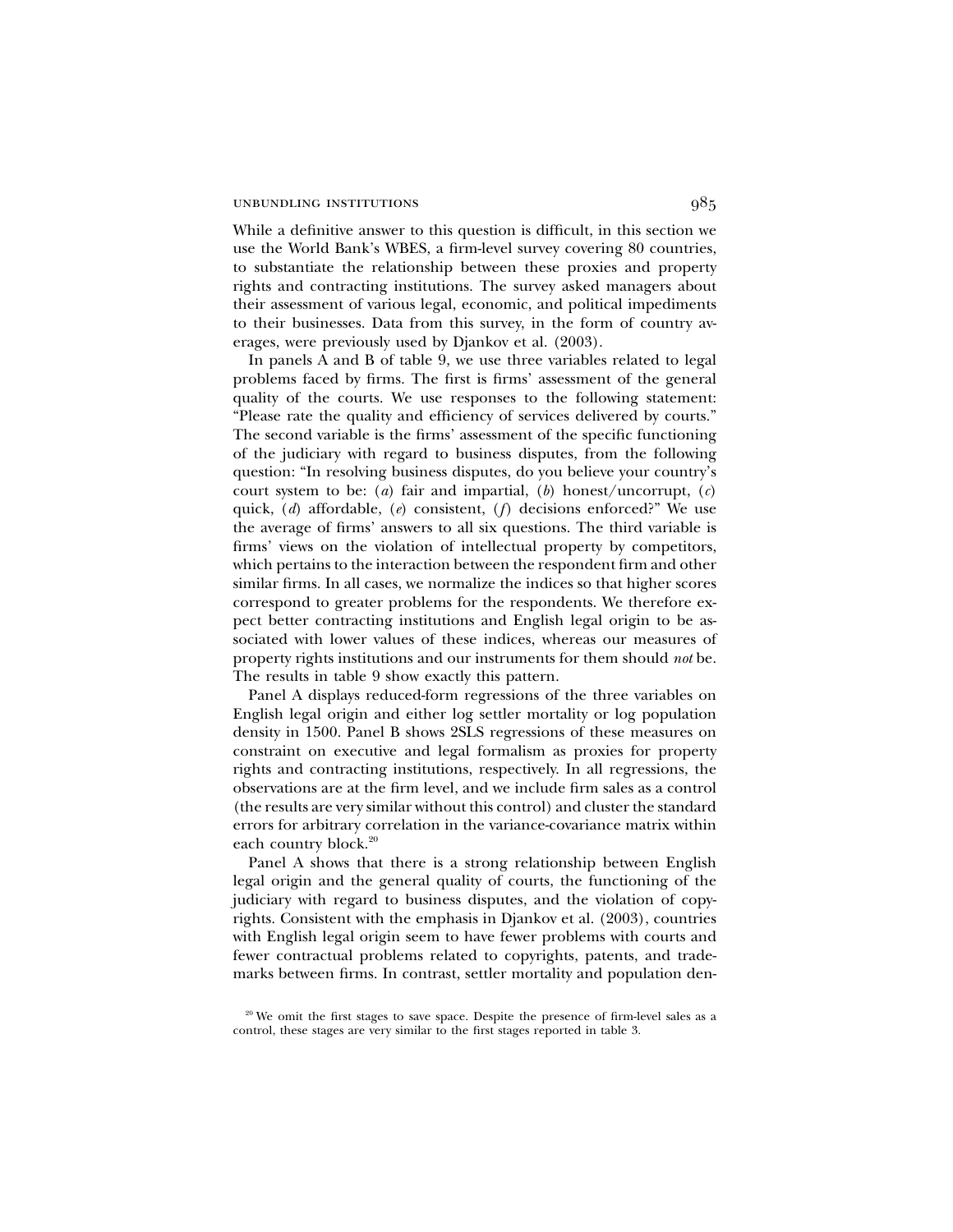|                           |                                                                                      | <b>DEPENDENT VARI-</b><br>ABLE: QUALITY OF<br>THE COURTS        |                       | <b>DEPENDENT VARI-</b><br><b>DEPENDENT VARI-</b><br>ABLE: UDICIARY<br><b>ABLE: VIOLATION</b><br><b>FUNCTIONING FOR</b><br>OF COPYRIGHTS,<br><b>BUSINESS</b><br>PATENTS, OR<br><b>DISPUTES</b><br><b>TRADEMARKS</b> |             |                                                                                                         |
|---------------------------|--------------------------------------------------------------------------------------|-----------------------------------------------------------------|-----------------------|--------------------------------------------------------------------------------------------------------------------------------------------------------------------------------------------------------------------|-------------|---------------------------------------------------------------------------------------------------------|
|                           | (1)                                                                                  | (2)                                                             | (3)                   | (4)                                                                                                                                                                                                                | (5)         | (6)                                                                                                     |
|                           |                                                                                      |                                                                 | Panel A. Reduced Form |                                                                                                                                                                                                                    |             |                                                                                                         |
| English legal origin      | $-.81$                                                                               | $-.87$                                                          | $-.68$                | $-.82$                                                                                                                                                                                                             | $-.72$      | $-.82$                                                                                                  |
|                           | (.21)                                                                                | (.19)                                                           | (.18)                 | (.18)                                                                                                                                                                                                              | (.12)       | (.10)                                                                                                   |
| Log settler mortality     | .10                                                                                  |                                                                 | .18                   |                                                                                                                                                                                                                    | $.08\,$     |                                                                                                         |
|                           | (.08)                                                                                |                                                                 | (.08)                 |                                                                                                                                                                                                                    | (.06)       |                                                                                                         |
| Log population density    |                                                                                      | $-.02$                                                          |                       | .01                                                                                                                                                                                                                |             | .05                                                                                                     |
| in 1500<br>$R^2$          | .09                                                                                  | (.07)<br>.09                                                    | .13                   | (.07)<br>.12                                                                                                                                                                                                       | .09         | (.03)                                                                                                   |
|                           |                                                                                      |                                                                 |                       |                                                                                                                                                                                                                    |             | .11                                                                                                     |
|                           |                                                                                      | Panel B. Structural Form with Legal Formalism and Constraint on | Executive, 2SLS       |                                                                                                                                                                                                                    |             |                                                                                                         |
| Legal formalism           | .44                                                                                  | .45                                                             | .39                   | .43                                                                                                                                                                                                                | .38         | .44                                                                                                     |
|                           | (.11)                                                                                | (.12)                                                           | (.13)                 | (.11)                                                                                                                                                                                                              | (.06)       | (.06)                                                                                                   |
| Constraint on             | $-.07$                                                                               | .23                                                             | $-.18$                | .11                                                                                                                                                                                                                | $-.04$      | $-.07$                                                                                                  |
| executive                 | (.12)                                                                                | (.28)                                                           | (.14)                 | (.23)                                                                                                                                                                                                              | (.07)       | (.14)                                                                                                   |
| Includes firm-level       |                                                                                      |                                                                 |                       |                                                                                                                                                                                                                    |             |                                                                                                         |
| sales?                    | yes                                                                                  | yes                                                             | yes                   | yes                                                                                                                                                                                                                | yes         | yes                                                                                                     |
| Countries<br>Observations | 38<br>3,043                                                                          | 44<br>3,379                                                     | 38<br>3,282           | 44<br>3,637                                                                                                                                                                                                        | 38<br>3,029 | 44<br>3,347                                                                                             |
|                           |                                                                                      |                                                                 |                       |                                                                                                                                                                                                                    |             |                                                                                                         |
|                           | <b>DEPENDENT VARI-</b><br><b>ABLE: FREQUENCY</b><br>OF ADDITIONAL<br><b>PAYMENTS</b> |                                                                 |                       | <b>DEPENDENT VARI-</b><br><b>ABLE: CORRUP-</b><br>TION OF GOVERN-<br>MENT OFFICIALS                                                                                                                                |             | <b>DEPENDENT VARI-</b><br>ABLE: PREDICTA-<br><b>BILITY OF LEGIS-</b><br><b>LATION AND</b><br>REGULATION |
|                           | (1)                                                                                  | (2)                                                             | (3)                   | (4)                                                                                                                                                                                                                | (5)         | (6)                                                                                                     |
|                           |                                                                                      |                                                                 | Panel C. Reduced Form |                                                                                                                                                                                                                    |             |                                                                                                         |
| English legal origin      | .37                                                                                  | .04                                                             | $-.25$                | $-.49$                                                                                                                                                                                                             | .09         | $-.01$                                                                                                  |
|                           | (.31)                                                                                | (.19)                                                           | (.20)                 | (.14)                                                                                                                                                                                                              | (.14)       | (.16)                                                                                                   |
| Log settler mortality     | .51                                                                                  |                                                                 | .32                   |                                                                                                                                                                                                                    | .33         |                                                                                                         |
|                           | (.11)                                                                                |                                                                 | (.07)                 |                                                                                                                                                                                                                    | (.06)       |                                                                                                         |
| Log population density    |                                                                                      | .33                                                             |                       | .21                                                                                                                                                                                                                |             | .06                                                                                                     |
| in 1500<br>$R^2$          | .08                                                                                  | (.04)<br>.12                                                    | .10                   | (.03)<br>.14                                                                                                                                                                                                       | .06         | (.04)<br>.01                                                                                            |
|                           |                                                                                      |                                                                 |                       |                                                                                                                                                                                                                    |             |                                                                                                         |
|                           |                                                                                      | Panel D. Structural Form with Legal Formalism and Constraint on | Executive, 2SLS       |                                                                                                                                                                                                                    |             |                                                                                                         |
| Legal formalism           | $-.04$                                                                               | .10                                                             | .24                   | .33                                                                                                                                                                                                                | .05         | .03                                                                                                     |
|                           | (.28)                                                                                | (.36)                                                           | (.16)                 | (.23)                                                                                                                                                                                                              | (.14)       | (.09)                                                                                                   |
| Constraint on             | $-.72$                                                                               | $-1.23$                                                         | $-.42$                | $-.77$                                                                                                                                                                                                             | $-.45$      | $-.21$                                                                                                  |
| executive                 | (.28)                                                                                | (.87)                                                           | (.18)                 | (.61)                                                                                                                                                                                                              | (.16)       | (.16)                                                                                                   |
| Includes firm-level       |                                                                                      |                                                                 |                       |                                                                                                                                                                                                                    |             |                                                                                                         |
| sales?                    | yes                                                                                  | yes                                                             | yes                   | yes                                                                                                                                                                                                                | yes         | yes                                                                                                     |
| Countries                 | 38                                                                                   | 44                                                              | 38                    | 44                                                                                                                                                                                                                 | 38          | 44                                                                                                      |
| Observations              | 3,220                                                                                | 3,568                                                           | 3,145                 | 3,482                                                                                                                                                                                                              | 3,348       | 3,707                                                                                                   |

TABLE 9 Determinants of Contracting and Property Rights Institutions: Sample of Ex-Colonies

NOTE.—Standard errors, clustered by country, are in parentheses. All regressions are cross-sectional, 2SLS, using data<br>only from ex-colonies. In panels B and D, the instruments in all columns are a dummy variable for wheth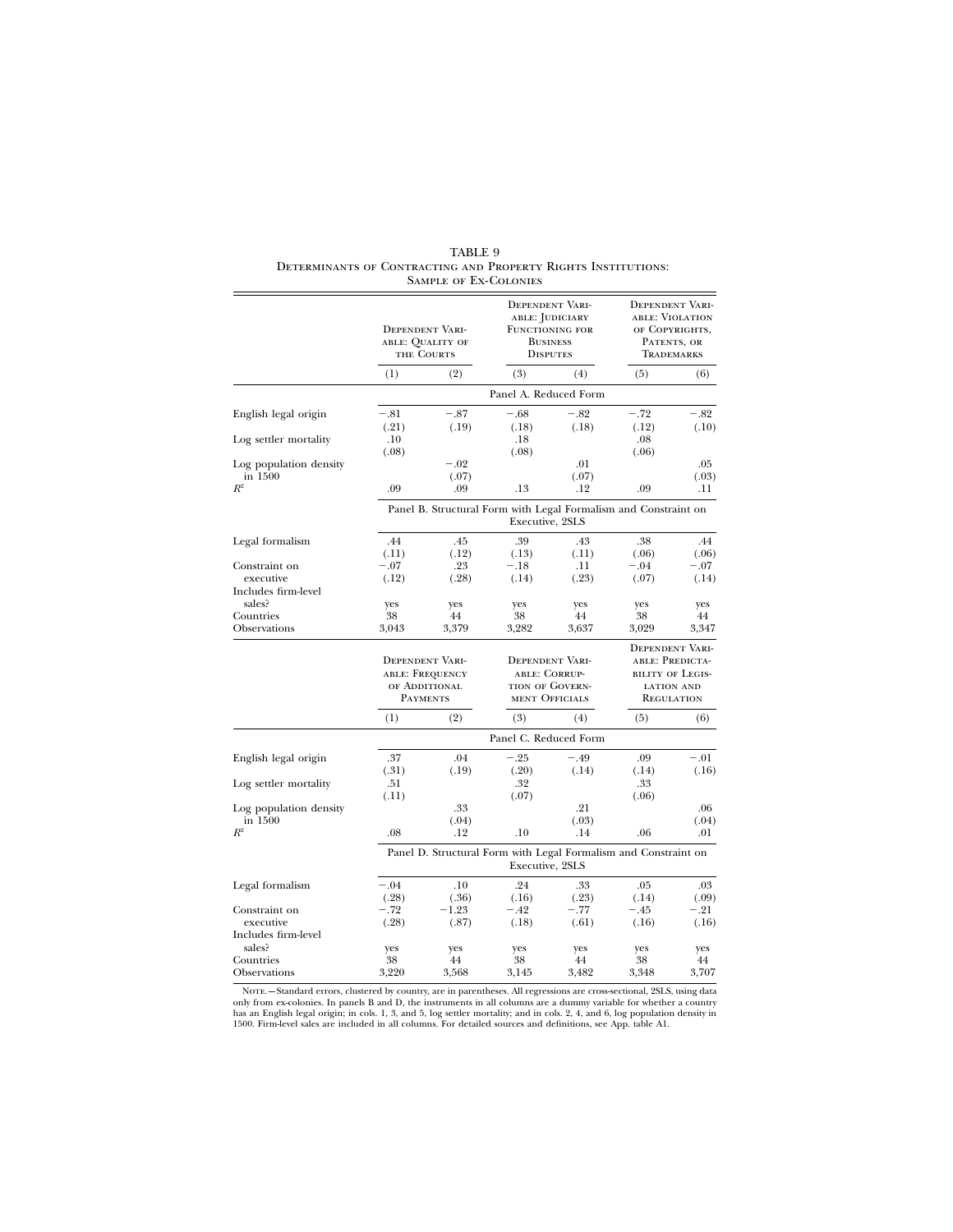## UNBUNDLING INSTITUTIONS  $987$

sity in 1500 have no effect on these variables (with the exception of col. 3).

The same pattern also emerges from the 2SLS regressions in panel B; the instruments are English legal origin in all columns, along with log settler mortality in odd-numbered columns and log population density in even-numbered columns. In all regressions, legal formalism is a significant determinant of the quality of the courts, the functioning of the judiciary with regard to business disputes, and the violation of copyrights, patent, or trademarks; in no specification does constraint on executive have a significant effect on these variables. We interpret this pattern as evidence that our measures of contracting institutions do indeed capture legal and contractual problems faced by firms, and these problems are largely unrelated to political relationships and to property rights institutions.

Panels C and D of table 9 investigate the relationship between property rights institutions (and our instruments for property rights institutions) and political problems faced by firms. In the WBES, there are three distinct variables that appear to be related to political problems and expropriation risks faced by firms.

The first is firms' answers to a question about how frequently they make "additional payments" of any kind to government officials. The second is their assessment of the problem posed by government corruption, and the third variable represents firms' views on the predictability of legislation and regulation. We normalize all these variables so that higher scores mean more corruption, less predictability, and worse property rights enforcement for firms. We expect property rights institutions and our instruments for them to be related to these indices, whereas contracting institutions and English legal origin should *not* predict differences in the indices. This is the general pattern we find.

Panel C shows that English legal origin has no effect on these variables except in column 4, whereas both log settler mortality and log population density in 1500 have large effects (the exception is col. 6 with population density, where the effect is quantitatively smaller than in cols. 2 and 4 and only marginally significant). Panel D shows the 2SLS results: constraint on executive is strongly related to corruption and predictability of the law and regulation (with stronger results when log settler mortality is used as the instrument), whereas legal formalism is not. We obtain similar results with the other two measures of property rights institutions (not reported to save space).

We interpret this evidence as supporting the notion that our measures of property rights institutions and the sources of variation we are exploiting are related to firms' problems with the government and thus likely to be related to the risk of expropriation by politically powerful elites and politicians.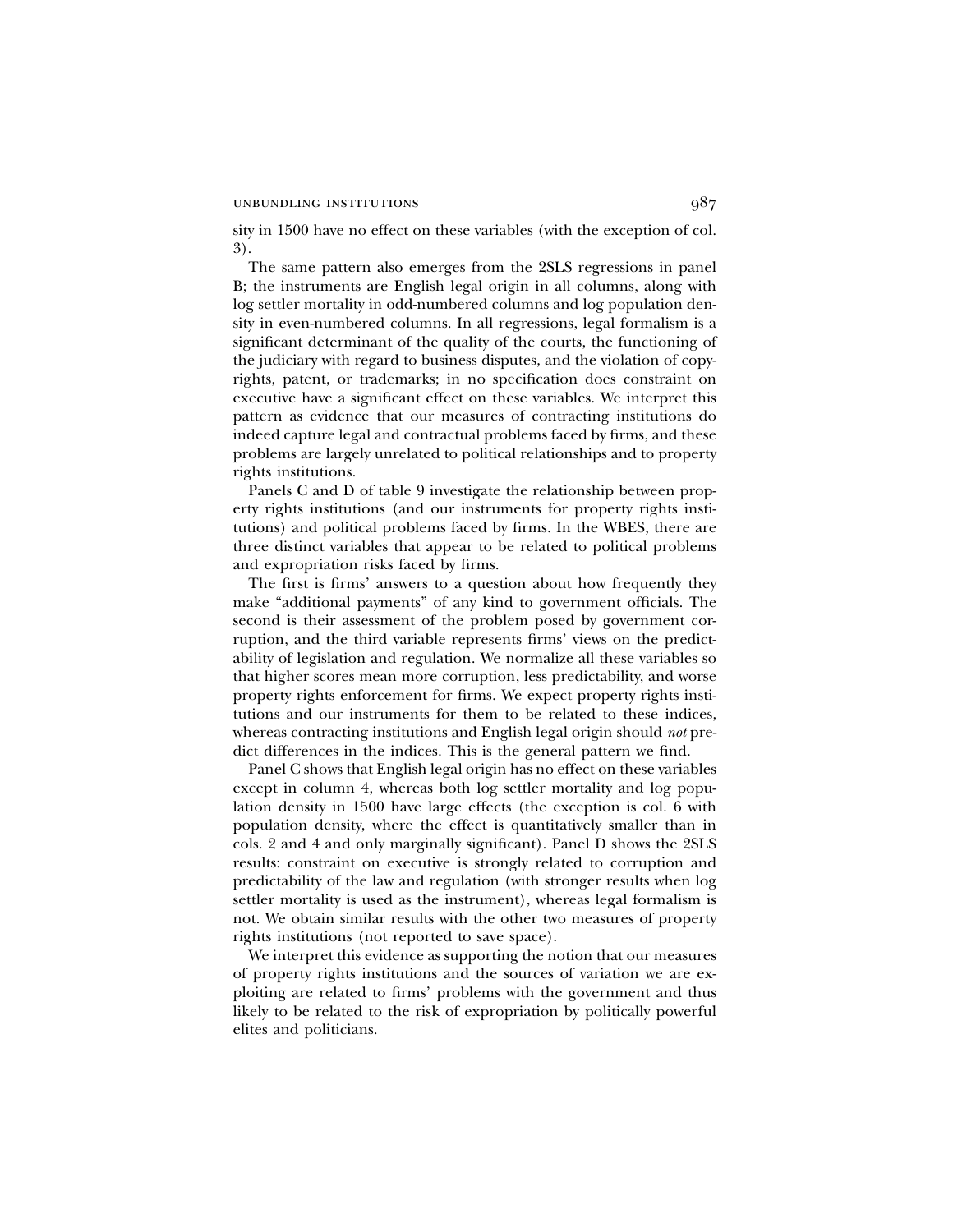## **VII. Conclusion**

There is now considerable evidence that "institutions" are important determinants of economic and financial outcomes. Douglass North, for example, emphasized in equal measure the importance of "contracting institutions," enabling private contracts between citizens, and "property rights institutions," protecting the property rights of citizens against rulers. Despite the importance of these questions for the study of longrun economic performance, there has been relatively little work investigating which types of institutions matter more and for which economic outcomes. This paper offers a step in that direction.

We proxied contracting institutions with the legal formalism measure of Djankov et al., the procedural complexity necessary to collect on a nonpaying commercial debt, and the number of procedures necessary to collect on such a debt. For property rights institutions, we used various measures of constraints on government power and protection of property rights. Our identification strategy was to exploit differences in the historical experiences of former European colonies. In this sample, there are strong and distinct first-stage relationships between legal origin and various measures of contracting institutions on the one hand and between colonization strategy and property rights institutions on the other. Using this multiple instrumental variables strategy, we found robust evidence that property rights institutions have a major influence on long-run economic growth, investment, and financial development, while contracting institutions appear to affect the form of financial intermediation but have a more limited impact on growth, investment, and the total amount of credit in the economy.

Our conjecture is that individuals can structure contracts to reduce the adverse effects from contracting institutions, for example, by changing the form of intermediation to reduce the cost of providing outside finance to firms. Because of these adjustments, the usual effect of rules governing contracts on investment and growth may be relatively limited. In contrast, because enforceable contracts between the state and individuals are not possible, property rights institutions constraining arbitrary behavior and expropriation by the state and elites have more important effects on economic outcomes.

We view this paper as a first step, and much more empirical and theoretical work is needed. Our explanation for the patterns in the data is no more than a conjecture, and detailed work using both macro and micro data is necessary to investigate whether individuals are indeed avoiding the costs of weak contracting institutions by changing the terms of their contracts and the form of their financial relations. Moreover, the effects of property rights institutions on economic outcomes, though highly robust, are still something of a black box: how exactly do property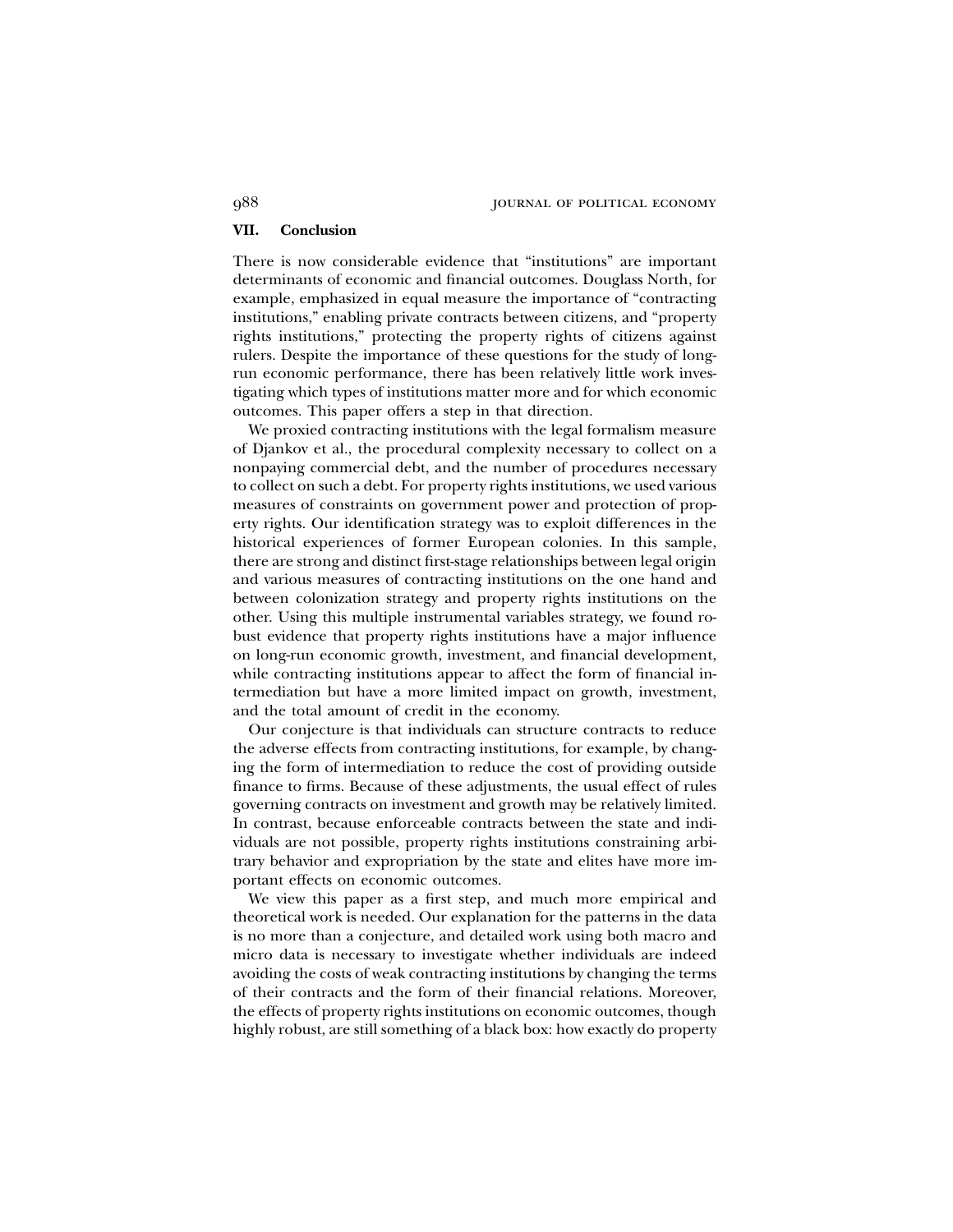rights institutions affect investment, credit, and growth? By the government and politically powerful groups expropriating the incomes of other groups? Or by blocking entry by new groups and producers? We believe that these are fruitful areas for future research.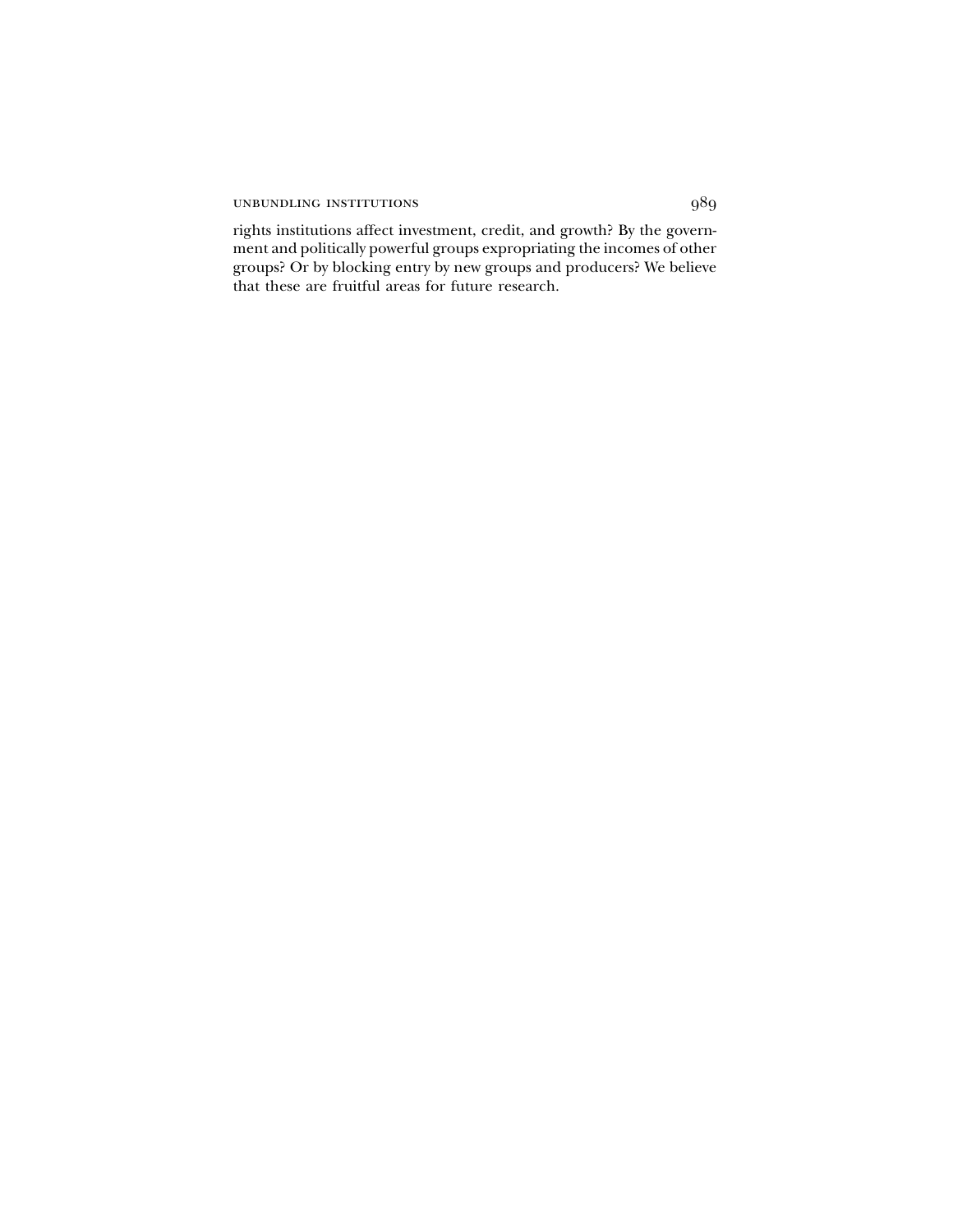#### **Appendix**

Variable Definitions and SourcesVariable Description Source Legal formalism Index of formality in legal procedures for collecting on <sup>a</sup> bounced check; ranges from <sup>1</sup> to 7 Material supplied privately by Simeon Djankov; update of Djankov et al. (2003) Procedural complexity Index of complexity in collecting a commercial debt, valued at 50% of annual GDP per capita; ranges from <sup>0</sup> to 10World Bank (2004) (original data range from 0 to 100; here divided by 10) Number of procedures Number of procedures involved in collecting a commerumber of procedures involved in collecting a commer- World Bank (2004) cial debt, valued at  $50\%$  of annual GDP per capita Constraint on executive, average over 1990s <sup>A</sup> seven-category scale, from <sup>1</sup> to 7, with <sup>a</sup> higher score indicating more constraint: 1 indicates unlimited authority; 3, slight to moderate limitations; 5, substantial limitations; 7, executive parity or subordination; 2, 4, and 6, intermediate values (we calculated average values from 1900 to 2000, inclusive, treating interregnums as missing values) Polity IV data set, downloaded from Inter-University Consortium for Political and Social Research; variable described in Gurr (1997) Average protection against expropriation risk Risk of expropriation of private foreign investment, from 0 to 10, with <sup>a</sup> higher score meaning less risk; we calculated the mean value for the scores in all years from 1985 to 1995; previously used in Acemoglu et al. (2001) From Political Risk Services, September 1999; previously used by Knack and Keefer (1995); organized in electronic form by the IRIS Center (University of Maryland); original compilers are Political Risk Services Private property From 1 to 5, with <sup>a</sup> higher score indicating better protection for private property: 1 indicates very low; 2, low; 3, moderate; 4, high; and 5, very high Gwartney and Lawson (1997), property rights measure; original data range from  $1$  (very high) to  $5$  (very low); here, multiply by -1 and add 6Log GDP per capita in 1995 (PPP measure) World Bank (2003) (http://www.publications.worldbank .org/WDI) (February)

| <b>TABLE A1</b>                 |  |
|---------------------------------|--|
| VARIABLE DEFINITIONS AND SOURCE |  |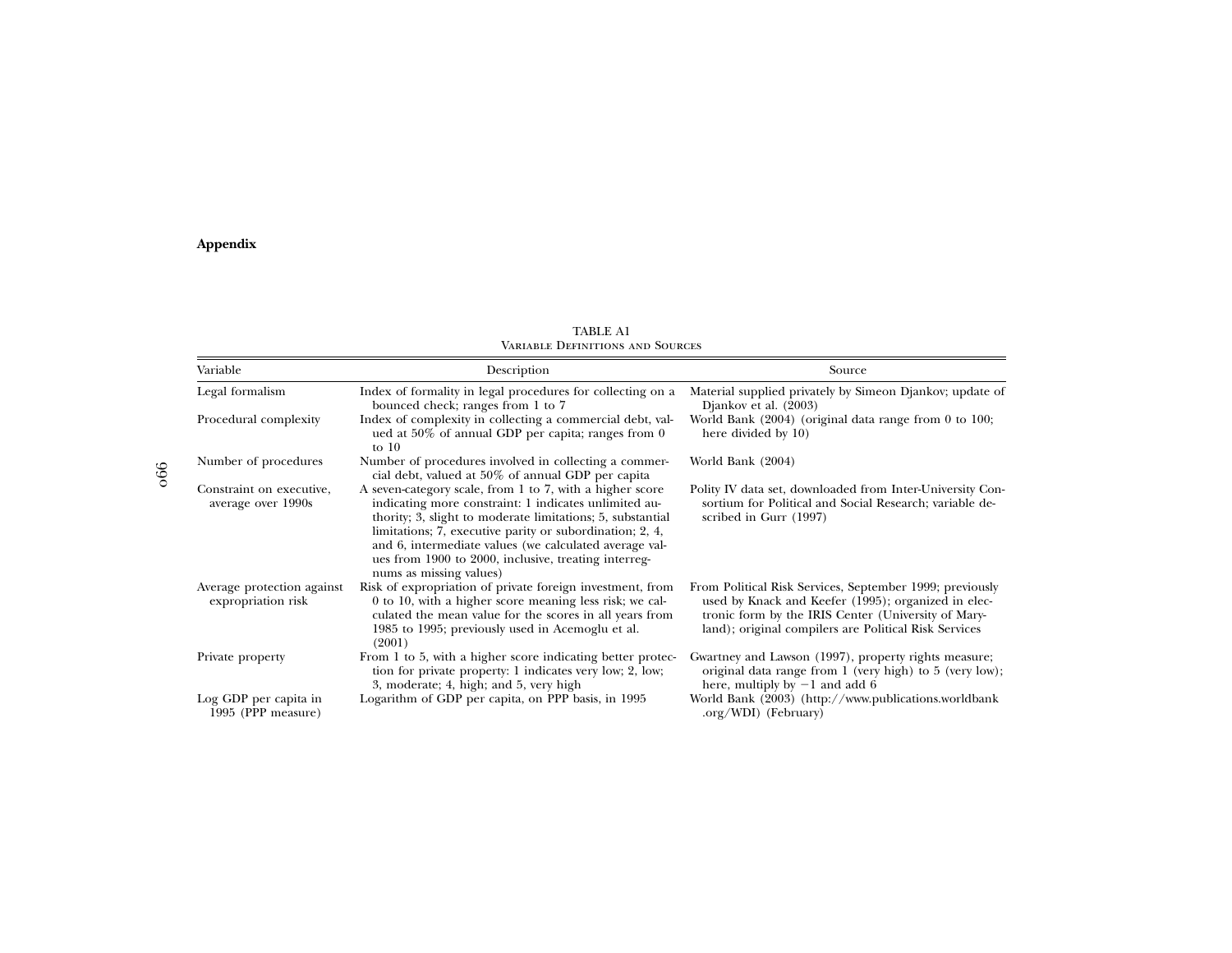| Average investment-GDP<br>ratio in 1990s          | Ratio of investment to GDP, in current prices, average<br>from 1990 to 1999 (if data are missing for a country in<br>any year, the year is ignored in calculating the<br>average)                                                                   | Penn World Tables, version 6.1 $(2002)$ : http://<br>webhost.bridgew.edu/baten/                                             |
|---------------------------------------------------|-----------------------------------------------------------------------------------------------------------------------------------------------------------------------------------------------------------------------------------------------------|-----------------------------------------------------------------------------------------------------------------------------|
| Credit to the private sector                      | As a percentage of GDP in 1998: financial resources pro-<br>vided to the private sector, such as through loans, pur-<br>chases of nonequity securities, and trade credits and<br>other accounts receivable, that establish a claim for<br>repayment | World Bank (2003): http://www.publications.worldbank<br>.org/WDI (February)                                                 |
| Stock market capitalization                       | Market value of all traded stocks as a percentage of GDP,<br>average over 1990-95                                                                                                                                                                   | Beck et al. (2001)                                                                                                          |
| Religion variables                                | Percentage of the population that belonged in 1980 (or<br>for 1990-95 for countries formed more recently) to<br>the following religions: Roman Catholic, Protestant,<br>Muslim, and "other"                                                         | La Porta et al. $(1999)$                                                                                                    |
| Latitude                                          | Absolute value of the latitude of the country, scaled to<br>take values between $0$ and $1$ ( $0$ is the equator)                                                                                                                                   | La Porta et al. $(1999)$                                                                                                    |
| Log inflation                                     | Log of average annual inflation in the consumer price<br>index, 1970–98                                                                                                                                                                             | World Bank World Development Indicators (1999; CD-<br>ROM)                                                                  |
| Government consumption                            | Average of the ratio of real government consumption ex-<br>penditure to real GDP, 1970–89                                                                                                                                                           | Barro-Lee data set (described in Barro and Lee [1994])                                                                      |
| Real exchange rate<br>overvaluation               | Index of real overvaluation of the official exchange rate<br>in 1960-97                                                                                                                                                                             | As used in Acemoglu et al. (2003); based on original<br>work by David Dollar and update by Bill Easterly and<br>Ross Levine |
| English legal origin (or<br>common-law countries) | Coded 0 or 1: 1 indicates that country was colonized by<br>Britain and English legal code was transferred                                                                                                                                           | La Porta et al. (1999) and Djankov et al. (2003)                                                                            |
| French legal origin (or<br>civil-law countries)   | Coded 0 or 1: 1 indicates that country was colonized by<br>France, Spain, Belgium, Netherlands, Portugal, or Ger-<br>many and French legal code was transferred                                                                                     | La Porta et al. (1999) and Djankov et al. (2003)                                                                            |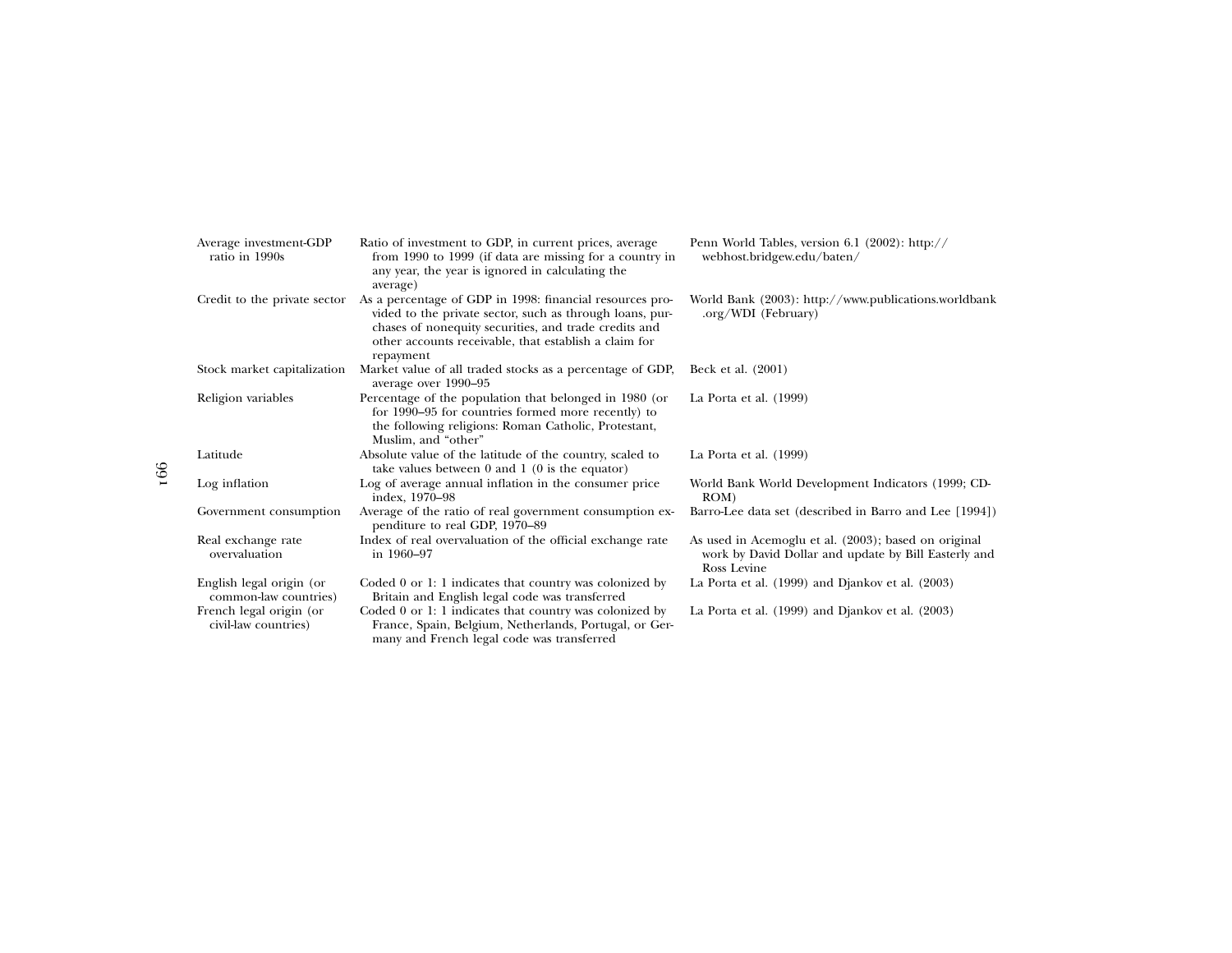| Variable                                                                 | Description                                                                                                                                                                                                                                                                                                                                                          | Source                                                              |
|--------------------------------------------------------------------------|----------------------------------------------------------------------------------------------------------------------------------------------------------------------------------------------------------------------------------------------------------------------------------------------------------------------------------------------------------------------|---------------------------------------------------------------------|
| Log settler mortality                                                    | Log of estimated mortality for European settlers during<br>the early period of European colonization (before<br>1850); settler mortality is calculated from the mortality<br>rates of European-born soldiers, sailors, and bishops<br>when stationed in colonies; it measures the effects of<br>local diseases on people without inherited or acquired<br>immunities | Acemoglu et al. (2001), based on Curtin (1989) and<br>other sources |
| Log population density                                                   | Log of population density in 1500 (population density is<br>inhabitants per square kilometer)                                                                                                                                                                                                                                                                        | Acemoglu et al. (2002), based on McEvedy and Jones<br>(1978)        |
| Quality of the courts                                                    | Firms' assessments of the quality of the courts; index<br>ranging from $1$ to $6$ (higher score is a less favorable<br>assessment)                                                                                                                                                                                                                                   | <b>WBES</b> (2000)                                                  |
| Functioning of the judici-<br>ary with respect to busi-<br>ness disputes | Firms' assessments of how the judiciary functions with re-<br>gard to business disputes; index ranging from 1 to 6<br>(higher score is a less favorable assessment)                                                                                                                                                                                                  | <b>WBES</b> (2000)                                                  |
| Violation of copyrights,<br>patents, or trademarks                       | Firms' concern about the extent of violation of their<br>copyrights, patents, or trademarks by competitors; in-<br>dex ranging from 1 to 4 (higher score indicates more<br>of a problem)                                                                                                                                                                             | <b>WBES</b> (2000)                                                  |
| Frequency of additional<br>payments                                      | Firms' report of whether they have to make additional<br>payments for government services; index ranging from<br>$-6$ to $-1$ (higher score indicates more frequent<br>payments)                                                                                                                                                                                     | WBES (2000) (original variable multiplied by $-1$ )                 |
| Corruption of government<br>officials                                    | Firms' assessment of the obstacle posed by government<br>corruption; index ranging from 1 to 4 (higher score<br>indicates more of a problem)                                                                                                                                                                                                                         | <b>WBES</b> (2000)                                                  |
| Predictability of legislation<br>and regulation                          | Firms' concern about the unpredictability of laws and<br>regulations; index ranging from 1 to 6 (higher score<br>indicates more of a problem)                                                                                                                                                                                                                        | <b>WBES</b> (2000)                                                  |

TABLE A1 (*Continued*)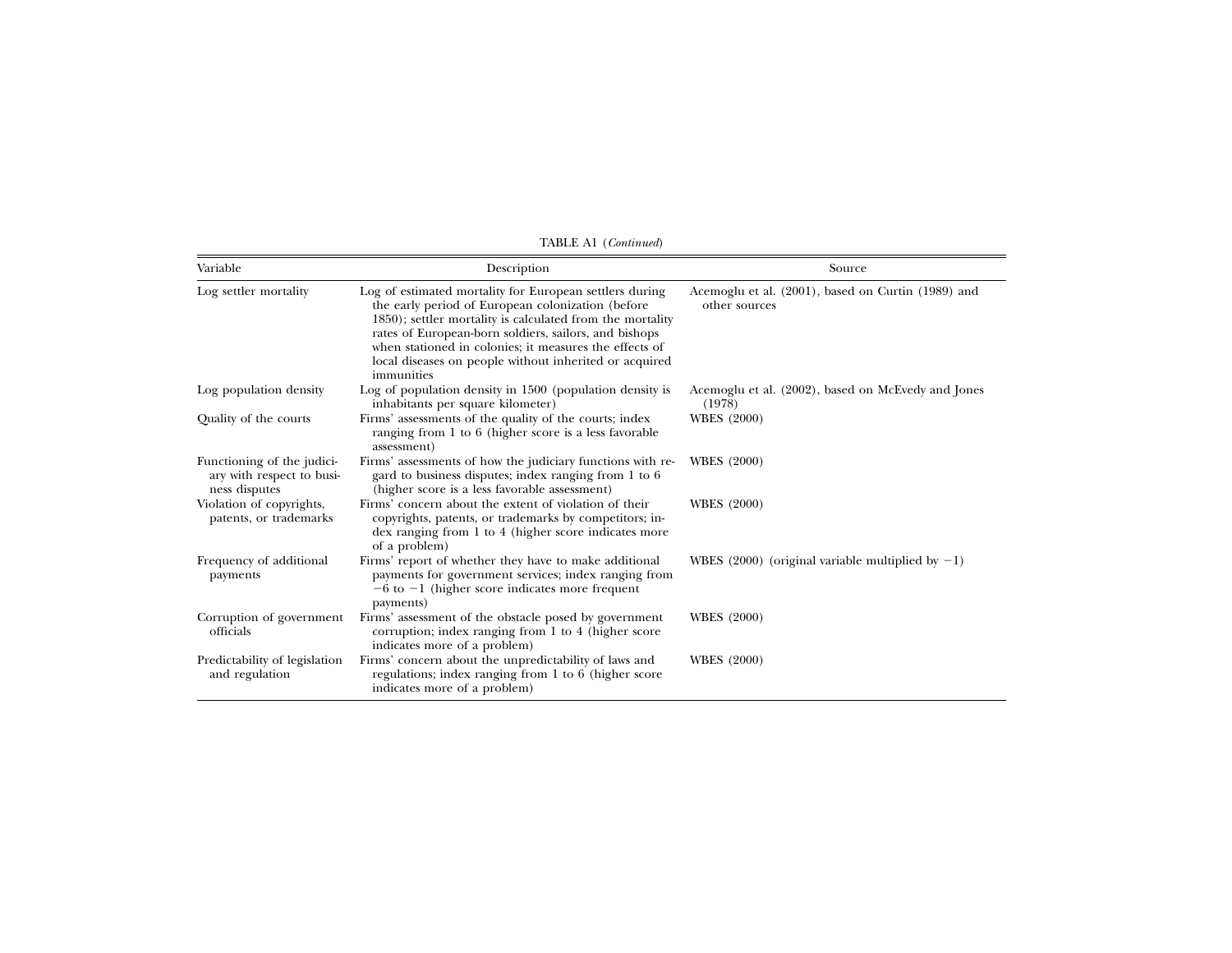#### **References**

- Acemoglu, Daron. 2003. "Why Not a Political Coase Theorem? Social Conflict, Commitment, and Politics." *J. Comparative Econ.* 31 (December): 620–52.
- Acemoglu, Daron, and Simon Johnson. 2003. "Unbundling Institutions." Working Paper no. 9934 (September), NBER, Cambridge, MA.
- Acemoglu, Daron, Simon Johnson, and James A. Robinson. 2001. "The Colonial Origins of Comparative Development: An Empirical Investigation." *A.E.R.* 91 (December): 1369–1401.
- . 2002. "Reversal of Fortune: Geography and Institutions in the Making of the Modern World Income Distribution." *Q.J.E.* 117 (November): 1231–94.
- Acemoglu, Daron, Simon Johnson, James A. Robinson, and Yunyong Thaicharoen. 2003. "Institutional Causes, Macroeconomic Symptoms: Volatility, Crises and Growth." *J. Monetary Econ.* 50 (January): 49–123.
- Barro, Robert J., and Jong-Wha Lee. 1994. "Data Set for a Panel of 138 Countries." Working paper (September), Harvard Univ.
- Beck, Thorsten, Asli Demirgüç-Kunt, and Ross Levine. 2001. "The Financial Structure Database." In *Financial Structure and Economic Growth: A Cross-Country Comparison of Banks, Markets, and Development*, edited by Asli Demirgüç-Kunt and Ross Levine. Cambridge, MA: MIT Press.
- ———. 2003. "Law, Endowments, and Finance." *J. Financial Econ.* 70 (November): 137–81.
- Coase, Ronald H. 1937. "The Nature of the Firm." *Economica* 4 (November): 386–405.
- ———. 1960. "The Problem of Social Cost." *J. Law and Econ.* 3 (October): 1– 44.
- Crosby, Alfred W. 1972. *The Columbian Exchange: Biological and Cultural Consequences of 1492*. Westport, CT: Greenwood.
- Curtin, Philip D. 1989. *Death by Migration: Europe's Encounter with the Tropical World in the Nineteenth Century*. New York: Cambridge Univ. Press.
- ———. 1998. *Disease and Empire: The Health of European Troops in the Conquest of Africa*. New York: Cambridge Univ. Press.
- Dawson, John Philip. 1960. *A History of Lay Judges*. Cambridge, MA: Harvard Univ. Press.
- De Long, J. Bradford, and Andrei Shleifer. 1993. "Princes and Merchants: European City Growth before the Industrial Revolution." *J. Law and Econ.* 36 (October): 671–702.
- Djankov, Simeon, Rafael La Porta, Florencio Lopez-de-Silanes, and Andrei Shleifer. 2002. "The Regulation of Entry." *Q.J.E.* 117 (February): 1–37.

———. 2003. "Courts." *Q.J.E.* 118 (May): 453–517.

- Ellickson, Robert C. 1991. *Order without Law: How Neighbors Settle Disputes*. Cambridge, MA: Harvard Univ. Press.
- Glaeser, Edward L., Simon Johnson, and Andrei Shleifer. 2001. "Coase versus the Coasians." *Q.J.E.* 116 (August): 853–99.
- Glaeser, Edward L., and Andrei Shleifer. 2002. "Legal Origins." *Q.J.E.* 117 (November): 1193–1229.
- Greif, Avner. 1989. "Reputation and Coalitions in Medieval Trade: Evidence from the Maghribi Traders." *J. Econ. Hist.* 49 (December): 857–82.
- Grossman, Sanford J., and Oliver D. Hart. 1986. "The Costs and Benefits of Ownership: A Theory of Vertical and Lateral Integration." *J.P.E.* 94 (August): 691–719.
- Gurr, Ted Robert. 1997. "Polity II: Political Structures and Regime Change, 1800– 1986." Working paper, Univ. Colorado, Boulder.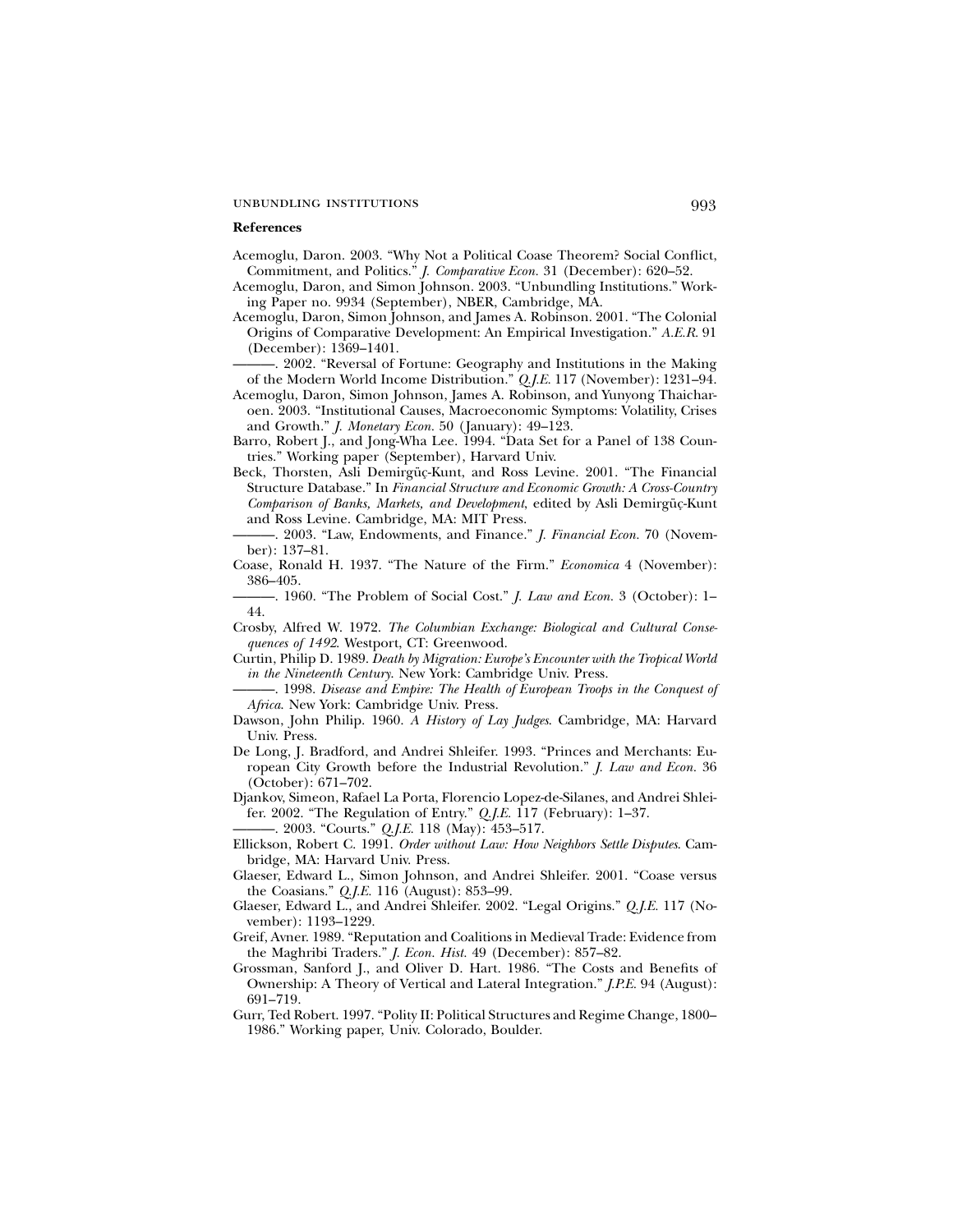- Gutierrez, Hector. 1986. "La Mortalité des eveques Latino-Americains aux XVIIe et XVIII siecles." *Annales de De´mographie Historique*, 29–39.
- Gwartney, James D., and Robert Lawson. 1997. *Economic Freedom of the World: 1997 Annual Report*. Washington, DC: Heritage Found.
- Hart, Oliver D. 1995. *Firms, Contracts, and Financial Structure*. Oxford: Oxford Univ. Press.
- Hart, Oliver D., and John Moore. 1990. "Property Rights and the Nature of the Firm." *J.P.E.* 98 (December): 1119–58.
- Jones, Eric L. 1981. *The European Miracle: Environments, Economies, and Geopolitics in the History of Europe and Asia*. New York: Cambridge Univ. Press.
- Knack, Stephen, and Philip Keefer. 1995. "Institutions and Economic Performance: Cross-Country Tests Using Alternative Institutional Measures." *Econ. and Politics* 7 (November): 207–27.
- La Porta, Rafael, Florencio Lopez-de-Silanes, Andrei Shleifer, and Robert W. Vishny. 1997. "Legal Determinants of External Finance." *J. Finance* 52 (July): 1131–50.
	- ———. 1998. "Law and Finance." *J.P.E.* 106 (December): 1113–55.
- ———. 1999. "The Quality of Government." *J. Law, Econ., and Organization* 15 (April): 222–79.
- Levine, Ross. 1997. "Financial Development and Economic Growth: Views and Agenda." *J. Econ. Literature* 35 (June): 688–726.
- . 2005. "Finance and Growth: Theory, Evidence, and Mechanisms." In *Handbook of Economic Growth*, edited by Philippe Aghion and Steven Durlauf. Amsterdam: Elsevier Sci.
- Mahoney, Paul G. 2001. "The Common Law and Economic Growth: Hayek Might Be Right." *J. Legal Studies* 30 (June): 503–25.
- McEvedy, Colin, and Richard Jones. 1978. *Atlas of World Population History*. New York: Facts on File.
- McMillan, John, and Christopher Woodruff. 1999. "Interfirm Relationships and Informal Credit in Vietnam." *Q.J.E.* 114 (November): 1285–1320.
- Merryman, John Henry. 1985. *The Civil Law Tradition: An Introduction to the Legal Systems of Western Europe and Latin America*. 2nd ed. Stanford, CA: Stanford Univ. Press.
- Mills, Paul S., and John R. Presley. 1999. *Islamic Finance: Theory and Practice.* New York: St. Martin's.
- North, Douglass C. 1981. *Structure and Change in Economic History*. New York: Norton.
- Olson, Mancur. 2000. *Power and Prosperity: Outgrowing Communist and Capitalist Dictatorships*. Oxford: Oxford Univ. Press.
- Rajan, Raghuram G., and Luigi Zingales. 1998. "Financial Dependence and Growth." *A.E.R.* 88 (June): 559–86.
- -. 2003. "The Great Reversals: The Politics of Financial Development in the Twentieth Century." *J. Financial Econ.* 69 (July): 5–50.

Shapiro, Martin M. 1981. *Courts, a Comparative and Political Analysis*. Chicago: Univ. Chicago Press.

- Stulz, René, and Rohan Williamson. 2003. "Culture, Openness, and Finance." *J. Financial Econ.* 70 (December): 313–49.
- Williamson, Oliver E. 1975. *Markets and Hierarchies, Analysis and Antitrust Implications: A Study in the Economics of Internal Organization*. New York: Free Press.
	- ———. 1985. *The Economic Institutions of Capitalism: Firms, Markets, Relational Contracting*. New York: Free Press.